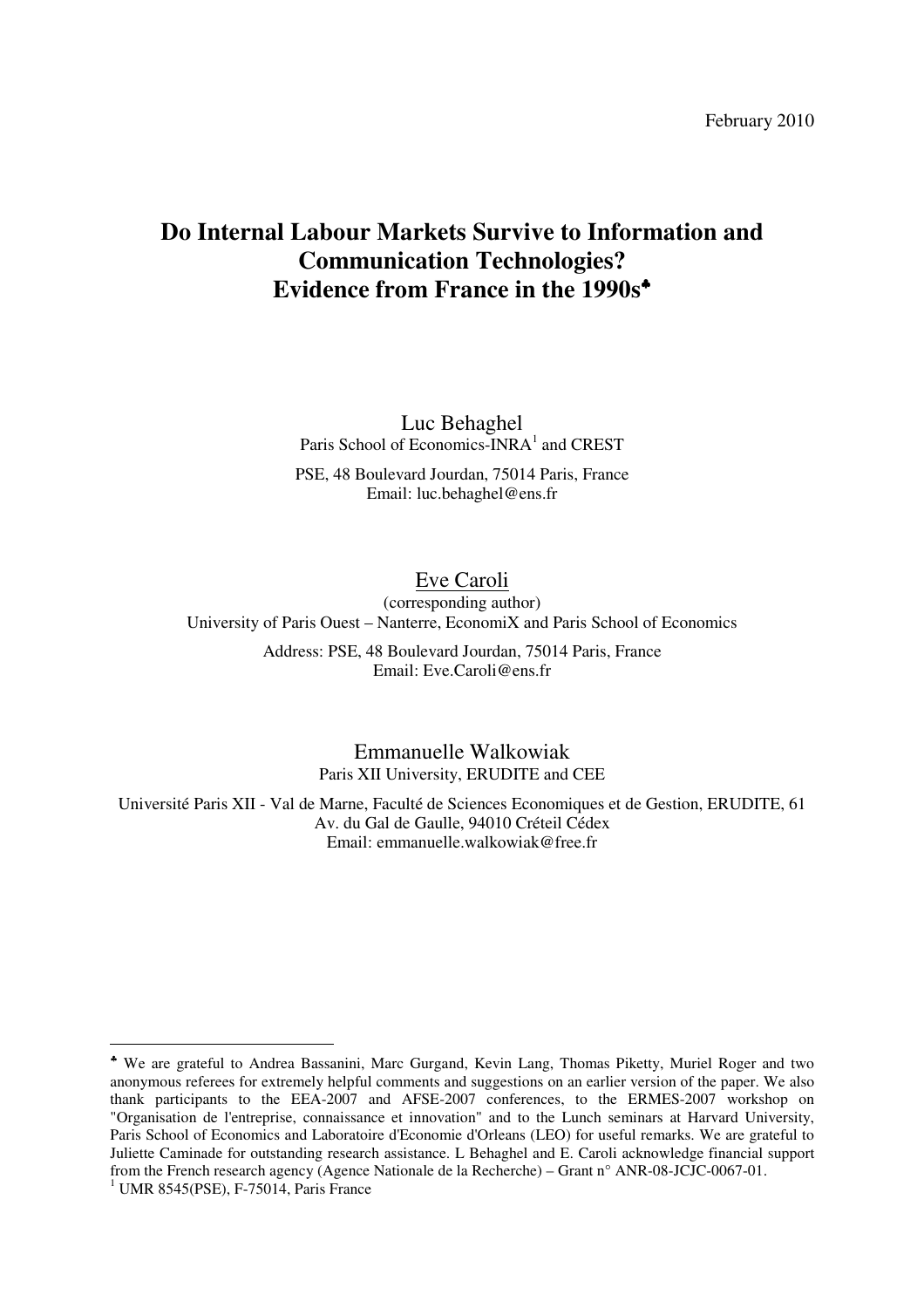#### **Abstract**

Following the adoption of information and communication technologies (ICT), firms may react to increasing skill requirements either by training or hiring the new skills, or a combination of the two. Using matched datasets with about 1,000 French plants, we assess the relative importance of these external and internal labour market strategies. We show that skill upgrading following technological and organisational changes takes place mostly through internal labour markets adjustments. Consistently with the results in the literature, we find that the intensive use of ICT is associated with an upward shift in the occupational structure within firms. We show that about one third of the upgrading of the occupational structure is due to hiring and firing workers from and to the external labour market, whereas two-thirds are due to promotions. Moreover, we find no compelling evidence of external labour market strategies based on "excess turnover". In contrast, French firms heavily rely on training in order to upgrade the skill level of their workforce. When looking at potential heterogeneity across firms in skill upgrading strategies, we find that all firms rely much more on promotions than on external movements in order to shift their occupational structure upward. In contrast, different training patterns are found across sectors: the use of ICT is strongly correlated with training for all occupational groups in manufacturing sectors, whereas this is not the case in services. This difference is robust to controlling for other sources of heterogeneity and may be explained by the fact that labour turnover is much higher in services than in manufacturing.

**Keywords:** Technical change; labour turnover; skill bias; training; internal labour markets.

**JEL codes:** J23; J24; J41.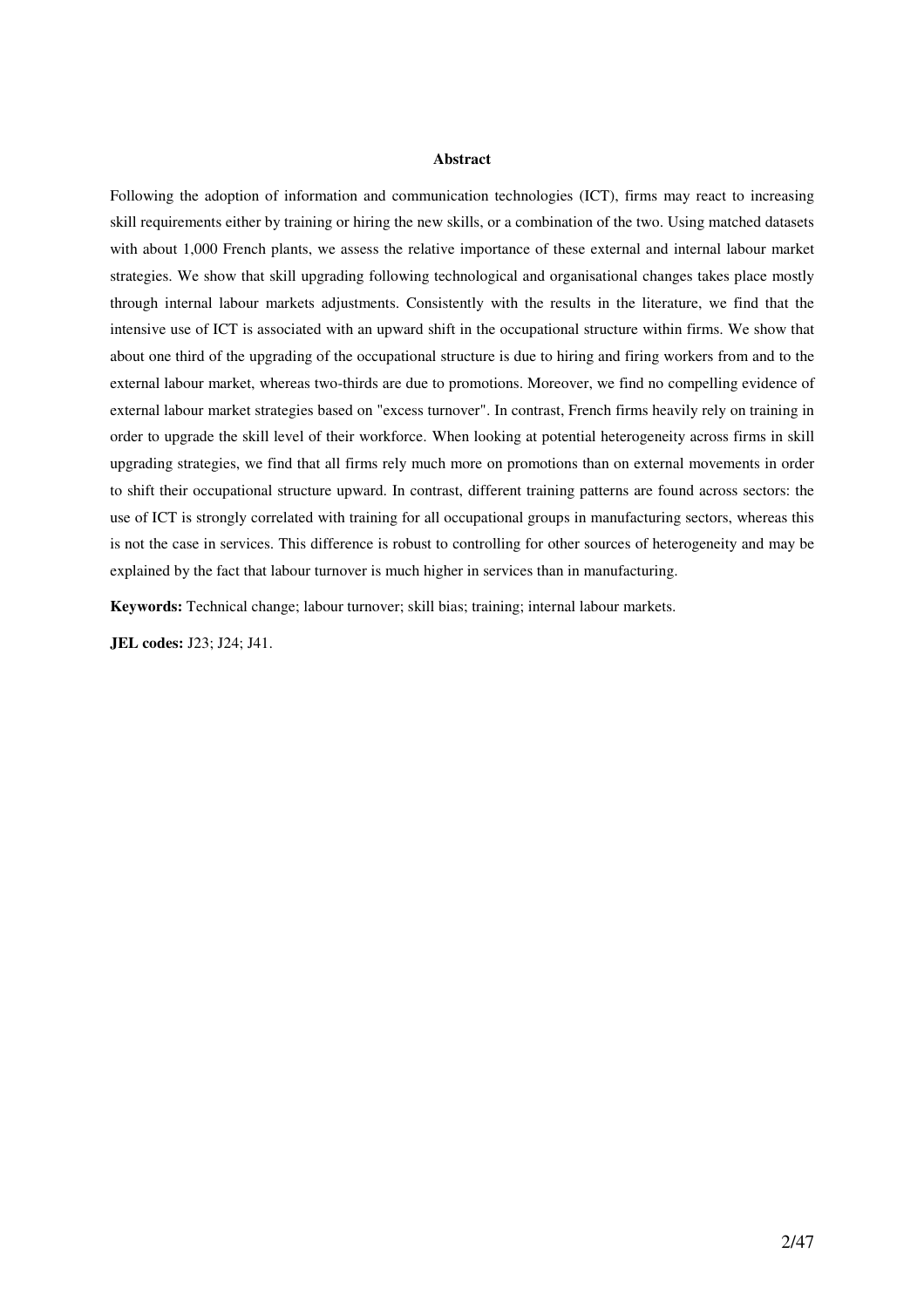# **Introduction**

 $\overline{a}$ 

It has been more than a decade now that the debate in the popular press and in the academic literature has suggested that the emergence of a "new economy", based on an intensive use of information and communication technologies (ICT), has deeply modified firms' human resource management practices. These would increasingly rely on the external labour market, at the expense of the internal one.

One alleged reason for this change is that the creation of value-added is increasingly based on the recombination of production factors in new ways, rather than on the accumulation of firmspecific competences (Reich, 2001). Regarding labour, this means that, in many instances, freshness becomes more valuable than seniority. This has had several consequences in terms of pay and human resource management practices, in particular lower returns to seniority in sectors that are intensive in information technologies (DiPrete et al, 2002); greater use of contingent work<sup>2</sup> and alternative employment<sup>3</sup> relationships in "new-economy jobs" (Neumark and Reed, 2004); and greater job insecurity (Givord and Maurin, 2004) and job instability (Bauer and Bender, 2004; Askenazy and Moreno-Galbis, 2007) in high-tech firms.

This literature suggests that, to some extent, new technologies are incompatible with longterm relationships between the firms and their workers, i.e. with the existence of internal labour markets. The question we ask in this paper is: are internal labour markets doomed to disappear in a period of rapid development of information and communication technologies?

One key aspect of human resource management is the production of new skills within the firm. This function has become increasingly important because, as is well established in the literature, new information and communication technologies (ICT) tend to be skill-biased (see Chennells and Van Reenen, 2002, for a review). So, ICT-intensive firms face strong incentives to upgrade the skill level of their workforce in order to fully exploit the potential productivity gains arising from the new equipment (Caroli and Van Reenen, 2001). Do they

 $2$  Three definitions of contingent workers are used, going from more to less restrictive. The most stringent definition is wage and salary workers who expect their job to last 1 year or less and have been in the job for 1 year or less. The second definition adds in the self-employed and independent contractors for whom both 1-year criteria apply. It also adds in workers from temporary help agencies or contract companies for whom both 1-year criteria apply to their current assignment. Finally, the least restrictive definition drops the 1-year tenure criterion for wage and salary workers.

<sup>&</sup>lt;sup>3</sup> Workers are said to be in alternative employment arrangements if they belong to any of the following categories: independent contractors (including consultants and freelance workers, and irrespective of whether they identify themselves as wage and salary workers or self-employed); on-call workers; temporary help agency workers; and workers provided by contract firms.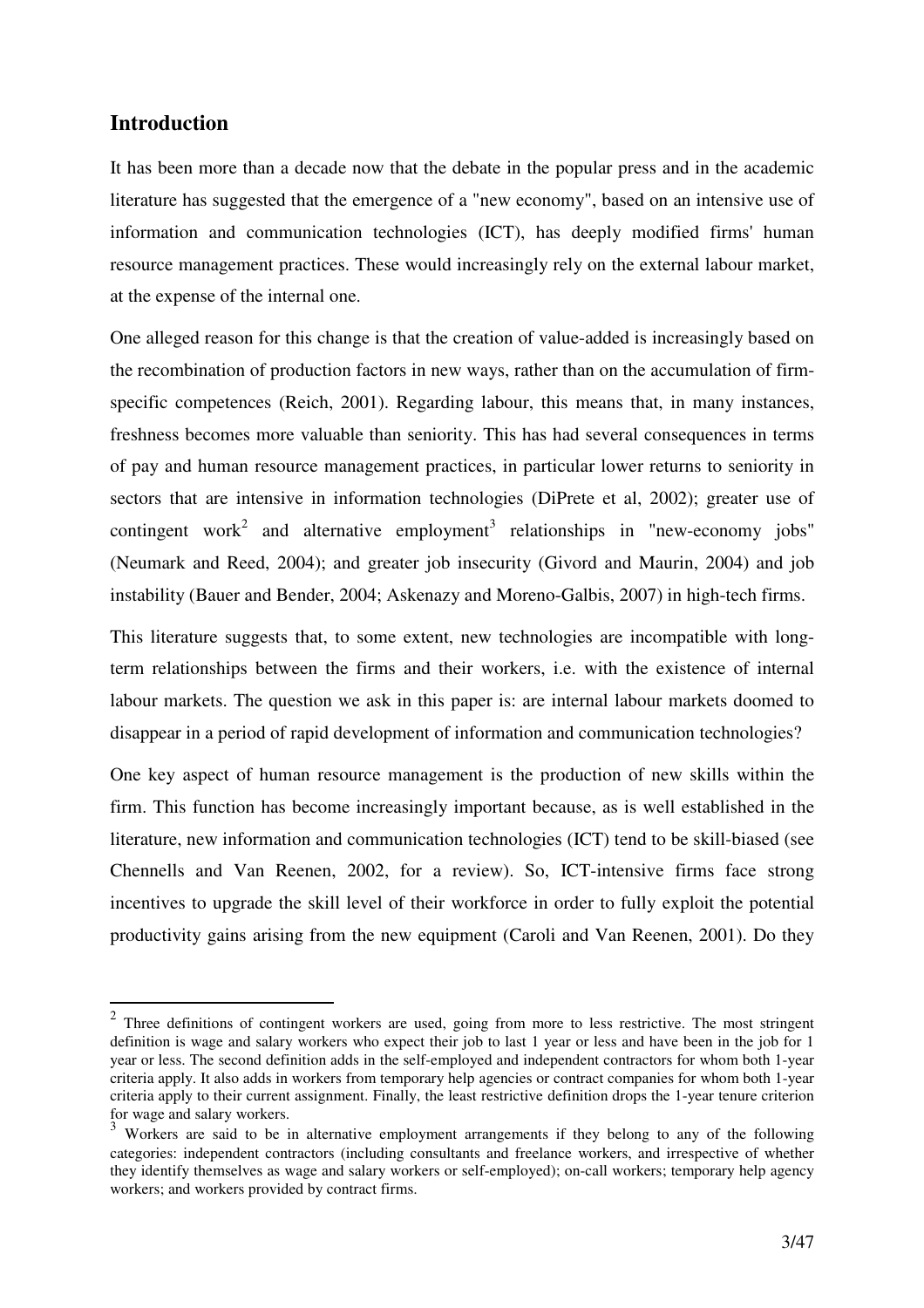entirely rely on the external labour market in order to do that or do they also use the internal labour market, and to what extent?

In order to investigate this issue, we build a unique data set providing information on technology use, occupations, labour flows and training for a sample of 1,100 French firms in the late 1990s. The case of France at the end of the 1990s is particularly interesting because ICT were still spreading quite quickly across firms, while in other countries, like the USA for example, a majority of firms had already transited to ICT-intensive production processes. To the extent that we are interested in how firms cope with the *new* skill requirements arising from the implementation of ICT, France in the late 90s provides an interesting case to research. Moreover, together with Japan, France used to be one of the Western countries in which internal labour markets were the most widespread (Marsden, 1999). By the same token, it is also one of the countries in which the development of ICT is likely to have had the most devastating effect on long-term employment relations if new technologies call for an ongoing reshuffling of the workforce. Eventually, France offers uniquely rich data on the upskilling strategies implemented by firms. It includes information on changes in occupational structure, worker and job flows per occupation and detailed information on access to training and training hours provided to workers, split by occupation. This allows us to improve on the existing literature by considering altogether three different strategies through which firms may increase the skill level of their workforce:

- 1) They may shift their occupational structure upward, which can be done either by promoting incumbent workers from lower to higher skilled occupations (internal labour market strategy) or alternatively, by hiring workers in more highly skilled occupations and/or firing them in less skilled ones (external labour market strategy).
- 2) External labour market adjustments may also take the form of "excess turnover" (or  $churning$ ) – i.e. turnover in excess to what is necessary to upgrade the occupational structure – if firms try to acquire new skills by the adjunction of "fresh" workers.
- 3) Eventually, firms may train their own workers, thus relying on the internal labour market.

According to the relative importance of each of these channels, we will be able to assess how important internal labour market strategies remain in a period of rapid expansion of new ICT or, alternatively, to what extent external labour market strategies have taken over.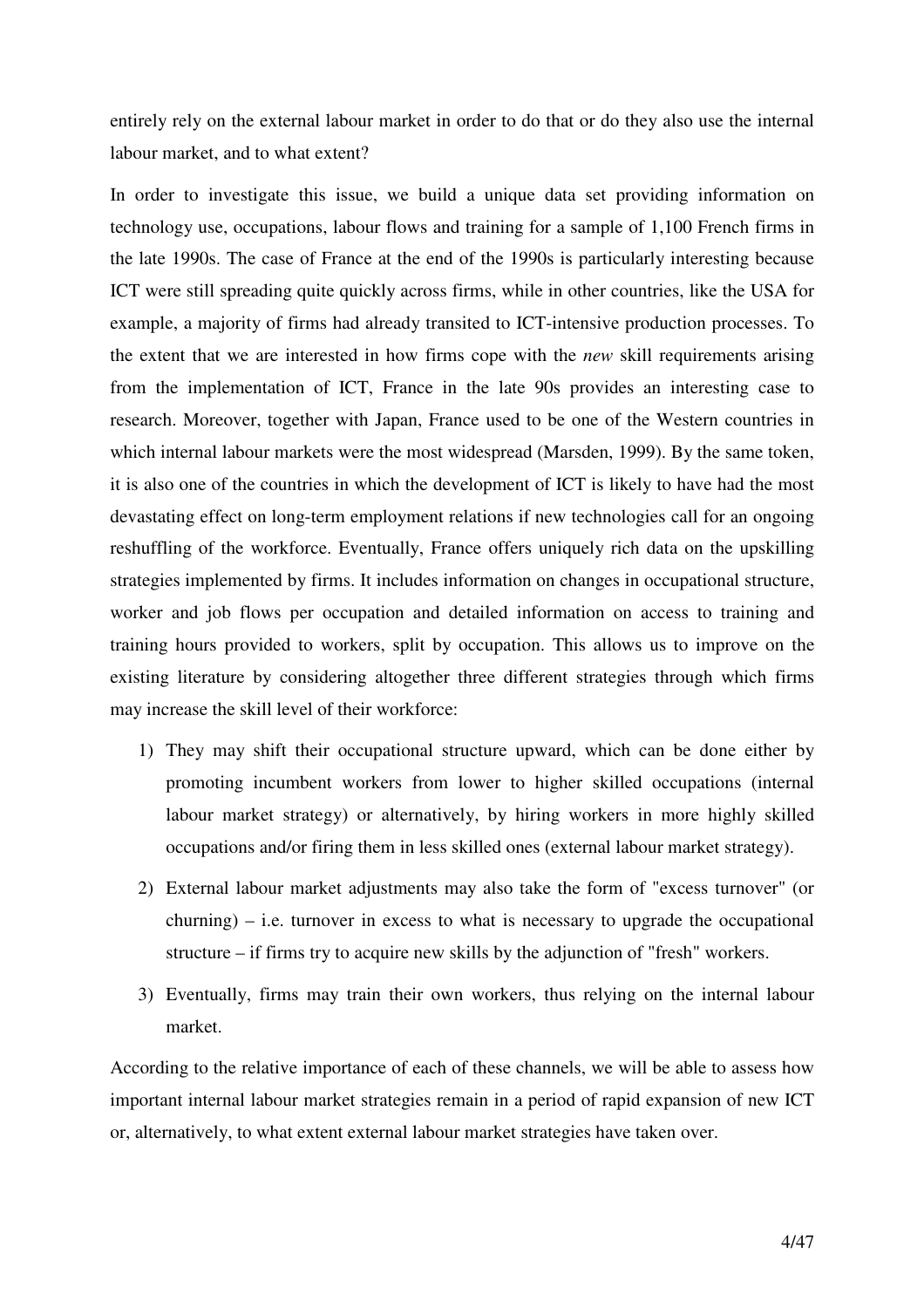Our empirical findings suggest that ICT-intensive firms largely rely on the internal labour market in order to upgrade the skill level of their workforce. We show that the intensive use of ICT is associated with an upward shift in the occupational structure within firms. About one third of this occupational upgrading is due to entries and exits of workers from and to the external labour market, whereas two-thirds are due to promotions. We find no compelling evidence of external labour market strategies based on "excess turnover". In contrast, French firms heavily rely on training in order to upgrade the skill level of their workforce: ICT use is positively correlated with a greater access to training and more training hours for all categories of workers. This widespread use of internal labour market strategies is robust to controlling for potentially confounding factors such as investment in physical capital, the use of innovative workplace practices or industrial relations. When looking at potential heterogeneity across firms in skill upgrading strategies, we find that all firms rely much more on promotions than on external movements in order to shift their occupational structure upward. In contrast, different training patterns are found across sectors: the use of ICT is strongly correlated with training for all occupational groups in manufacturing sectors, whereas this is not the case in services. This difference is robust to controlling for other sources of heterogeneity and may be explained by the fact that labour turnover is much higher in services than in manufacturing.

Our work closely relates to a number of papers in the literature. Working on U.S. data, Neumark and Reed (2004) display a significantly greater use of contingent and "alternative" employment relationships in new-economy jobs when these jobs are defined as jobs located in cities classified as high-tech and in fast-growing industries. In contrast, they find evidence of a *lesser* use of this type of contracts when new-economy jobs are defined as jobs in high-tech industries. Our results are consistent with this in that they suggest that high-tech firms do not entirely rely on external turnover in order to upgrade the skill level of their workforce. Internal labour market strategies such as promotions and training are important tools used by firms to achieve this goal. Askenazy and Moreno-Galbis (2007) focus on France as we do. They find that firms that most intensely use new technologies and innovative work practices experience a higher turnover among most of the occupational categories. However, the bulk of the effect comes from innovative work practices rather than new technologies.<sup>4</sup> Our results

 $\overline{a}$ 

<sup>&</sup>lt;sup>4</sup> One exception is the positive correlation between the use of the Intranet and churning for manual workers. We find a similar result when taking into account the potential role of firm size, labour market density and sector. In this case, a greater use of ICT is associated with higher excess turnover for blue-collars at least in the manufacturing sector.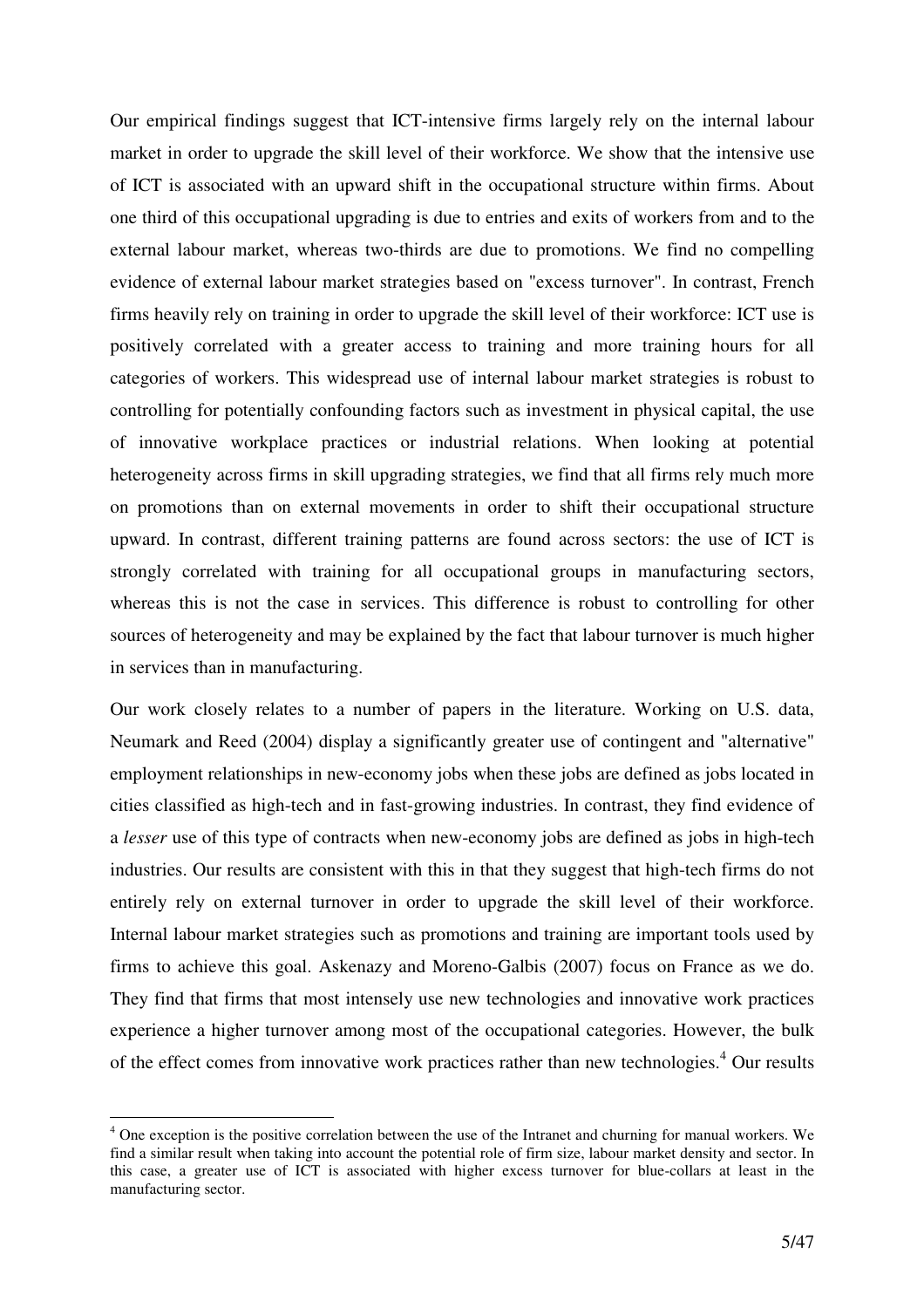suggest that when focusing on ICT and when considering the various skill upgrading strategies potentially used by firms, internal labour market strategies come out as dominant, for most occupational groups. This is consistent with findings in the training literature. Most papers indeed find that the adoption of information technologies raises firms' investment in training, which is a typical internal labour market response (see Lynch and Black, 1998; Behaghel and Greenan, 2005).

As underlined by this brief review of the literature, most works consider only one type of human resource strategy in relation with ICT adoption. They either study internal or external labour market strategies, but rarely both at the same time. An exception is Bauer and Bender's (2004). Using German data, they find that new technologies increase churning rates for skilled and highly skilled workers and that most of the employment adjustment patterns associated with technological change are due to hiring and firing rather than to promotions or demotions. Our results on the key role of internal labour markets in France are in contrast with theirs. This may be partly due to the fact that firms' human resource strategies following ICT adoption may be quite different from one country to the other. As a matter of fact, the gap in behaviour between French and German firms regarding promotions and excess turnover is consistent with the fact that France has traditionally been characterised by widespread internal labour markets whereas in Germany, *occupational* labour markets are dominant, in particular for skilled workers (see Marsden, 1999). Another difference with Bauer and Bender (2004) is that they do not consider training as a potential upskilling strategy. Our results suggest that this is a very important road followed by firms in order to upgrade the skill structure of their workforce. Given that it is unambiguously part of an internal labour market strategy, this leads us to reconsider the relative importance of both internal and external labour market adjustments following the introduction of ICT.

The main contribution of this paper is to develop and implement a simple statistical framework to systematically assess the relative importance of internal and external labour market strategies including training, in a context of technical change.

The paper is organised as follows. Section 1 outlines the econometric model. Section 2 introduces the data. The results are presented in Section 3 and discussed in Section 4. Some concluding remarks are offered in Section 5.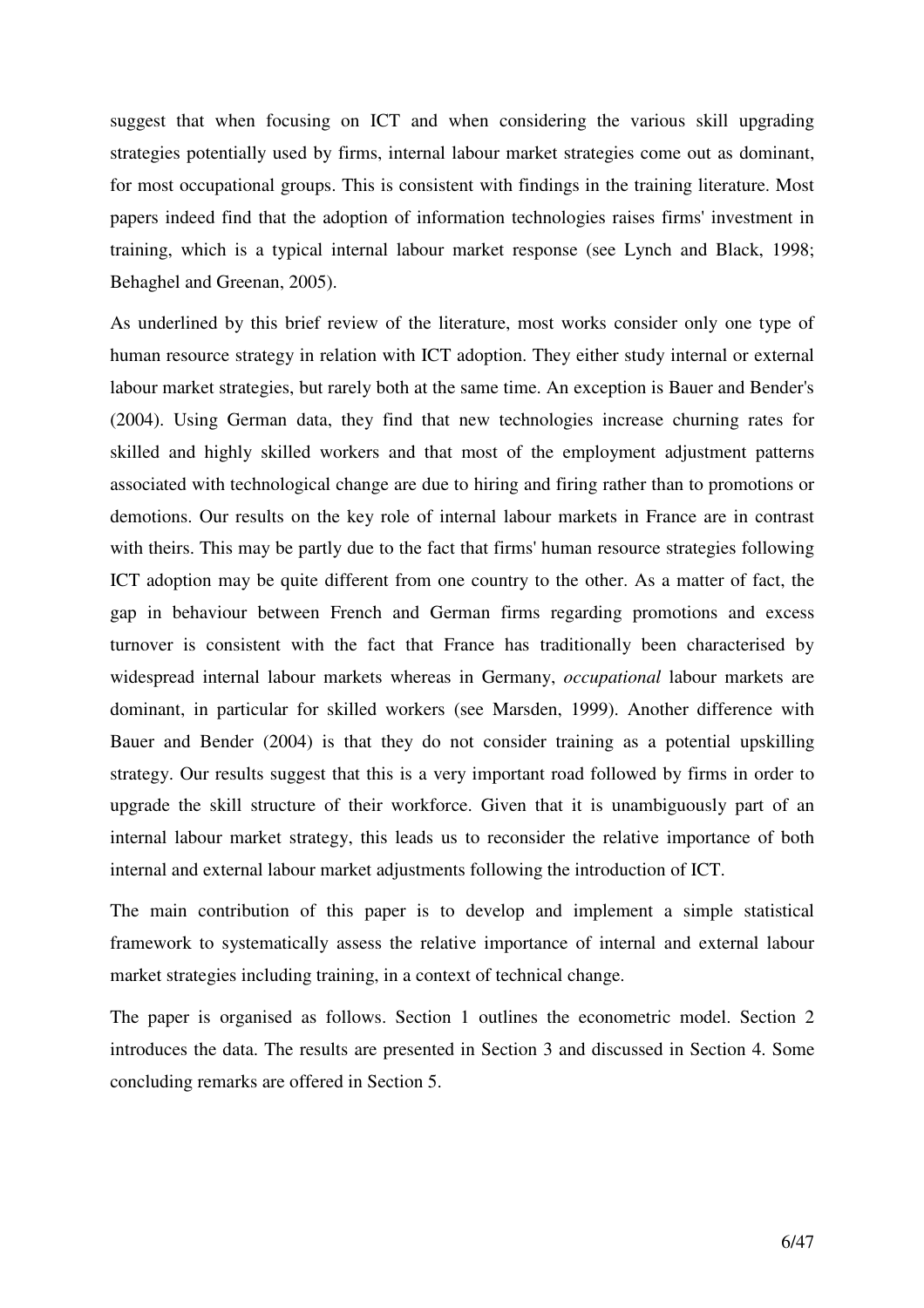# **1. The Econometric model**

## *New technologies and skill upgrading*

The existing literature on skill-biased technical change suggests that in order to fully exploit the potential of ICT, firms have to upgrade the skill level of their workforce when adopting them. The corresponding prediction is that there should be a positive correlation (all other things kept equal) between the adoption of more advanced technologies and an increase in the skill level of the workforce.

A very simple test is based on the following regression:

$$
\Delta SKILL_i = z_i \beta + \Delta ICT_i \delta + \varepsilon_i \tag{1}
$$

where ∆*ICT* is an indicator of adoption of new information and communication technologies, *SKILL* is a measure of the workforce's skills, and *z* are control variables.

ICT adoption is likely to be endogenous. In the absence of any good instrument for technological adoption, we interpret positive estimates  $\hat{\delta}$  as evidence of partial correlations between the adoption of new technologies and upward changes in the skill structure of the workforce – see Section 4. for further discussion of endogeneity issues.

Skills, however, can be acquired through a variety of channels. In what follows, we consider three possible channels: firms may upgrade the occupational structure of their workforce (which can be achieved though entries and exits or, alternatively through promotions); they may rely on excess turnover in order to acquire fresh skills; and/or, they may train their own workers. We interpret upward changes in the occupational structure through entries and exits as well as excess turnover as indicators of external labour market adjustments. Conversely, skill upgrading through promotions and training are seen as indicators of internal labour market strategies.

### *Decomposing changes in the occupational structure*

Changes in firms' occupational structure in relation with *ICT* adoption are usually estimated using standard labour share equations:

$$
\Delta S_{ip} = x_i \beta_p + \Delta I C T_i \delta_p + \varepsilon_i \tag{2}
$$

where  $S_{ip}$  is the share of occupational group *p* in the workforce of firm *i*: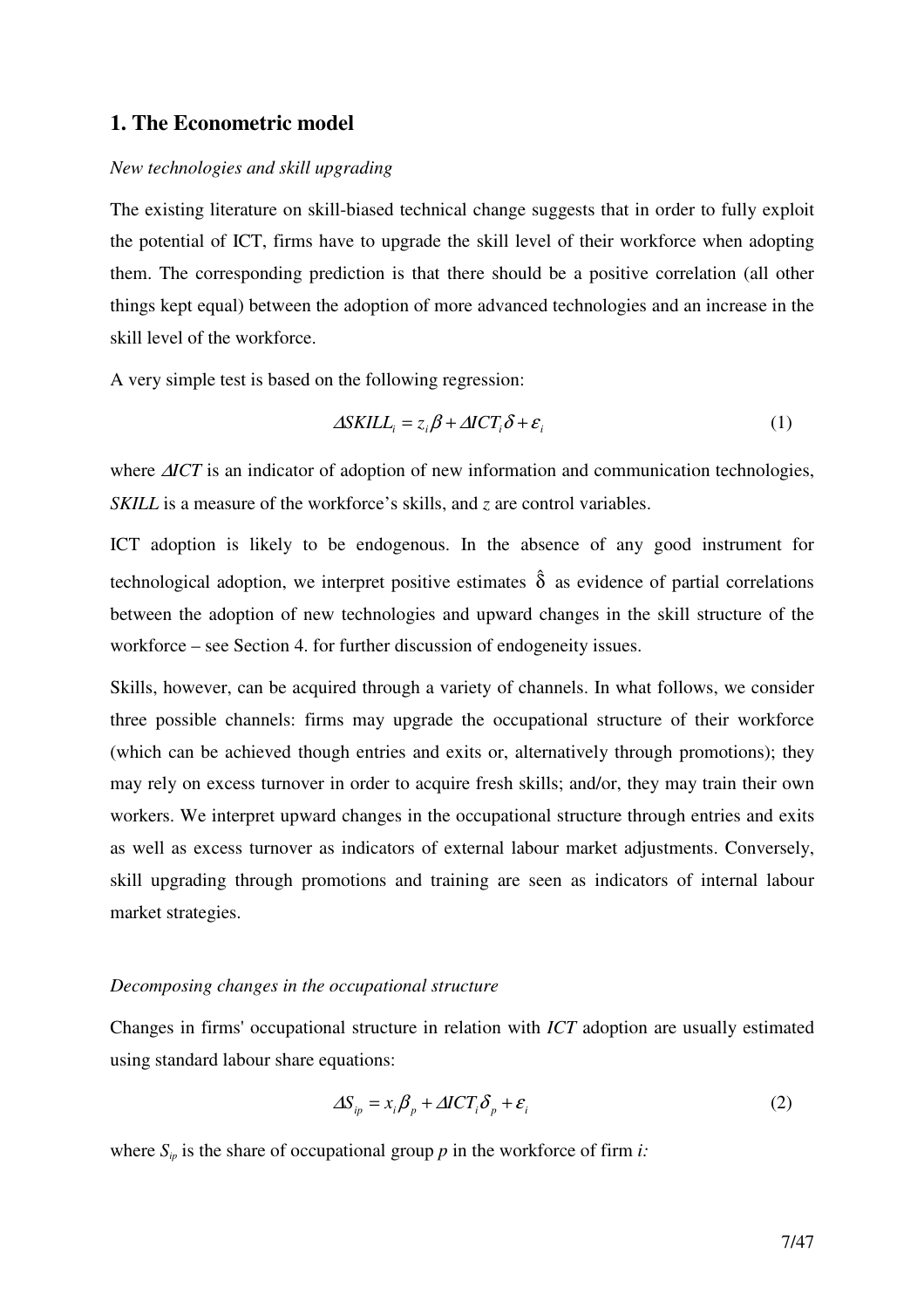$$
\Delta S_{ip} = \frac{L_t^{ip}}{L_t^i} - \frac{L_{t-1}^{ip}}{L_{t-1}^i}
$$

Such changes are the outcome of two different movements: (i) entries and exits of workers at various levels of the occupational structure and (ii) promotions of workers from lower to higher occupations. In order to distinguish both effects, we construct counterfactual changes in labour shares ( $\Delta \tilde{S}_{ip}$ ) describing what would have happened to the occupational structure if there had only been entries and exits at the different occupational levels, but no internal movement (promotion or demotion):

$$
\Delta \widetilde{S}_{ip} = \frac{L_{t-1}^{ip} + H_t^{ip} - E_t^{ip}}{L_{t-1}^i + H_t^i - E_t^i} - \frac{L_{t-1}^{ip}}{L_{t-1}^i}
$$
(3)

where  $L_{t-1}^{ip}$  is number of workers in occupation p in firm *i* at time *t-1*,  $H_t^{ip}$  is the number of entries in occupation *p* in firm *i* between time *t*-*l* and *t* and  $E_t^{\text{ip}}$  is the number of workers formerly employed in occupation p leaving firm *i* between time *t*-1 and *t*. Similarly,  $L_t^i$ ,  $H_t^i$ , and  $E_t^i$  respectively denote the total number of workers, entries and exits in firm *i* at time *t*.

Given that we do not have any direct information on promotions, changes in the occupational structure through promotions only  $(\hat{\Delta}_{ip}^{\hat{S}})$  are defined as the changes in the occupational structure that would have occurred if there had been none of the entries or exits that we observe in the data:

$$
\Delta \hat{S}_{ip} = \frac{L_t^{ip} - H_t^{ip} + E_t^{ip}}{L_t^i - H_t^i + E_t^i} - \frac{L_{t-1}^{ip}}{L_{t-1}^i}
$$
(4)

where  $L_t^{ip}$  is the number of workers in occupation p in firm *i* at time *t*. The number of workers in occupation *p* at *t* is computed as a counterfactual including only promotions, i.e. the number of workers observed at *t* in occupation *p* minus entries plus exits into that group between *t-1* and *t*. In other words, it includes all people that would have been in occupation *p* at date *t* if there had been only promotions and no entries nor exits at this level between *t-1* and *t*. The corresponding labour share is computed by dividing this number of workers by what employment would have been in the firm at year *t* if no entry nor exit had taken place over the period.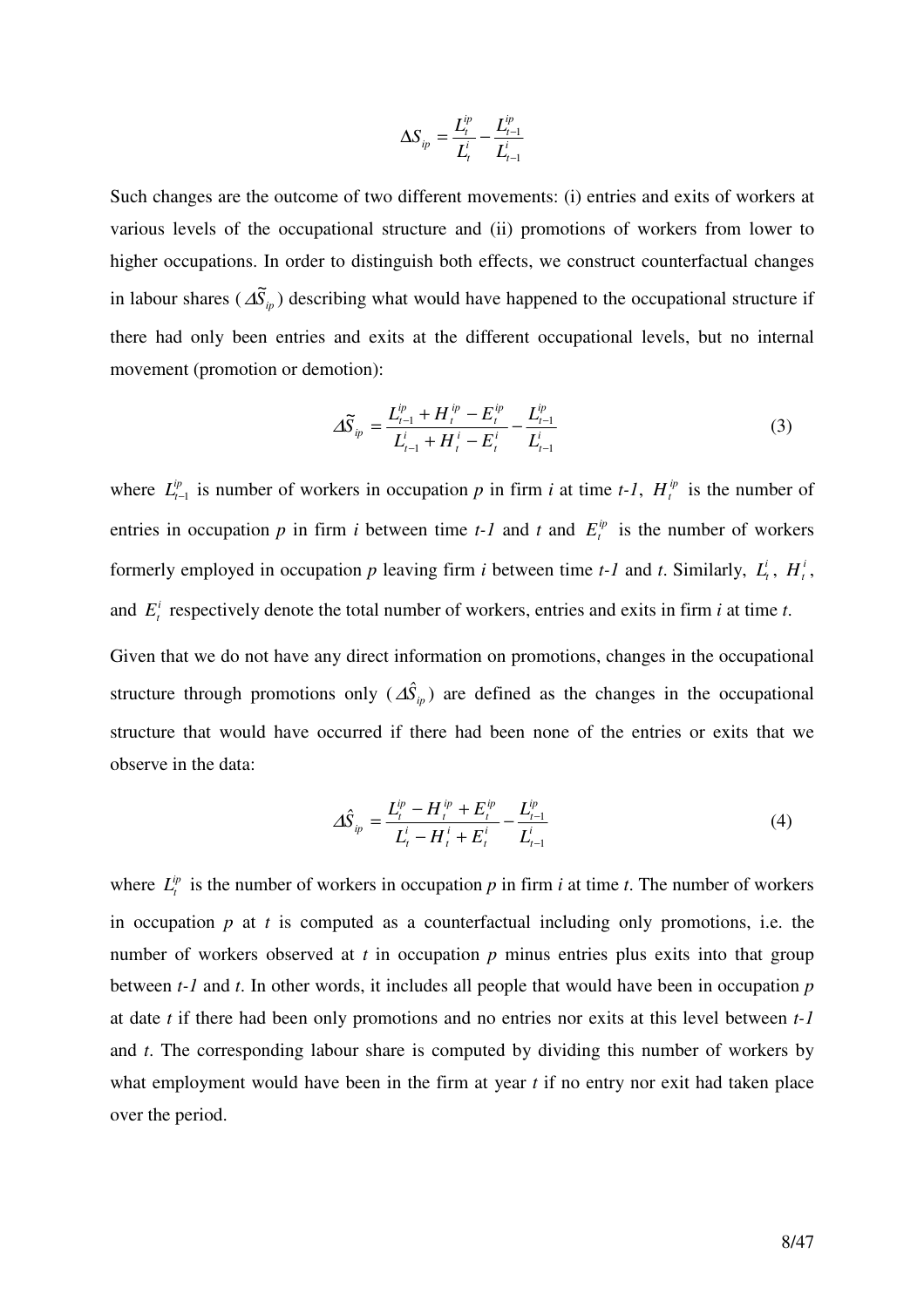In the case where the total level of employment is constant<sup>5</sup>, the observed changes are the sum of the two counterfactual changes. Indeed, we then have  $H_t^i = E_t^i$  and  $L_t^i = L_t^i$  $L_t^i = L_{t-1}^i$ . Therefore,

$$
\Delta S_{ip} = \frac{L_t^{ip} - L_{t-1}^{ip}}{L_{t-1}^i} = \frac{L_t^{ip} - H_t^{ip} + E_t^{ip} - L_{t-1}^{ip}}{L_{t-1}^i} + \frac{H_t^{ip} - E_t^{ip}}{L_{t-1}^i} = \Delta \hat{S}_{ip} + \Delta \widetilde{S}_{ip}.
$$

Let us underline that our counterfactual measures of changes in the occupational structure  $(\Delta \hat{S}_{ip}$  and  $\Delta \tilde{S}_{ip})$  closely relate to standard worker flow rates (see Davis and Haltiwanger, 1999 for a survey). The main difference between both is that in the former, flows are defined with respect to the total size of the workforce, whereas in the latter, they are defined with respect to the size of occupation *p*. Consider equation (3). When firm size is constant,

$$
\Delta \widetilde{S}_{ip} = \frac{H_t^{ip} - E_t^{ip}}{L_{t-1}^i}.
$$

This differs from the standard external worker flow rate *EWFR*:

$$
EWFR_{ip} = \frac{H_i^{ip} - E_i^{ip}}{L_{t-1}^{ip}}
$$

by a factor equal to  $L_{t-1}^{ip}/L_{t-1}^{i}$ . In other words, the key difference lies in the fact that we reweigh the usual worker flow rates by the initial occupational structure of the firm,  $L_{t-1}^{ip}/L_{t-1}^{i}$ . This serves our purpose by providing a direct measure of the impact of worker flows on the firm's occupational structure.

We estimate equation (2) separately for  $\Delta \tilde{S}_{ip}$  and  $\Delta \hat{S}_{ip}$  by OLS, equation by equation.<sup>6</sup>,

### *Upgrading skills through excess turnover and training*

 $\overline{a}$ 

Another way to upgrade the skill structure of a firm when adopting ICT is through the addition of "fresh" workers by means of labour turnover. Turnover is, to some extent, a mechanical consequence of the upgrading of the occupational structure through entries/exits:

<sup>&</sup>lt;sup>5</sup> When total employment is not constant, the coefficients we obtain for  $\Delta \hat{S}_{ip}$  and  $\Delta \tilde{S}_{ip}$  do not add up to those obtained when using  $\Delta S$  as a dependent variable. This is due to the fact that a complete decomposition of  $\Delta S$ <sub>ip</sub> should include a third term, namely the interaction between changes due to internal and external movements. We choose to neglect this term which has no clear interpretation with respect to the internal vs external labour market issue. It turns out to be very small in practice: the coefficients on  $\Delta \hat{S}_{ip}$  and  $\Delta \tilde{S}_{ip}$  almost add up in our regressions. Moreover, Appendix Table A2 provides robustness checks showing that alternative additive decompositions yield almost identical results.

<sup>&</sup>lt;sup>6</sup> Although we are estimating a system of Seemingly Unrelated Regressions (SUR), feasible Generalized Least Squares (FGLS) are not warranted here, as the same regressors show up in each equation (see, e.g., Theorem 7.6 in Wooldridge, 2002).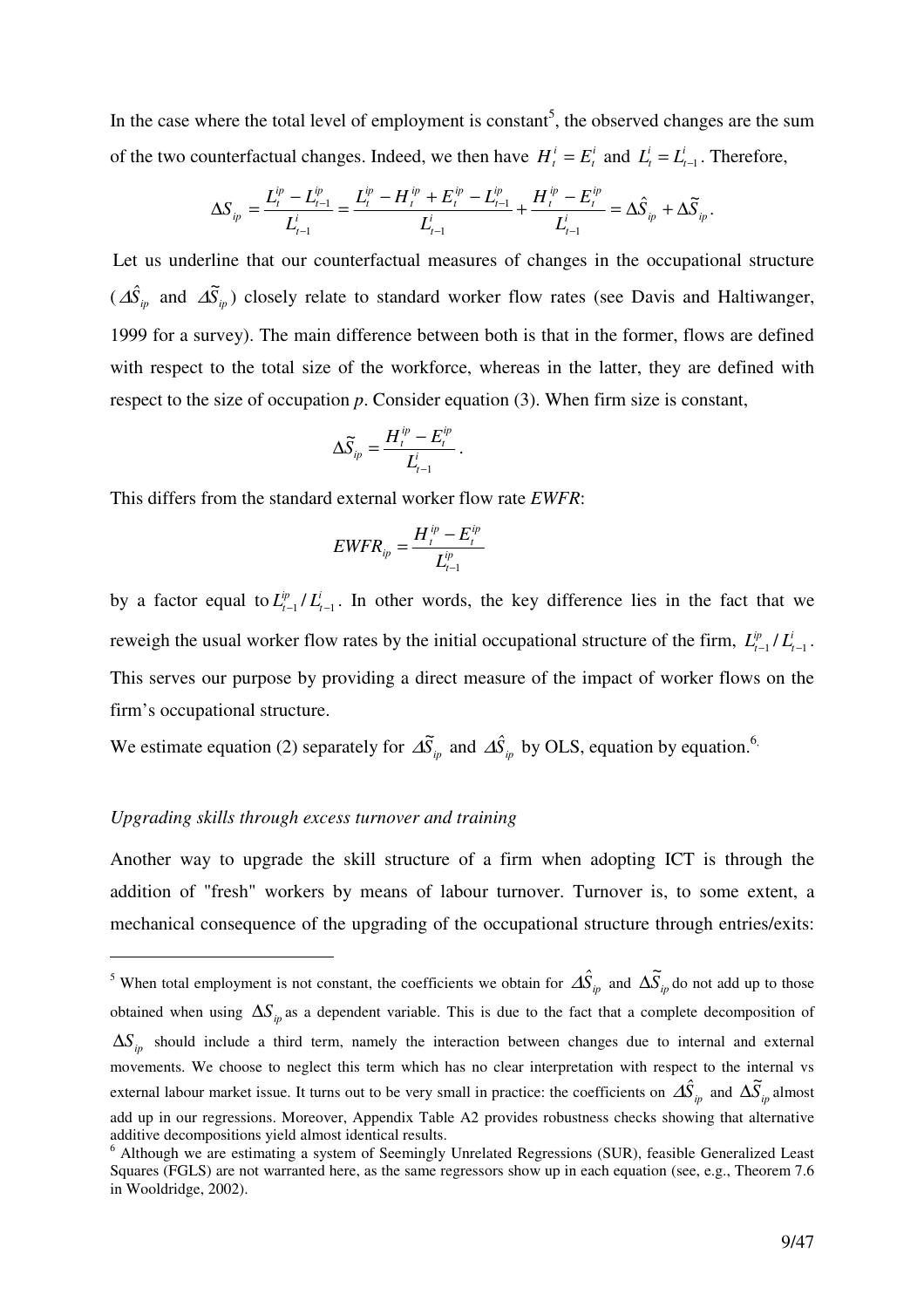there cannot be any upgrading of the occupational structure through entries/exits if there are no worker flows. However, as is well known from the literature on job and worker flows (for French firms, see Abowd, Corbel and Kramarz, 2003), worker flows (turnover) usually largely exceed what is needed for a given level of job flows.

We therefore use a measure of 'excess turnover' – or churning -, i.e. turnover in excess to what is needed for a given change in the size of a group of workers. Specifically, following Davis and Haltiwanger (1999, section 6) excess turnover *et* in plant *i* and for group *p* is defined as:

$$
et_{ip} \equiv \frac{H_{ip} + E_{ip}}{L_{ip}} - \left| \frac{H_{ip} - E_{ip}}{L_{ip}} \right| \tag{5}
$$

We then estimate:

$$
et_{ip} = x_i \xi_p + \Delta I C T_i \gamma_p + v_{ip}
$$
 (6)

by OLS equation by equation.  $\hat{\gamma}_p$  is the estimate of interest; positive values indicate that ICT adoption is associated with an increased turnover of group *p*, beyond what is mechanically implied by the upgrading of occupational groups.

Similarly, skill upgrading through training needs to be analysed within each occupational group. Indeed, training rates are higher in high-skill groups, hence upgrading of the occupational structure through entries/exits mechanically generates an increase in training rates. Our data allows us to estimate training equations for a given occupational group:

$$
T_{ip} = x_i \psi_p + \Delta I C T_i \eta_p + v_{ip} \tag{7}
$$

which we estimate by OLS.  $\hat{\eta}_p$  is the estimate of interest; positive values indicate that ICT adoption is associated with an increase in training, once controlled for composition effects.

# **2. The Data**

Measuring technology adoption and skill upgrading through our 3 channels at the firm level requires combining several databases.

Our main information on ICT comes from the *REPONSE survey* (RElations PrOfessionnelles et NégocationS d'Entreprise). In 1998, 2978 establishments were surveyed with senior managers being asked questions about industrial relations, implementation of new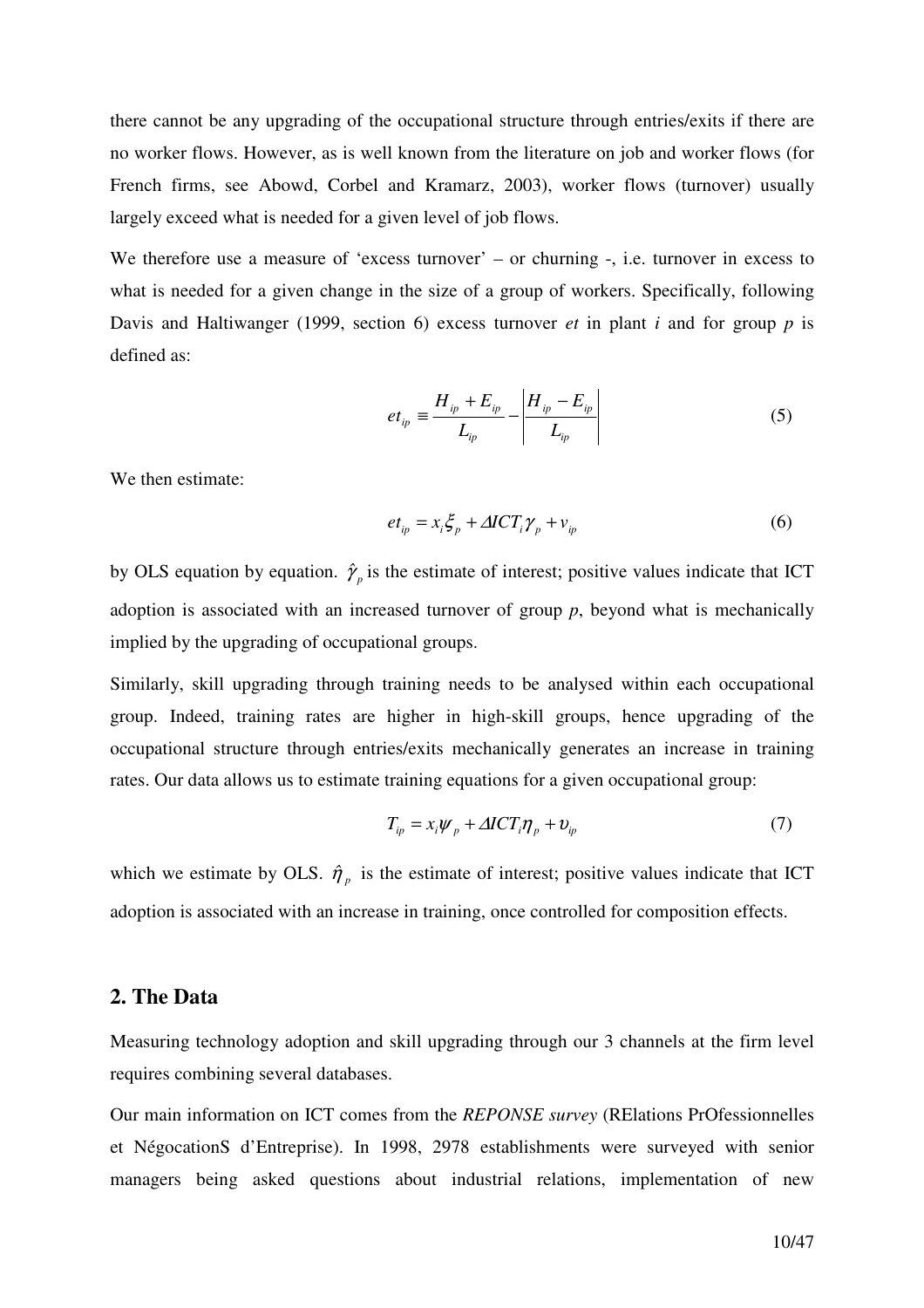technologies and reorganisations<sup>7</sup>. Regarding ICT, we have information on the proportion of workers using the Intranet<sup>8</sup> and the Internet in 1998 (no use, less than  $5\%$ , 5 to 19%, 20 to 49%, 50% and more). Given that these technologies were at the very beginning of their life cycle in France in the mid-1990s, we assume that the proportion of workers using them in 1998 provides a good approximation of technological *adoption* over 1996-1998. More specifically, we define a dummy variable equal to 1 if at least 5% of the workers use the Internet or at least  $20\%$  of the workers use the Intranet<sup>9</sup>. One advantage of this simple measure of ITC use is that it is relevant for the different sectors in the economy: as shown by table A1, in our sample, very similar proportions of firms in the manufacturing and service sectors are classified as "ICT-intensive" by this measure (about one third). Moreover, using another survey of French manufacturing firms, Greenan and Mairesse (2006) show that the use of the Internet (as measured in 1997) is highly correlated with a variety of other measures of technical change.

In order to conduct robustness checks, we also use information on expenditure on ICT equipment and physical investment. This information comes from the Enquête Annuelle d'Entreprises (EAE) for year 1998. The match with our main dataset is quite good (874 plants out of the 1,114 in our final sample). Unfortunately the question on ICT expenditure has been asked only to firms in the manufacturing, food processing and transportation sectors so that it is missing for 237 plants out of 874. When the information is available, we define the investment rate as the ratio of tangible investment to value-added. We also build an ICT expenditure variable defined as the ratio of expenditure on ICT equipment to value-added. Both variables are standardised when used in the regressions. One important thing to notice about this ICT measure is that it only captures part of the overall ICT expenditure given that software expenditure are not included. This is probably the reason why the ratio of ICT expenditure to value added is on average quite low in our sample (0.6% as compared to 23% for the investment rate – see Appendix Table A1).

In addition to ICT, the REPONSE survey also provides detailed information on firms and establishments which we use as control variables in the regressions: firm characteristics (public/private, firm with one or several plants, listed on stock markets/non-listed), plant characteristics (share of women, share of part-time workers, presence of union delegates, local

l

<sup>&</sup>lt;sup>7</sup> The REPONSE survey was conducted in 1992, 1998 and 2005. Panels that result from the merging of the three waves contain few observations and therefore can not be used. Moreover, one of the databases used in this paper (ESE) is not available from 1999 onward.

 $8<sup>8</sup>$  The exact phrasing is "Intranet and computer networks".

 $9$  We check that our results are robust to changes in these thresholds – see Appendix Table A4 below.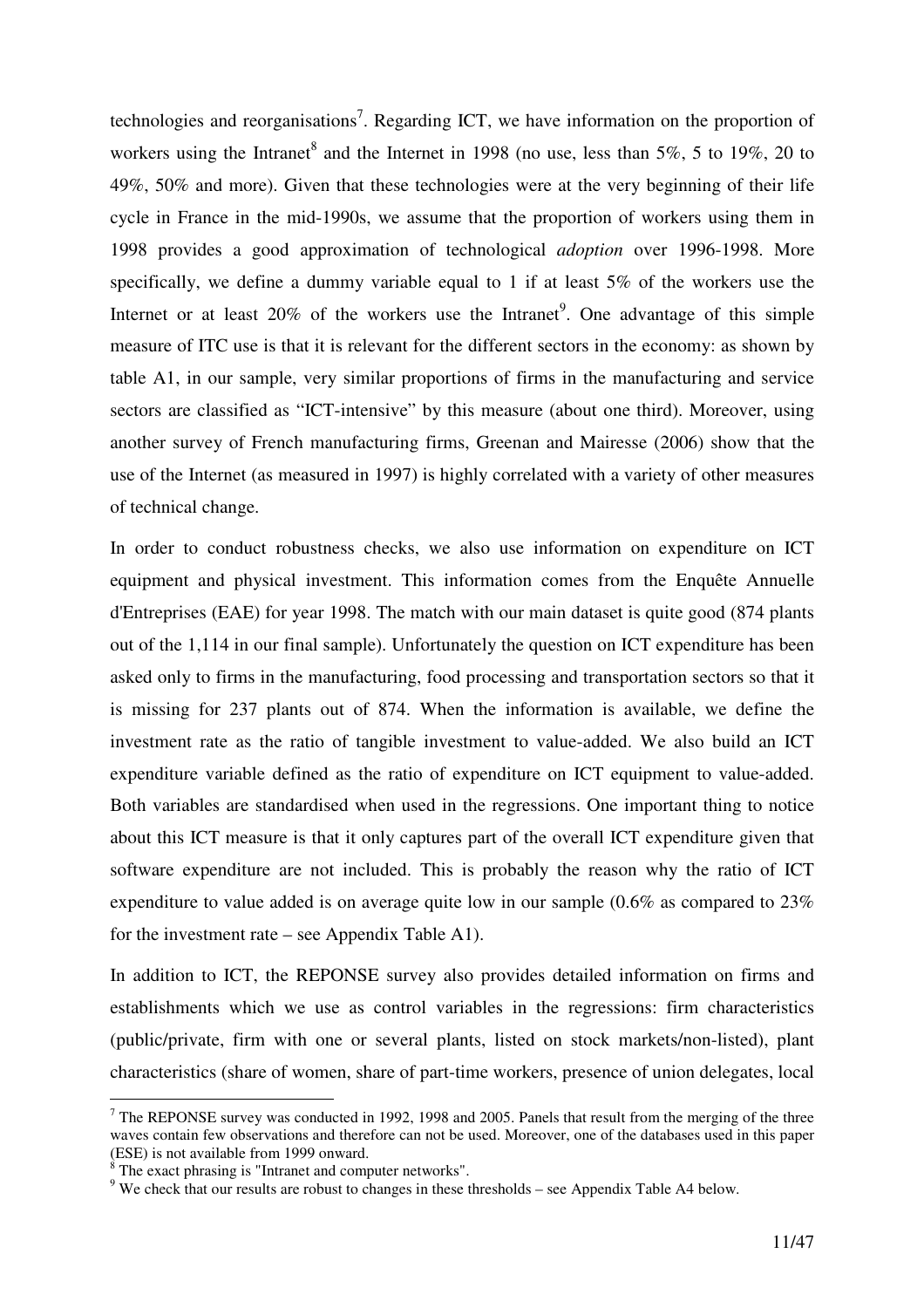labour market density), as well as a set of industry and plant size dummies. We also have information on the use of innovative workplace practices and the quality of industrial relations (delayering, percentage of workers involved in quality circles, number of organisational devices used to stimulate workers' participation<sup>10</sup>, whether there has been a strike in the past 3 years). We use them as additional controls in some specifications.

In order to capture worker flows, we rely on two different sources. The DMMO (Données sur les Mouvements de Main-d'Oeuvre) has exhaustive data on entries and exits of workers in and out of establishments with 50 employees or more. The data is broken down into four occupational categories: managers and professionals<sup>11</sup>, technicians and supervisors, clerks and blue collars.<sup>12</sup> The EMMO (Enquête sur les Mouvements de Main-d'Oeuvre) has identical information on a representative sample of firms with less than 50 employees. We use this data to compute counterfactual changes in labour shares over 1996-1998, i.e. changes that are due only to entries and exits (resp. promotions) in the various occupations over the period. In order to do so – see equations (3) and (4) – we also use information on the level of employment in each occupational cell at the beginning and at the end of the period. This information is provided by the French survey of employment structure: the ESE (Enquête Structure des Emplois), as of December 31<sup>st</sup> 1995 and 1998.

The last channel we consider for skill upgrading is training. The so-called "24-83" fiscal records provide firm-level data on the number of workers receiving training and the volume of training hours<sup>13</sup>. This information is broken down into four occupational categories which are identical to those in the DMMO-EMMO database. For each occupation, we thus compute both the proportion of workers receiving some training and the average number of training hours per worker. These are averaged over 1996-1998 in order to account for the fact that training may take some time to be implemented after firms decide to invest in it.

Matching the five datasets and cleaning out establishments with implausible values for skill upgrading reduces our sample to 1,114 establishments. The low matching rate is primarily

 $\overline{a}$ 

 $10$  The devices that are considered are: existence of a suggestion box, a firm's newspaper, a visiting day, a firm's project or a quality action. The stimulation of workers' participation is considered to be strong if the establishment uses more than 3 of those devices.

 $11$  This category also includes engineers.

 $12$  In principle, the data allows to distinguish between skilled and unskilled blue-collars. We systematically ran the analysis with this distinction. The general picture remained unchanged (with some additional, expected shifts toward more skilled blue collars in ITC-intensive firms). However, we found evidence suggesting that, in some cases, training data reported by firms were incorrectly attributed to one category instead of the other, and therefore we chose to group all blue-collars together.

 $13$  The "24-83" records provide firm rather than plant-level data on training. Matching them with establishmentlevel data generates some measurement error that is likely to raise the standard errors in our estimates.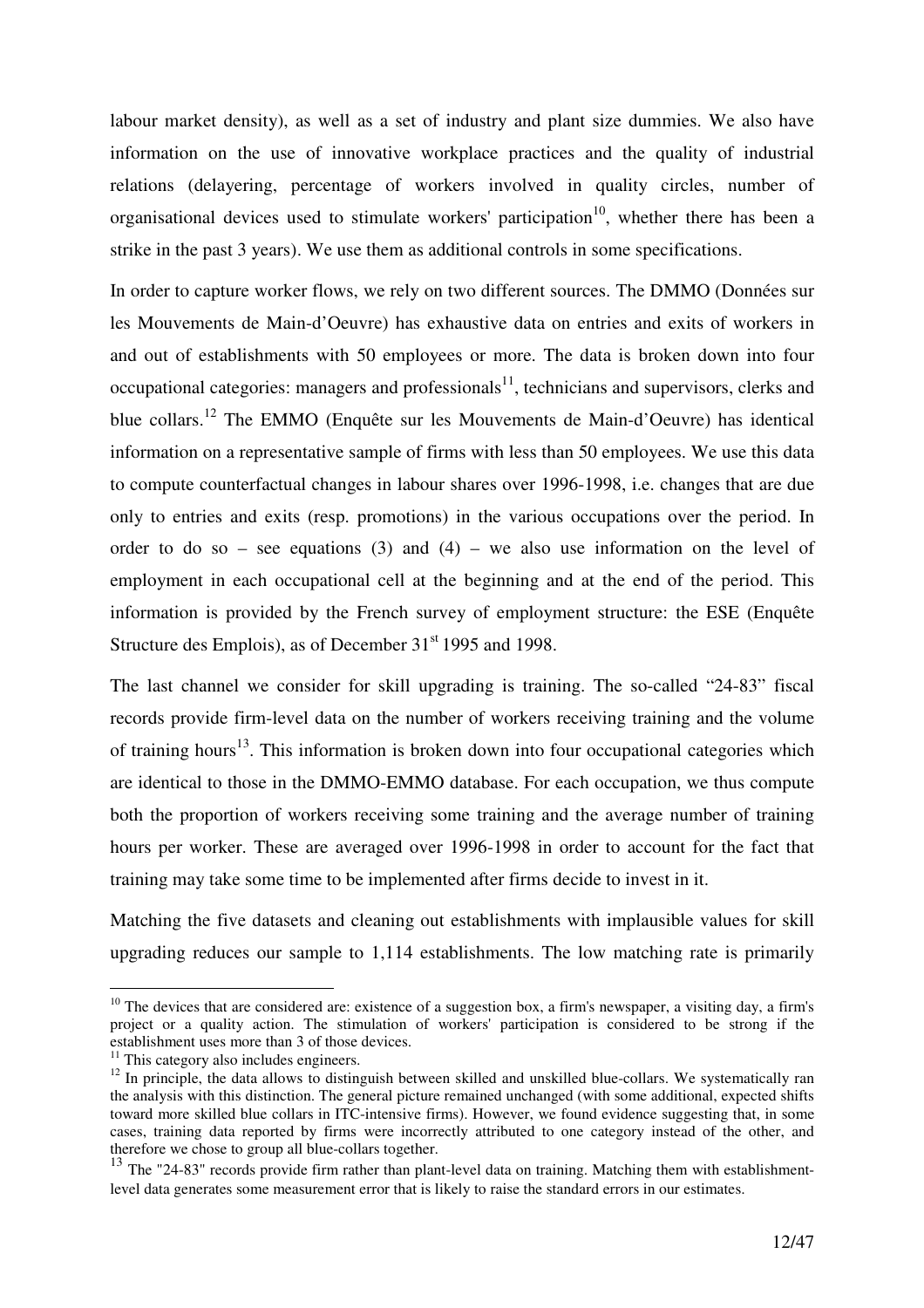due to the fact that the EMMO and 24-83 sources are not exhaustive (respectively, not systematically coded) – see the Data Appendix for details.

Table A1 summarizes all the variables used in our models. Our sample consists mainly of large plants (53% have more than 200 workers) belonging to multi-establishment firms of the private sector. 77% have a union delegate and less than half of them are listed. The manufacturing sector is over-represented in our sample: it accounts for 80% of total employment, compared to only 20% in the whole French economy. As a consequence, women account for only 35% of the labour force. 37% of the plants employ more than 5% of part-time workers, 28% have more than one fifth of their workers involved in quality circles, and 35% strongly stimulate workers' participation. 41% have introduced delayering over the past three years. Lastly, 35% of the plants have experienced at least one strike in the threeyear period covered by the survey.

Over 1996-1998, occupational changes have been substantial in our sample. The proportion of managers and professionals has increased on average in all plants, but the rise has been more important in establishments that have introduced ICT. The share of technicians and supervisors has also increased, especially in manufacturing plants. In contrast the share of clerks and blue-collars has decreased. This is particularly the case in establishments that have adopted information technologies. Finally, the reduction in the share of clerks has been much stronger in services than in manufacturing, while the opposite holds for blue-collars. Much of these changes seem to be due to internal movements of the labour force. Consistently, training appears to be frequent, although access is greater for more skilled occupations. In what follows, we use regression analysis in order to further investigate these changes.

# **3. Results**

## **3.a ICT adoption and skill upgrading strategies**

We first investigate the correlation between ICT adoption and the strategies used by firms to upgrade the skills of their workforce. In order to do so, we estimate equations (2)-(4), (6) and (7) of our model. Table 1 presents the results for the corresponding forms of skill upgrading: respectively, upward shift in the occupational structure through entries/exits versus promotions, excess turnover and training.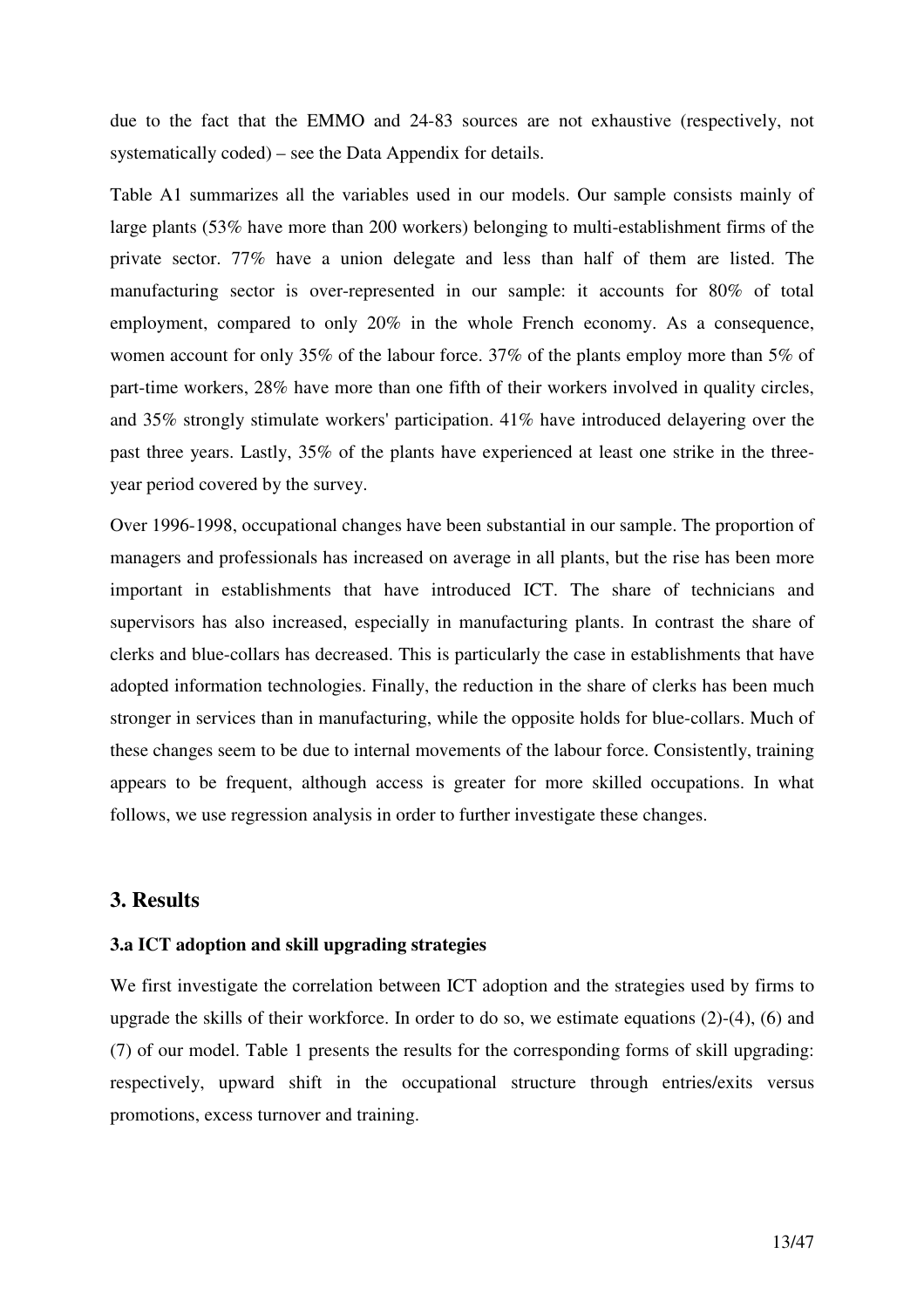Panel A of Table 1 provides evidence of skill-biased technical change. The use of the Internet or the Intranet is positively correlated with an upward shift in the occupational structure and, more specifically with an increase in the proportion of managers, engineers and professionals and a decrease in the proportion of clerks in the workforce. This occupational upgrading is essentially achieved through internal movements (promotions). These account for more than 70% of the increase in the proportion of managers – as compared to only 30% for external movements - and for almost all of the reduction in the share of clerks – see Panels B and C. This first set of results suggests that internal labour markets still play an important role when firms have to cope with increasing skill requirements. Most of the adjustment in the occupational structure takes place through promotions, whereas the relative importance of entries and exits to and from the external labour market remains limited. To gauge the economic significance of the effects, it is useful to compare them to the average changes in the occupational structure in our sample during the 1996-1998 period (Table A.1). For instance, the .80 percentage point increase in the share of managers and professionals occurring through internal movements and associated with intensive ICT-use (Table 1) is very close to the overall increase in the share of managers and professionals in the economy (+.77 percentage points). If we were to give a causal interpretation to the estimates, a back-of-theenvelop calculation would imply that about 35% of the overall increase in the demand for managers and professionals is due to the adoption of ICT that occurred in about 1/3 of the firms over the period and which was satisfied through internal movements  $(0.33^* .80/0.77=0.34)$ ; about 15% is due to the adoption of ICT but was satisfied by the external labour market  $(.33^* \cdot .3/0.77=.13)$ ; and the remaining 50% is due to other causes. Of course, our estimates cannot necessarily be interpreted causally; but this suggests that the role of internal labour markets is far from negligible in the overall upgrading of the occupational structure.

As mentioned above (see Section 1), our decomposition of overall occupational changes into internal and external movements is based on the assumption that the interaction term between both types of movements is negligible. As evidenced in Table 1, coefficients on internal and external movements almost add up to the coefficients on overall changes in the occupational structure, which suggests that the interaction terms are very small indeed. Moreover, in order to make sure that our results are robust to alternative decomposition methods, we re-ran regressions in Panels A to C, defining external (resp. internal) movements as residual – see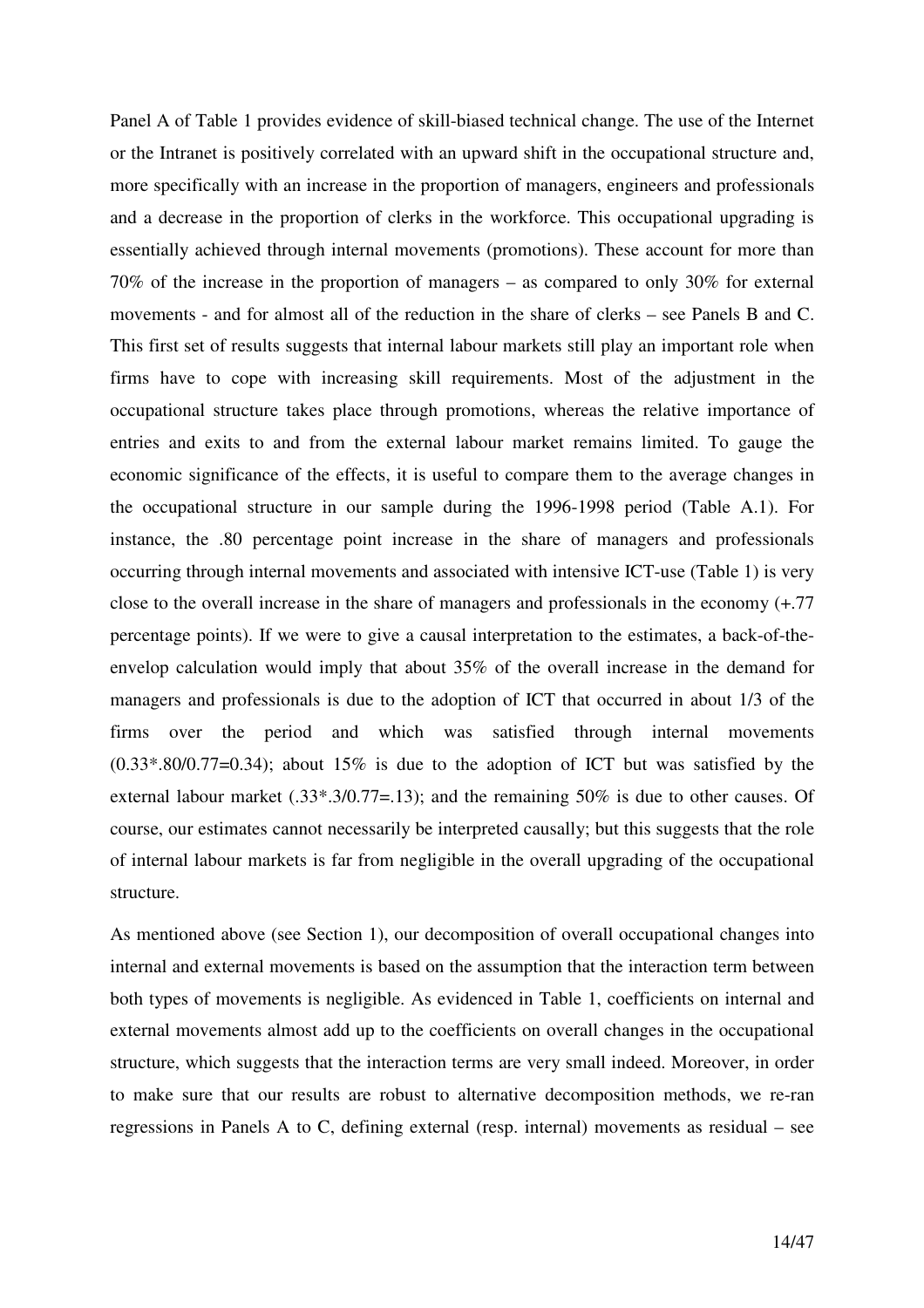Appendix Table A2. The results are almost identical to those in Table 1, in particular wherever the coefficients are significant.

Firms may also try to upgrade the skill level of their workforce by bringing in "fresh workers" with new skills, beyond what would be necessary to upgrade the occupational structure through entries and exits. Panel D of Table 1 thus investigates the partial correlations between ICT adoption and excess turnover. We find no compelling evidence of such a correlation: the use of the Internet or the Intranet is not associated with excess turnover, whatever the category of workers we consider. Overall, the external labour market does not appear as a key provider of new skills when firms introduce new information and communication technologies.

In contrast, firms heavily rely on training in order to upgrade the skill level of their workforce. Panels E and F of Table 1 have the partial correlations between ICT adoption on the one hand and two different measures of training on the other hand. As evidenced by Panel E, the introduction of new technologies is correlated with a greater access to training for all categories of workers except for managers and professionals - where the coefficient is positive but not statistically significant. In contrast, when considering the number of hours of training per worker, the correlation is positive and significant for all occupational groups, including managers. Again, it is useful to compare the effects to the average level of training in the sample displayed in Table A.1. Depending on the occupation, ICT adoption is associated with an increase in the incidence of training by 5 to 15%, and an increase in training hours by 10 to 15%. This strong association between training and ICT is slightly weaker when controlling for past levels of training<sup>14</sup> but it remains significant for most occupations except blue-collar workers – see Table A3 – Panel 1. Although this specification permits to better control for unobserved heterogeneity in training investments<sup>15</sup>, it is not our preferred one because it boils down to investigating the correlation between the adoption of ICT and the *acceleration* – rather than the change – in the skill level within firms. Training is indeed a flow that contributes to raise the skill level of workers, so that the change in training over time is nothing else than *the change in the change* in the skill level of workers, which is far from being easily interpretable.

 $\overline{a}$ 

<sup>&</sup>lt;sup>14</sup> The equation we then estimate is:  $T_{ipt} = x_{it} \psi_p + \Delta I C T_{it} \eta_p + \delta T_{ipt-1} + \varepsilon_{ipt}$ .

 $15$  An alternative option would be to estimate the training equation in first differences. However, doing this amounts to imposing that  $\delta = 1$  in the equation in footnote 13, which is rejected by our estimates – results available from the authors upon request.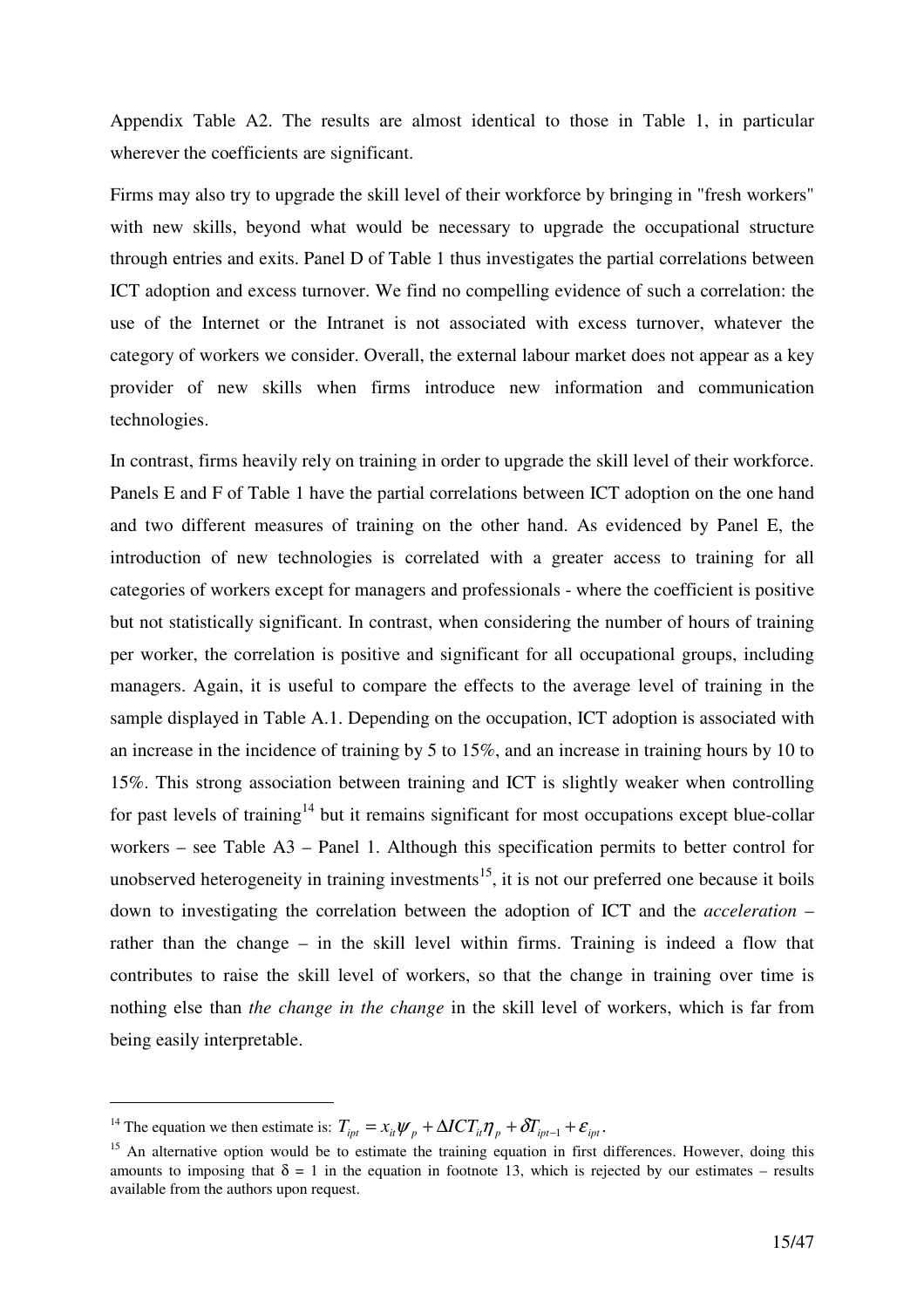Overall, our results suggest that the internal labour market still plays a key role in the adjustment of the skill level of the workforce in firms that intensely use new information and communication technologies. In order to check the robustness of these findings, we try several alternative specifications. First, we re-run our basic set of regressions, using alternative thresholds for ICT adoption (see Appendix Table A4). The general pattern of results is virtually unchanged: promotions account for the largest part of the upgrading in the occupational structure, and training is used as a complementary strategy to raise the skill level of workers in all occupations.

Second, we use an alternative measure of ICT, namely the share of ICT expenditure in the value-added (see Appendix Table A5). The results are qualitatively very similar, with internal labour market strategies accounting for most of the upskilling of the workforce. The only difference is that the negative correlation between ICT and the proportion of clerks in the workforce is no longer significant, as is the fact that it is essentially due to internal movements. The positive correlation with training for technicians and supervisors is marginally less significant than in Table 1, but it is more so for managers and professionals.

As a third test, we check that our results are robust to controlling for the investment rate, in order to make sure that the effect we find on our ICT variable does not capture a mere capital deepening effect – Appendix Table A6. Here again, the results are very similar to those in Table 1 except that the negative impact on clerks is no longer significant. The only other difference lies in the fact that the use of the Internet or the Intranet appears to be positively correlated with excess turnover for clerks and blue-collars. But, despite this increase in churning, internal movements and training remain the two major channels through which firms adjust their skill structure when introducing new ICTs.

One may also be concerned that our results are driven by some differences in firms' characteristics that are likely to be correlated with ICT adoption. This is particularly likely to be the case for innovative workplace practices because they tend to be complementary with information technologies (see Bresnahan et al, 2002). In order to tackle this issue, we check that our results are unaffected by the introduction of a measure of organisational change, namely delayering (i.e. the reduction in the number of hierarchical layers) in the past three years – see Appendix Table A7. The results are virtually identical to those in Table 1. Delayering per se does not seem to be strongly correlated with firms' skill upgrading strategies except for clerks (through internal movements) and for blue-collars through an increase in the number of training hours.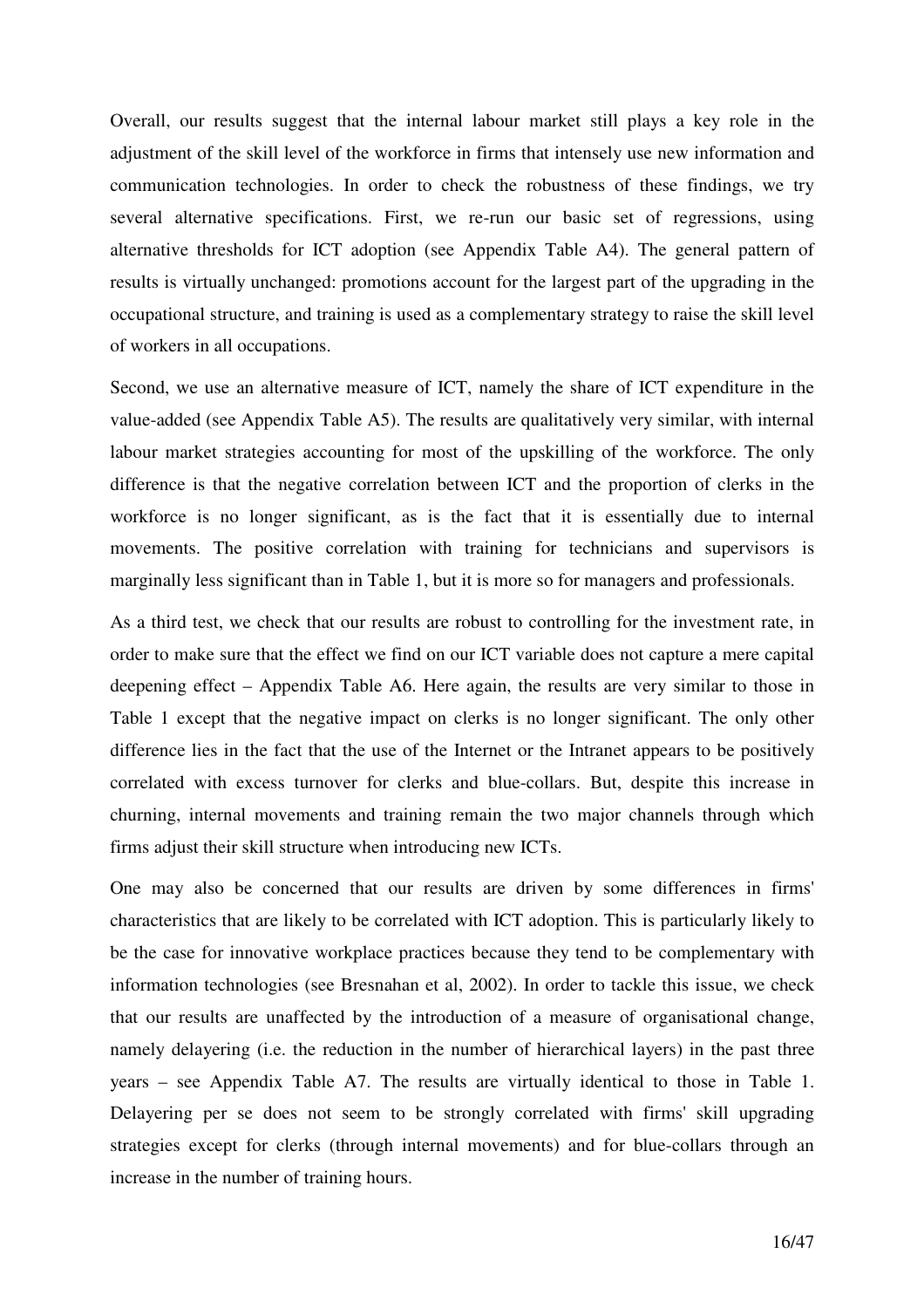## **3.b Industrial relations and skill upgrading strategies**

One important point made in the internal labour market literature is that, in order for this type of skill strategy to be stable, industrial relations have to be based on cooperation rather than conflict (Doeringer and Piore, 1971). If this is not the case, maintaining long-term relationships becomes too costly both for workers and for firms. This is likely to be a concern for our estimation strategy if firms with more peaceful industrial relations are both more willing to have internal labour markets and better equipped to introduce ICT.

Table 2 presents the results when controlling for these possibly confounding factors. Specifically, we re-run our basic set of regressions adding a dummy variable for the use of quality circles (more than one fifth of the workforce involved), strong stimulation of workers' participation (more than 3 organisational devices used) and for strikes. The first two indicators capture the effort made by firms to develop participative management, which is expected to improve the social climate within firms (see Bloom and Van Reenen, 2007). The third one – strikes – captures acute forms of conflict in industrial relations.

Interestingly, external mobility does not seem to be a response to strikes (the correlation between strikes and excess turnover is even negative for most occupational groups and significant for technicians and clerks at the 10% level). In contrast, strikes appear to be positively correlated with training, with significant effects for the number of training hours provided to blue-collars and (to a lesser extent) technicians. Unsurprisingly, the use of organisational devices aiming at stimulating workers' participation appears to be positively correlated with the provision of training, thus suggesting that firms that count more on their workers also choose to invest in them. However, despite these effects, the correlation between ICT adoption and the various skill upgrading strategies remains unchanged, suggesting that it is not entirely driven by differences in firms' organisation and/or industrial relations<sup>16</sup>.

The important role of the internal labour market in upgrading the skill level of the workforce therefore seems to be quite resistant in France, even in the context of development of new ICT. One can wonder however whether this form of human resource management is to be found in all firms or whether there is some heterogeneity in firms' strategies and along which dimensions.

 $\overline{a}$ 

<sup>&</sup>lt;sup>16</sup> Controlling for lagged training (see Appendix Table A8) does not affect much the correlation between the use of the Internet/Intranet and access to training. The correlation with the number of hours of training per worker also remains significant for clerks and technicians/supervisors, but it is no longer so for managers and bluecollars.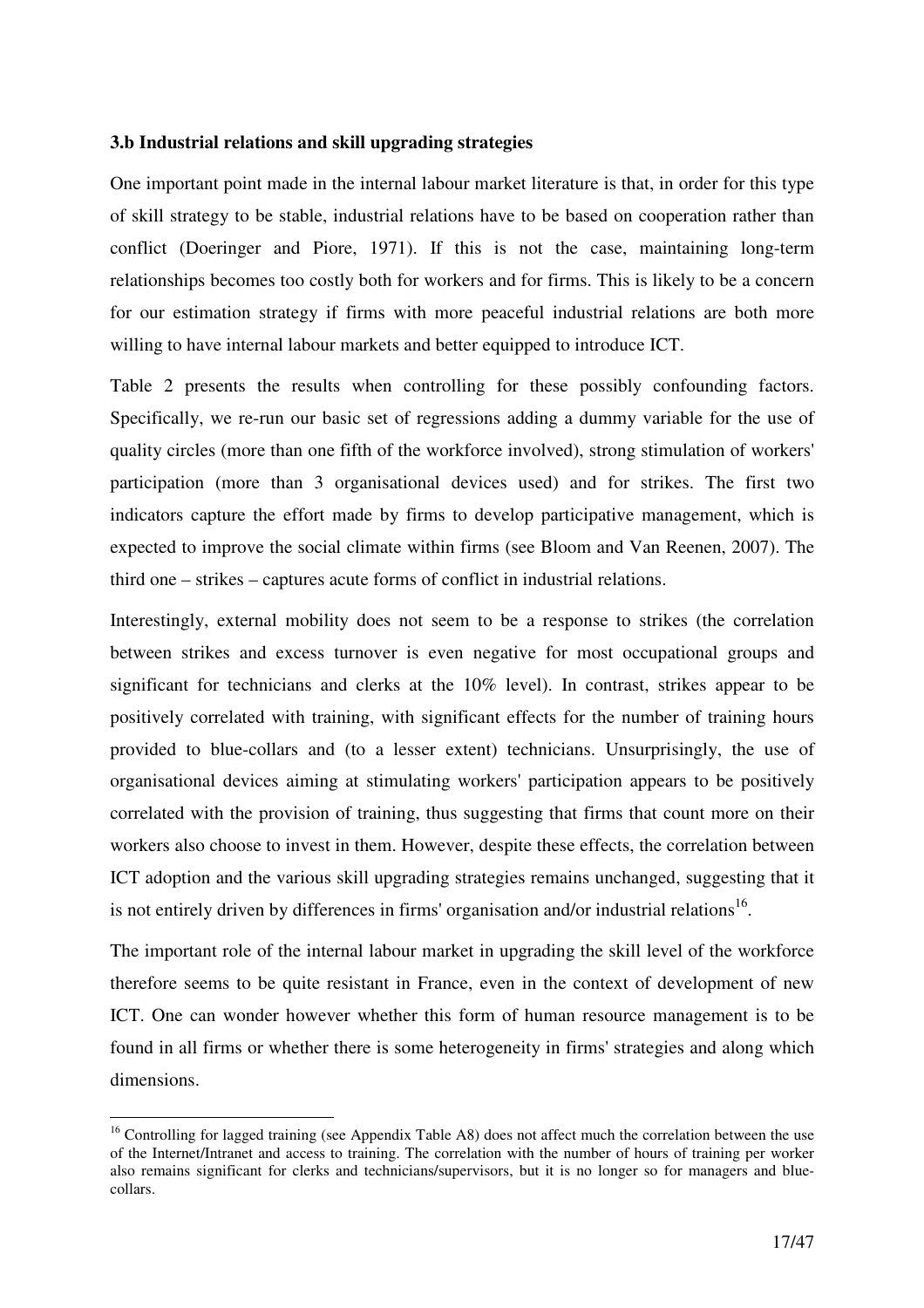## **3.c Heterogeneity in firms' skill upgrading strategies**

A first potential dimension of heterogeneity in our data has to do with industry. Skill upgrading practices are likely to be different across sectors, if anything because the needs and the relative cost of each strategy are likely to be different. Given the fact that our sample overrepresents the manufacturing sector, our results may not be representative of the average trend in the French economy. A disaggregated analysis is therefore needed.

When splitting our sample across manufacturing and services, our results suggest that there are indeed some differences, in particular with respect to the use of training. Table 3.1 suggests that ICT-intensive firms in the manufacturing sector heavily rely on promotions in order to upgrade the skill level of their workforce. Excess turnover is used to a limited extent for clerks and blue-collars. But the dominant strategy is based on training with ICT-intensive firms providing significantly more training than others to all categories of workers. Regarding services (see Table 3.2), the same pattern is observed for changes in the occupational structure with promotions accounting for most of the skill upgrading. In contrast, firms in the service sectors appear to rely less on training when using ICT, the only significant correlation being for blue-collars. These differences in training patterns are robust to controlling for past levels of training<sup>17</sup> (see Table A.3 – Panels 2 and 3).

This heterogeneity in skill upgrading strategies across sectors is, to a large extent, robust to taking into account other potential sources of heterogeneity (see Table 4). The skill upgrading strategies chosen by firms are likely to vary across a variety of dimensions. In particular, one would expect internal labour markets to be larger and better organised in large firms than in smaller ones. In contrast, the external labour market is potentially more attractive in highdensity local labour markets because it is likely to offer a greater variety of skills. Eventually, skill upgrading strategies may be different between high and low-tech sectors<sup>18</sup> because the use of the Internet/Intranet is likely to be different in both types of industries.

Our results suggest that there is indeed some heterogeneity across several of these dimensions. The direct effects of the size and local labour market density variables suggest that these affect to a certain extent firm's skill upgrading strategies. Large firms essentially

l

 $17$  Except for blue-collar workers in the manufacturing sector.

<sup>&</sup>lt;sup>18</sup> Sectors are classified as being low or high-tech on the basis of the latest OECD 4-digit classification for manufacturing sectors (see Hatzichronoglou, 1997) and on the basis of the 4-digit classification proposed by the European Foundation for the Improvement of Living and Working Conditions for service sectors (see European Monitoring Center on Change, 2006).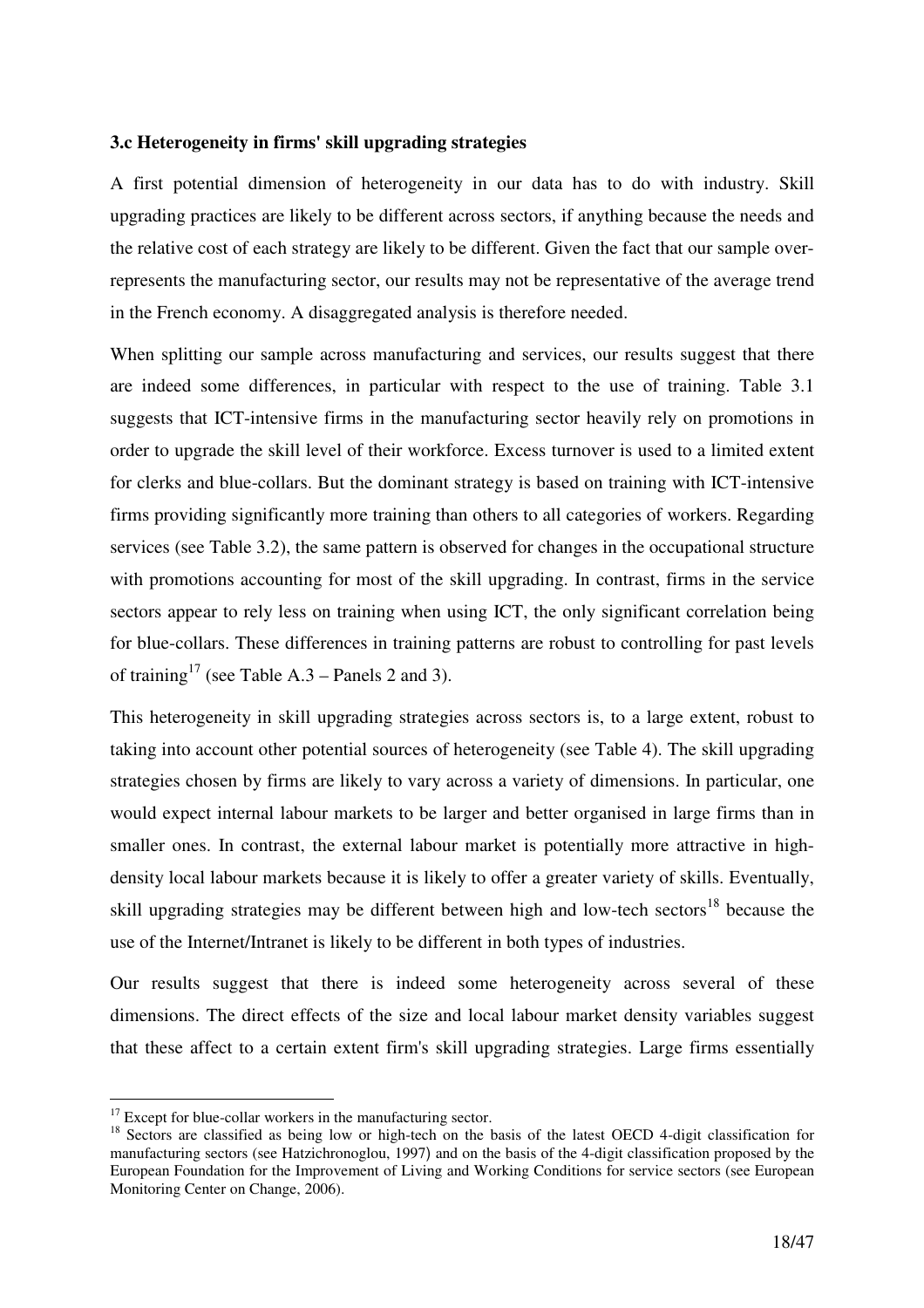rely on promotions to upgrade the occupational structure of their workforce (in favour of technicians and supervisors and, to a lesser extent at the expense of clerks) and they rely less on excess turnover for both categories. More importantly, training is strongly correlated with size with large firms providing greater access and more training hours to all categories of workers. This is robust to controlling for lagged training – see Appendix Table A9. Interestingly, being located on a high-density local labour market is correlated with a lower turnover for technicians and clerks, which is not in line with the idea that high density on the local labour market should make external skill upgrading strategies more attractive to firms. Eventually, belonging to a high-tech sector does not seem to be strongly associated with firms' skill strategies. The only exception is that the high-tech variable is negatively correlated with excess turnover for blue-collars and positively correlated with the number of training hours for clerks (at the 10% level).

Moreover, the correlation between ICT adoption and skill upgrading strategies is sometimes quite different across firm size, type of local labour market and technological level of the sector. This is the message conveyed by the coefficients we get on the interaction terms between Internet/Intranet and our control variables. The density of the local labour market tends to increase the reliance of ICT-intensive firms upon promotion, in particular for managers and blue-collars (at the 10% significance level), contrary to what could be expected.<sup>19</sup> However, it also increases firms' reliance on excess turnover for technicians and clerks when adopting ICT, which is consistent with the idea that denser labour markets offer a wider choice of skills and are thus likely to better fit firms' needs. In contrast, skill upgrading strategies associated with the use of ICT do not seem to be very heterogeneous across firm size, except for promotions which tend to be relatively more important for clerks and less so for technicians (at the 10% level). Similarly, being in high rather than low-tech sectors does not massively affect the skill upgrading strategies of ICT-intensive firms. One exception however, is that the latter provide more training hours (at the 10% level) to technicians and blue-collars in high-tech sectors.

The differences between manufacturing and services are essentially robust to the introduction of these additional controls. The increase in the share of managers and technicians is smaller in ICT-intensive service firms than in ICT-intensive manufacturing firms, but there is no difference in the respective roles of promotions versus external movements in achieving these

 $\overline{a}$ 

<sup>&</sup>lt;sup>19</sup> A tentative explanation could be that, if in dense local labour markets, firms are able to hire workers that match their needs more closely; these successful "matches" are then more likely to lead to promotions.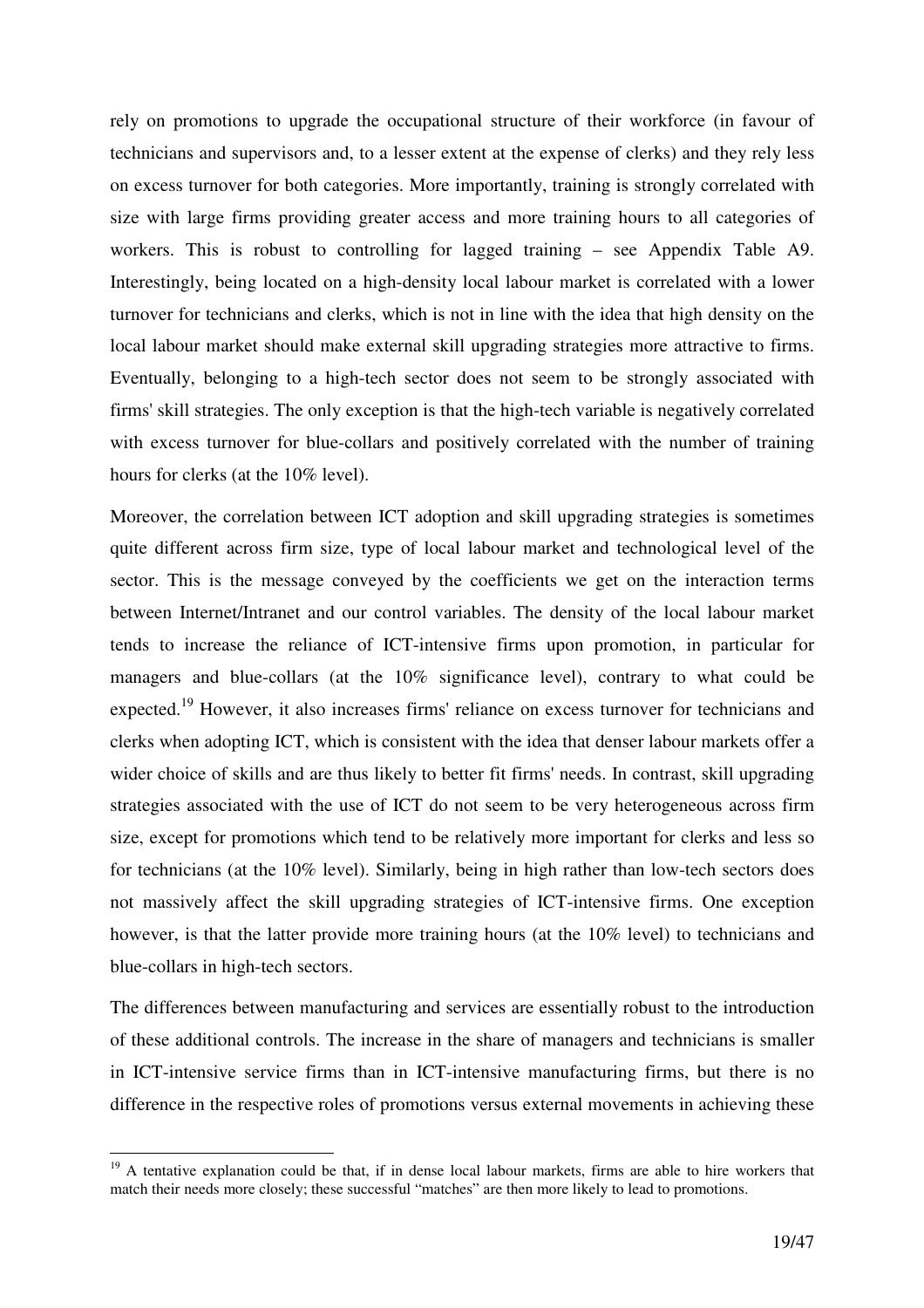changes. One important difference which was not striking when splitting the sample across sectors is that labour turnover is much higher in services than in manufacturing for all categories of workers. The specificity of services with respect to training is confirmed: ICTintensive firms rely less on training for all categories of workers, with the coefficients being significant for managers and, to a lesser extent, for blue-collars (when considering training hours). Here again, this result is robust to controlling for lagged training - see Appendix Table A9. One reason for this may well be the high level of turnover. If the type of training required when firms adopt ICT is more costly than usual, it may well be the case that service firms are more reluctant to train their workers given their higher probability to leave than in the manufacturing sector.

Overall, our results highlight some heterogeneity in the skill upgrading strategies of firms that have adopted ICT. Firms located in dense labour markets have mixed strategies in order to improve the skill level of their workforce: they use both promotions and excess turnover. Service firms tend to rely slightly less on training whereas the opposite goes for firms in hightech sectors. Nonetheless, the message conveyed by our results is that the reliance on internal labour markets remains quite widespread in France even in firms that have adopted new information and communication technologies.

# **4. Discussion**

In this paper, we have taken a fresh look at the fate of internal labour markets in a period of rapid technological change. Our results suggest that they vividly resist in France even in firms that have introduced information and communication technologies.

As already evidenced by many papers in the literature, ICT adoption is associated with an upward shift in firm's occupational structure. But we show that in our sample, this is largely achieved through promotions rather than entries and exits from and to the external labour market. Moreover, when introducing new technologies, firms massively rely on training in order to upgrade the skill level of their workforce, whereas the use of excess turnover as a provider of new skills remains very limited. This resistance of internal labour markets even where ICT are intensely used is widespread across firms, whatever their size or technological level. It is slightly stronger in low-density labour markets and in manufacturing where training is more frequently used than in services to increase the skill level of workers.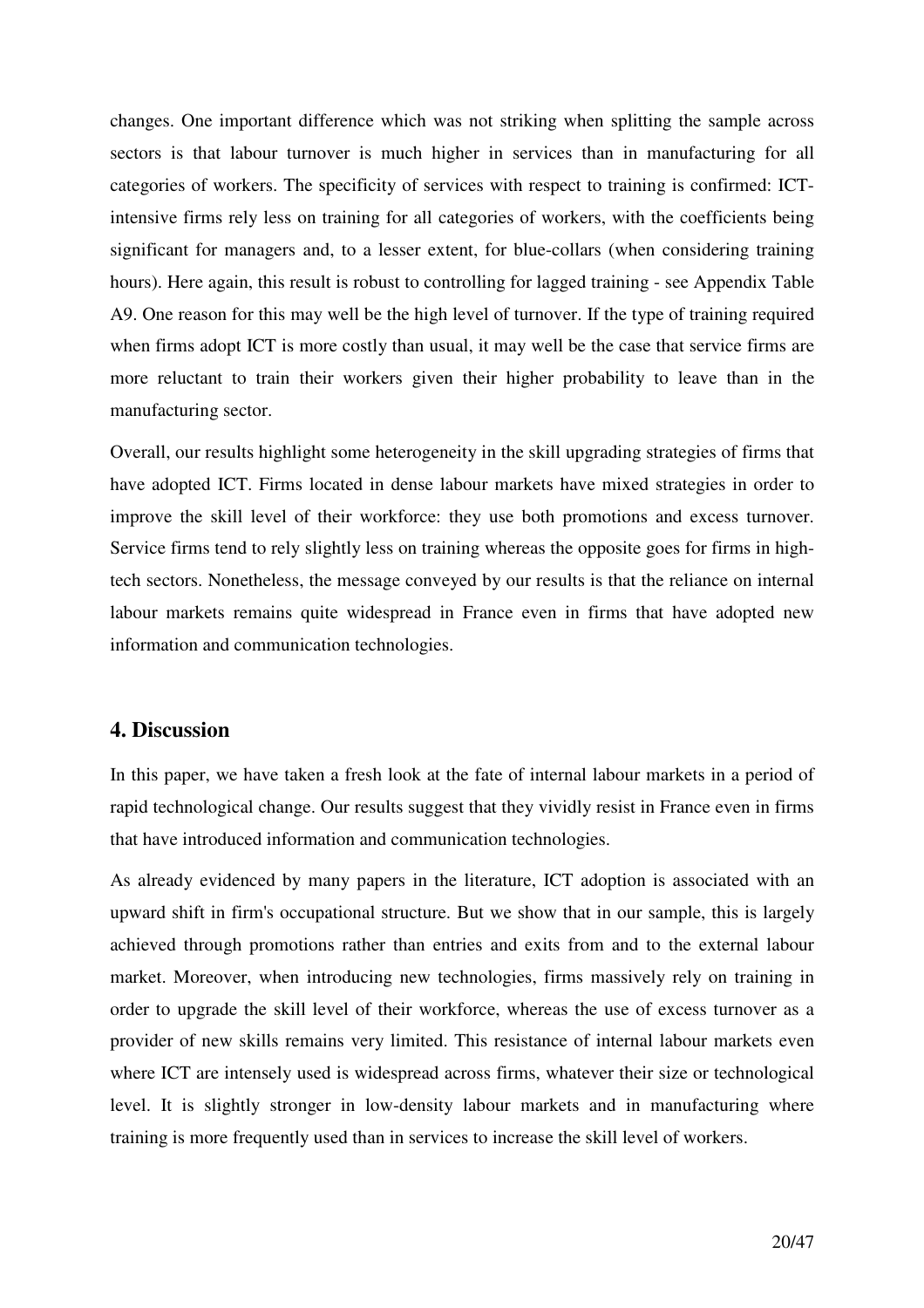We need to insist upon the fact that our estimates do not prove a causal relationship: although we introduce a rich set of controls to rule out some of the most likely sources of spurious correlations, the ICT variable remains potentially endogenous and we are not able to exhibit plausible instruments to solve that problem.<sup>20</sup> It is therefore important to distinguish between two possible interpretations of the results – a conservative one and a more daring one. The conservative reading of the results is simply that the intensive use of ICT does not preclude human resource management strategies based on internal labour markets: *internal labour markets and ICT can coexist*. This does not make any substantive statement on the causal impact of ICT on internal labour markets. Rather, *whatever this impact*, it has not been sufficient to cause the end of internal labour markets.

More boldly, we believe that our results make a large negative impact of ICT on internal labour markets rather unlikely. Indeed, reconciling a large negative causal impact with our finding of a robust, positive correlation would require that some unobserved variables create a large upward bias in our estimates. Let us consider two types of mechanisms that could generate such a bias, and examine whether they are consistent with the evidence we provide.

The first mechanism is one of spurious correlations due to unobserved shocks at the firm level. A first possibility would be that firms that are hit by unfavourable shocks (say, a falling demand for their product) have to cut costs. To that end, they adopt cost saving technologies; they also downsize, and the burden of the adjustment is disproportionately born by the unskilled. This sequence of events would generate a spurious correlation between ICT and upgrading of the occupational structure through entries and exits. Therefore, wrongly ignoring the potential role of unobserved shocks would make us overestimate the *external* labour market response to ICT adoption. This rather reinforces our result on the predominance of *internal* adjustments. However, unobserved shocks may also work the other way round. Firms that are hit by a positive shock may introduce new technologies (because they have more cash available for investment). They may also mechanically increase their training investment: The French regulation on the financing of continuous training is such that over the 1996-1998 period, all firms had to spend at least 1.5% of their wage bill on training. For the firms for which this constraint is binding, any positive shock that raises the wage bill will mechanically

 $\overline{a}$ 

 $^{20}$  Note that the instrument would need to be uncorrelated with human resource management practices, which is a strong requirement. Even relatively exogenous sources of technology adoption that have been put forward in the literature, such as immigration shocks (Lewis, 2005), would not be valid instruments here as they are likely to directly impact human resource management practices. Another way out would be to use policy changes (resp. changes in thresholds) in order to implement difference-in-difference (resp. regression discontinuity) methods. However, no such changes seem to have affected technology adoption in France in the 1990s so that identification of causal effects is not feasible.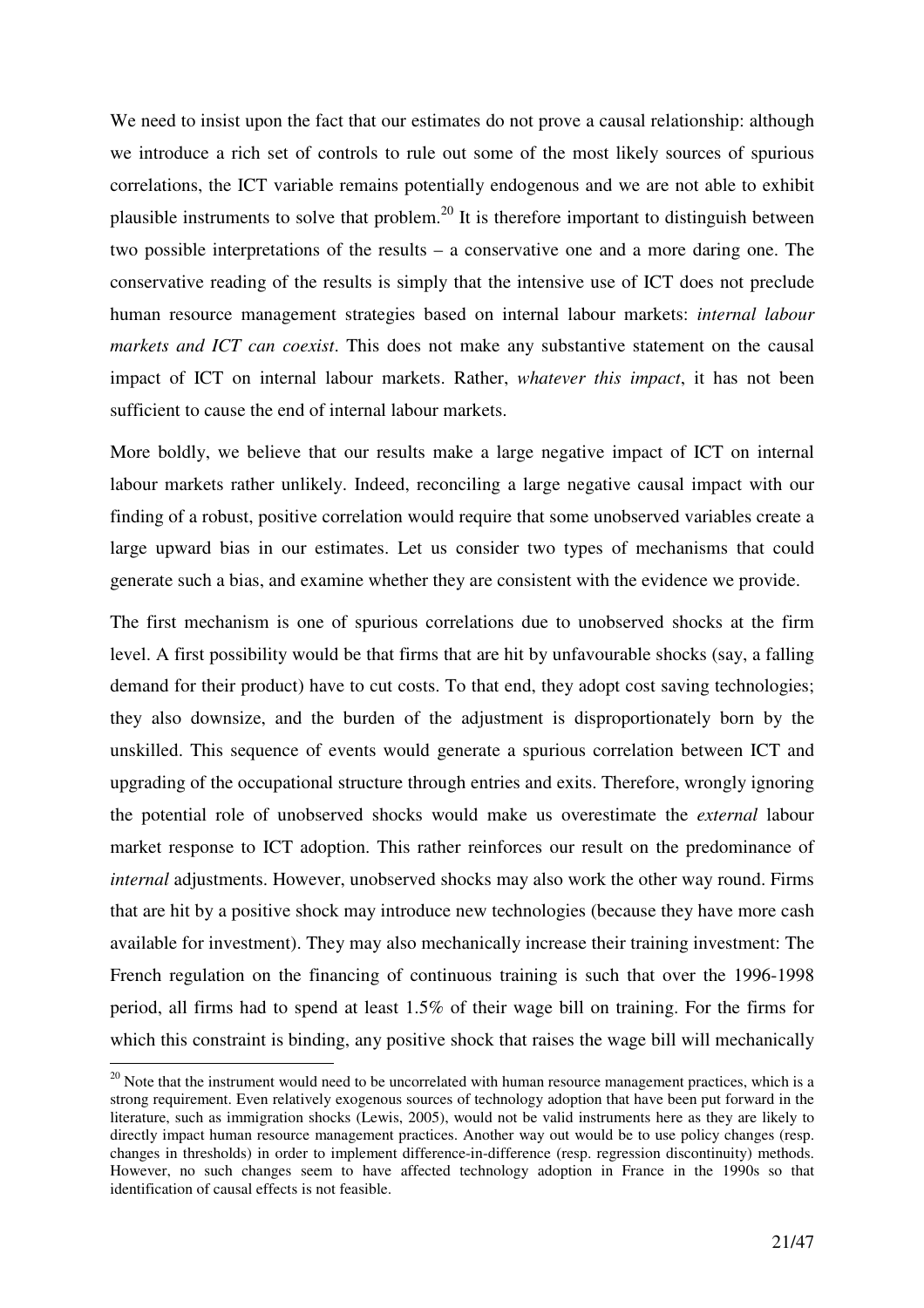generate an increase in training expenditure. In this case, the positive correlation we find between new technologies and training may be spurious. In order to check whether this is the case, we re-ran our training regressions on the sub-sample of firms spending more than 2% of their wage bill on training. For these firms, the legal minimum is not binding so there is no reason that an increase in their wage bill should lead them to invest more in training. When doing this, our results are virtually unchanged<sup>21</sup>. Another way to control for positive shocks in our regressions is to introduce changes in firm's size over 1996-1998 as a control variable. Here again, the correlations between ICT and training are unchanged<sup>22</sup>. Of course, one can imagine other sources of unobserved heterogeneity that would drive the results spuriously. Bloom et al. (2008) suggest that the origin of capital could be one of them. They show that US multinationals operating in Europe are more IT-intensive than non-US multinationals (and get a higher productivity from IT) and that their IT advantage is primarily due to more efficient human resource management practices. In order to make sure that our correlation between IT and internal labour market strategies is not driven by US-owned firms, we controlled for the origin of capital (US versus non-US) in our baseline regression. The results are left unchanged. Of course, this does not rule out other possible sources of unobserved heterogeneity. This is why we remain cautious in interpreting our results.

The second mechanism is related to a policy change that took place in France in the mid 1990s. Starting in 1993, successive governments have introduced fiscal measures to reduce the labour cost of low-wage workers. These payroll tax cuts have had the largest impact on firms employing a high proportion of low-skill workers. As a result, these firms were less induced to adopt new technologies (as long as they are substitutes to unskilled labour) while they had incentives to hire even more low-skill workers. Again, this would lead us to overestimate the impact of ICT adoption on external adjustments: the share of low-skill workers would increase through entries and exits in firms less prone to adopt ICT. The impact of the payroll taxes on internal adjustments is unclear. Low-wage firms might refrain from promoting and training their workers, by fear of increasing wages above the level eligible for

 $\overline{a}$ 

<sup>&</sup>lt;sup>21</sup> The coefficients (standard errors) of the Internet/Intranet variable in the regression for the proportion of trainees are: 4.15 (2.18) for managers and professionals, 8.61 (3.83) for technicians and supervisors, 4.87 (2.39) for clerks and 3.72 (2.97) and for blue-collars. The coefficients (standard errors) of the Internet/Intranet variable in the regression for the intensity of training are: 2.38 (1.13) for managers and professionals, 3.09 (1.11) for technicians and supervisors, 1.77 (0.95) for clerks and 2.45 (0.92) for blue-collars.

<sup>&</sup>lt;sup>22</sup> The coefficients (standard errors) of the Internet/Intranet variable in the regression for the proportion of trainees are: 3.28 (2.07) for managers and professionals, 7.06 (3.03) for technicians and supervisors, 5.49 (1.94) for clerks and 3.69 (2.19) and for blue-collars. The coefficients (standard errors) of the Internet/Intranet variable in the regression for the intensity of training are: 2.87 (0.97) for managers and professionals, 3.23 (0.93) for technicians and supervisors, 2.07 (0.75) for clerks and 2.30 (0.71) for blue-collars.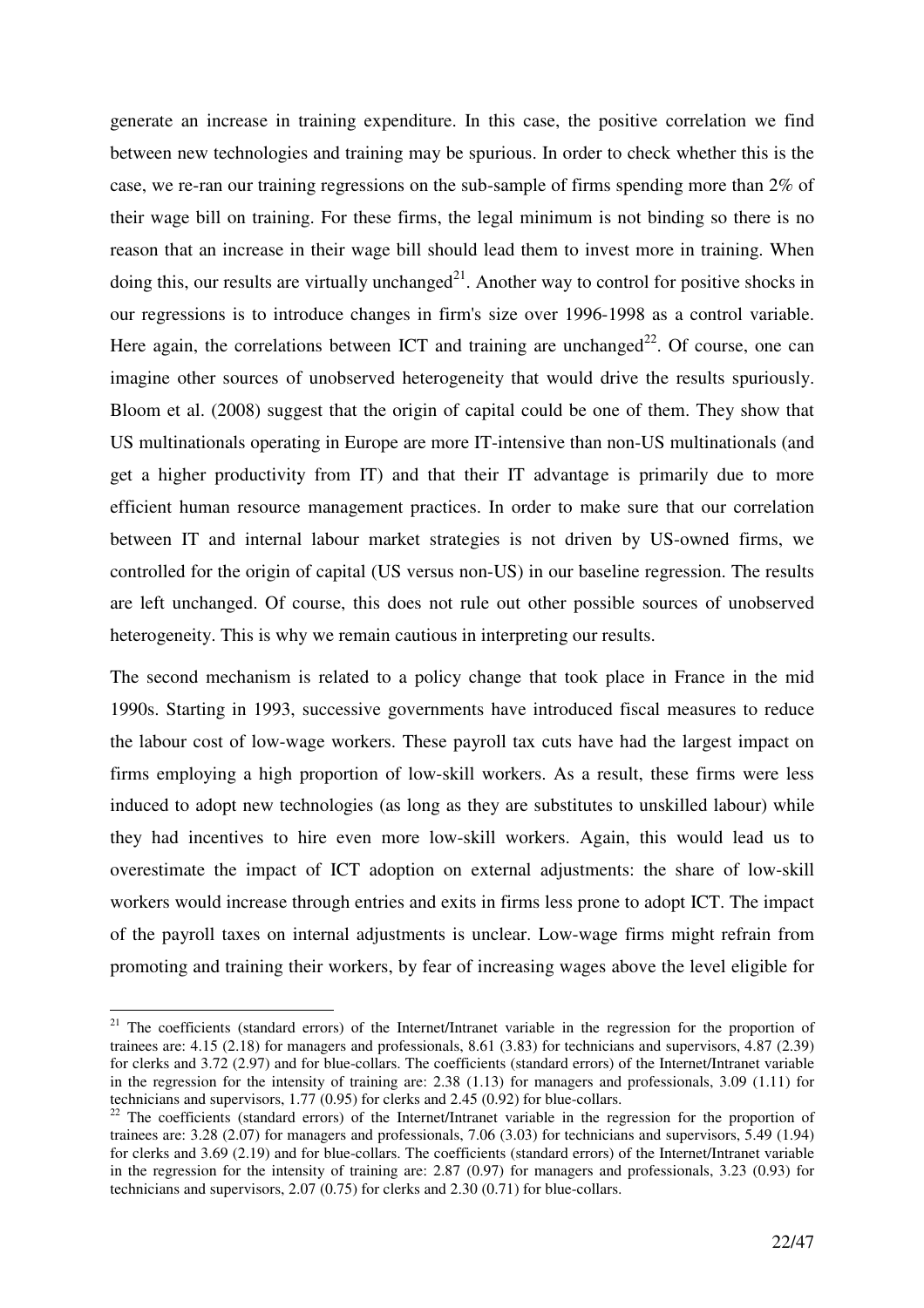the tax exemption. This, however, does not concern high-wage workers whose training appears to be highly correlated with new technologies in our data. Moreover, the additional contingents of low-wage workers paid at the minimum wage would probably not get much wage increase following training, given that their productivity would, most probably, remain below the minimum wage. Overall, it is unclear whether the payroll tax cuts should have induced lower training and fewer promotions in firms less likely to adopt ICT. Therefore, it is unclear why our finding of a positive correlation between ICT and internal labour market strategies should be driven by this policy change.

Overall, we view our results as providing evidence that internal labour markets have remained a viable human resource management strategy for French firms even when adopting new information and communication technologies. The negative impact of ICT, if any, has remained limited, or has been overcome by other factors.

# **5. Conclusion**

In this paper, we have provided evidence that internal labour markets may survive in a period of rapid development of information and communication technologies. They even appear as a widespread strategy used by firms in order to upgrade the skill level of their workforce when introducing new ICT. This is in contrast with the idea that the new production processes going along with ICT necessarily require an ongoing reshuffling of the workforce and are therefore incompatible with long-term employment relations. We find that in the case of France at the end of the 1990s, the rapid development of ICT has been going together with skill upgrading strategies essentially based on promotions and training, i.e. relying on the internal rather than the external labour market.

Where do we go from here? One reason why internal labour markets have resisted in France, even in the context of rapid spreading of ICT, may be the existence of a protective employment protection legislation (see OECD, 2004): firms may rely on internal labour market adjustments because going on the external labour market would simply be too costly. This idea has long been put forward by Bishop (1991). However, recent evidence by Bassanini et al. (2007) suggests that the amount of training provided by firms would actually be negatively correlated to employment protection legislation. In order to get a better understanding of these relations, the direct comparison of France with other countries would be potentially very fruitful. The USA or the UK stand as particularly good candidates given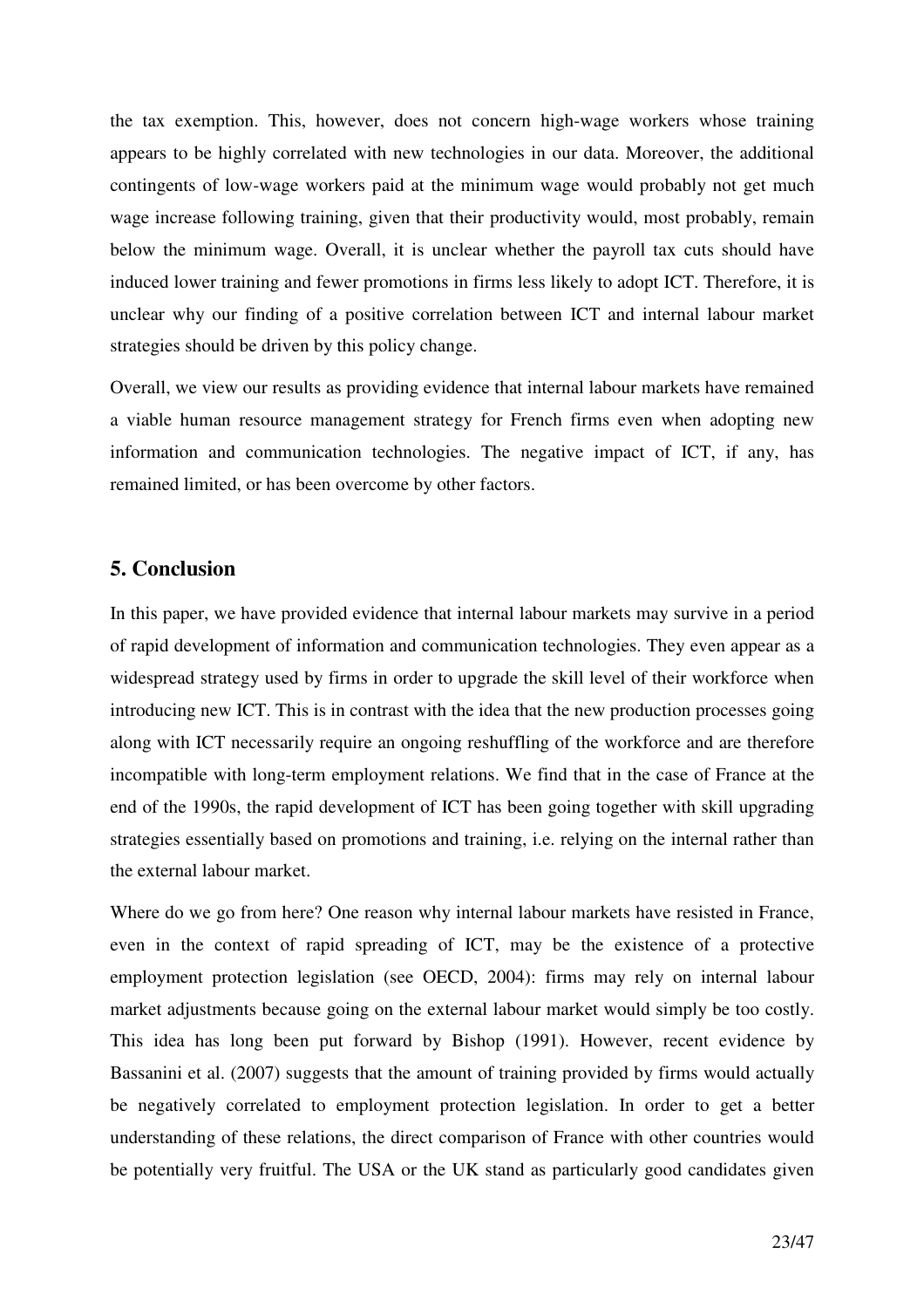that employment protection legislation is much less strict in these countries than in France. This would permit to check whether the introduction of new technologies has had a different impact on firms' labour market strategies in these countries. It would also permit to compare the various determinants of skill upgrading strategies across countries. An important avenue for future research is indeed to tie down the extent to which labour market institutions are likely to affect firms' strategies in terms of human resource management.

# **References**

Abowd J., P. Corbel, F. Kramarz (1999), « The Entry and Exit of Workers and the Growth of Employment, » *Review of Economics and Statistics* 81, 2, 170-187.

Askenazy P. and Moreno-Galbis E., 2007, "The Impact of Technological and Organizational Changes on Labor Flows. Evidence on French Establishments", *Labour*, 21(2), pp. 265-301.

Bassanini A., Booth A., Brunello G. De Paola M. and Leuwen E., 2007, "Workplace Training in Europe", in Brunello G., Garibaldi P. and Wasmer E. eds, *Education and Training in Europe*, New-York: Oxford University Press, pp. 143-342.

Bauer T. and Bender S., 2004, "Technological Change, Organizational Change and Job Turnover", *Labour Economics*, 11(3), pp. 265-91.

Behaghel L. and Greenan N., 2005, "Training and Age-Biased Technical Change: Evidence from French Micro Data", CREST Working Paper 2005-6, Revised June 2005.

Bishop J., 1991, "On-the-Job Training of New Hires," in *Market Failure in Training*, ed. David Stern and Josef Ritzen, NY, Springer Verlag.

Bloom N. and Van Reenen J., 2007, "Measuring and Explaining Management Practices across Firms and Countries", *Quarterly Journal of Economics*, 122(4), pp. 1351-1408.

Bloom N., Sadun R. and Van Reenen J., 2008, "Americans do IT Better: US Multinationals and the Productivity Miracle, Revised version of NBER Working Paper 13085, http://www.stanford.edu/~nbloom/ADIB.pdf

Bresnahan T., Brynjolfsson E. and Hitt L, 2002, "Information Technology, Workplace Organisation and the Demand for Skilled Labour: Firm Level Evidence", *The Quarterly Journal of Economics*, 117(1), pp. 339-76.

Caroli E. and Van Reenen J, 2001, ''Skill biased organizational change? Evidence from a panel of British and French establishments'', *The Quarterly Journal of Economics*, 116(4), pp. 1449-92.

Chennells L. and Van Reenen J., 2002, "Has Technology hurt the less skilled workers? An econometric survey of the effects of technical change on the structure of pay and jobs", in L'Horty Y., Greenan N. and Mairesse J. eds, *Productivty, Inequality and the Digital Economy*, MIT Press, pp. 175-225.

Davis, S.J., Haltiwanger, J., 1999. "Gross job flows". In: Ashenfelter, O., Card, D. (Eds.), *Handbook of Labor Economics*, vol. 3b. North-Holland, Amsterdam, pp. 2711– 2805.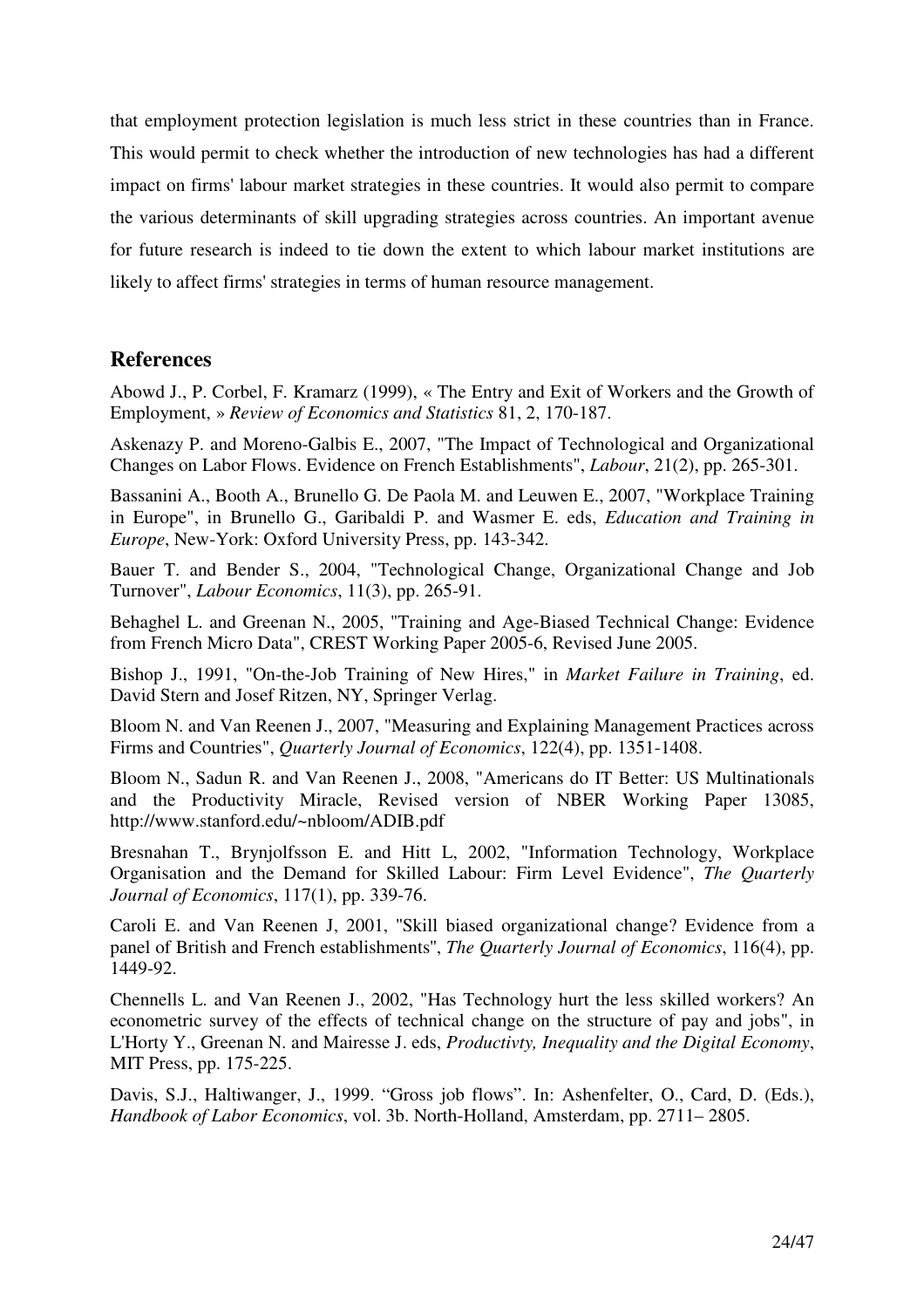DiPrete A., Goux D. and Maurin E., 2002, "Internal Labor Markets and Earnings Trajectories in the Post-Fordist Economy: An Analysis of Recent Trends", *Social Science Research*, 31, pp. 175-96.

Doeringer P. and Piore M. 1971. *Internal Labor Markets and Manpower Analysis*, Lexington MA, Heath.

European Monitoring Centre on Change, 2006, "Trends and drivers of change in the European knowledge-intensive business services sector: Mapping report", European Foundation for the Improvement of Living and Working Conditions.

Givord, P. and Maurin E., 2004, "Changes in Job Insecurity and their Causes: An Empirical Analysis for France, 1982-2002", *European Economic Review*, 48, pp. 595-615.

Greenan, N. and Mairesse J., 2006, « Les changements organisationnels, l'informatisation des entreprises et le travail des salariés : un exercice de mesure à partir de données couplées entreprises/salariés », *Revue économique*, 57(6), pp. 1137-1176.

Hatzichronoglou, T. (1997), "Revision of the High-Technology Sector and Product Classification", *OECD Science, Technology and Industry Working Papers*, 1997/2, OECD Publishing

Lewis, E, 2005, "Immigration, Skill Mix, and the Choice of Technique", Federal Reserve Bank of Philadelphia Working Paper #05-08, May 2005.

Lynch L. and Black S., 1998, "Beyond the Incidence of Employer Provided Training", *Industrial and Labor Relations Review*, 52(1), pp. 6481.

Marsden D., 1999, *A Theory of Employment Systems: Micro-foundations of social diversity*, Oxford University Press.

Neumark D. and Reed D., 2004, "Employment Relationships in the New Economy", *Labour Economics*, 11(1), pp. 1-31.

OECD, 2004, "Employment protection regulation and labor market performance", chapter 2, *Employment Outlook*, Paris.

Reich M., 2001, *The Future of Success*, Alfred A. Knopf, New-York.

Wooldridge J., 2002, *Econometric Analysis of Cross Section and Panel Data*, MIT Press, Cambrige.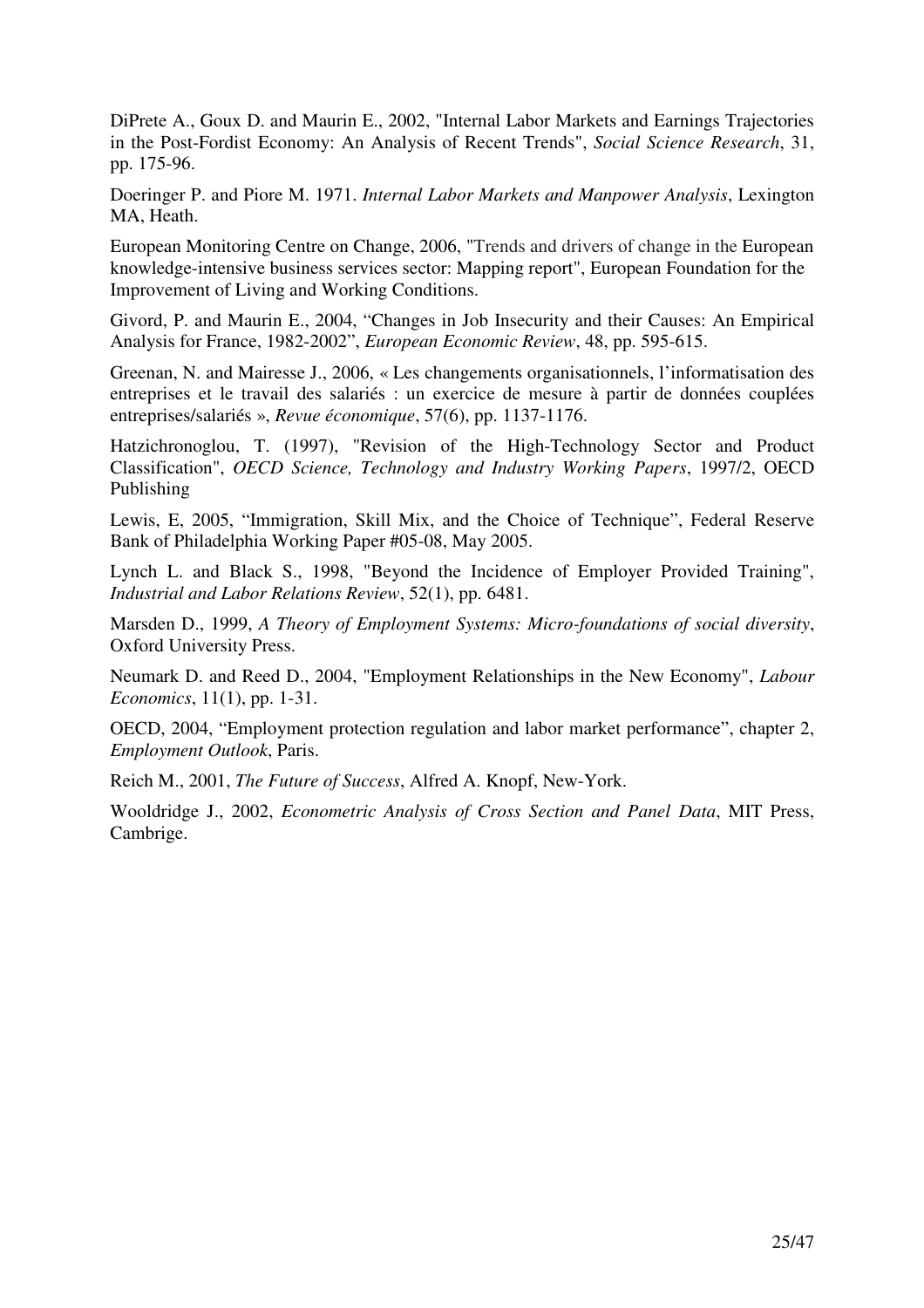|                   | <b>Managers and</b> | <b>Technicians and</b>                           |               |                     |
|-------------------|---------------------|--------------------------------------------------|---------------|---------------------|
|                   | professionals       | supervisors                                      | <b>Clerks</b> | <b>Blue collars</b> |
|                   |                     | A. Overall changes in the occupational structure |               |                     |
| Internet/Intranet | $1,13***$           | $-0,12$                                          | $-0,65**$     | $-0,36$             |
|                   | (0, 22)             | (0, 30)                                          | (0, 30)       | (0, 34)             |
| Obs               | 1 1 1 4             | 1 1 1 4                                          | 1 1 1 4       | 1 1 1 4             |
|                   |                     | B. Internal movements                            |               |                     |
| Internet/Intranet | $0,80***$           | 0,12                                             | $-0,58*$      | $-0,34$             |
|                   | (0, 20)             | (0, 31)                                          | (0, 30)       | (0, 32)             |
| Obs               | 1 1 1 4             | 1 1 1 4                                          | 1 1 1 4       | 1 1 1 4             |
|                   |                     | C. External movements                            |               |                     |
| Internet/Intranet | $0,30*$             | $-0,26$                                          | $-0,04$       | 0,00                |
|                   | (0, 17)             | (0, 22)                                          | (0, 20)       | (0, 25)             |
| Obs               | 1 1 1 4             | 1 1 1 4                                          | 1 1 1 4       | 1 1 1 4             |
|                   |                     | D. Excess turnover                               |               |                     |
| Internet/Intranet | 1,18                | 3,15                                             | 9,52          | $-7,70$             |
|                   | (1,98)              | (2, 56)                                          | (6, 89)       | (13, 82)            |
| Obs               | 1 0 9 0             | 1 0 9 4                                          | 1 1 0 4       | 1 0 4 6             |
|                   |                     | E. Number of trainees (per 100 workers)          |               |                     |
| Internet/Intranet | 3,40                | $7,43**$                                         | $5,50***$     | $3,81*$             |
|                   | (2,06)              | (3, 14)                                          | (1, 93)       | (2, 31)             |
| Obs               | 1 0 9 7             | 1 0 5 2                                          | 1 0 8 7       | 909                 |
|                   |                     | F. Training hours per worker                     |               |                     |
| Internet/Intranet | $3,04***$           | $3,31***$                                        | $2,06***$     | $2,24***$           |
|                   | (0,98)              | (0, 93)                                          | (0, 76)       | (0, 72)             |
| Obs               | 1 0 9 5             | 1 0 4 2                                          | 1 0 8 3       | 907                 |

### **Table 1 ICT Adoption and Skill Upgrading Channels**

Notes:

(1) Robust standard errors in parentheses

(2) \*\*\* p<0.01, \*\* p<0.05, \* p<0.1

(3) A separate OLS regression is run in each panel and for each occupational category. Each regression includes controls for plant size (dummy variable for plants with more than 200 employees), being located on a labour market whose density is higher than the median, multiestablishment firms, public sector companies, listed companies, presence of union delegates, share of women in the labour force, part-time work (dummy variable for firms with more than 5% of workers being part-time) and 15 sectors.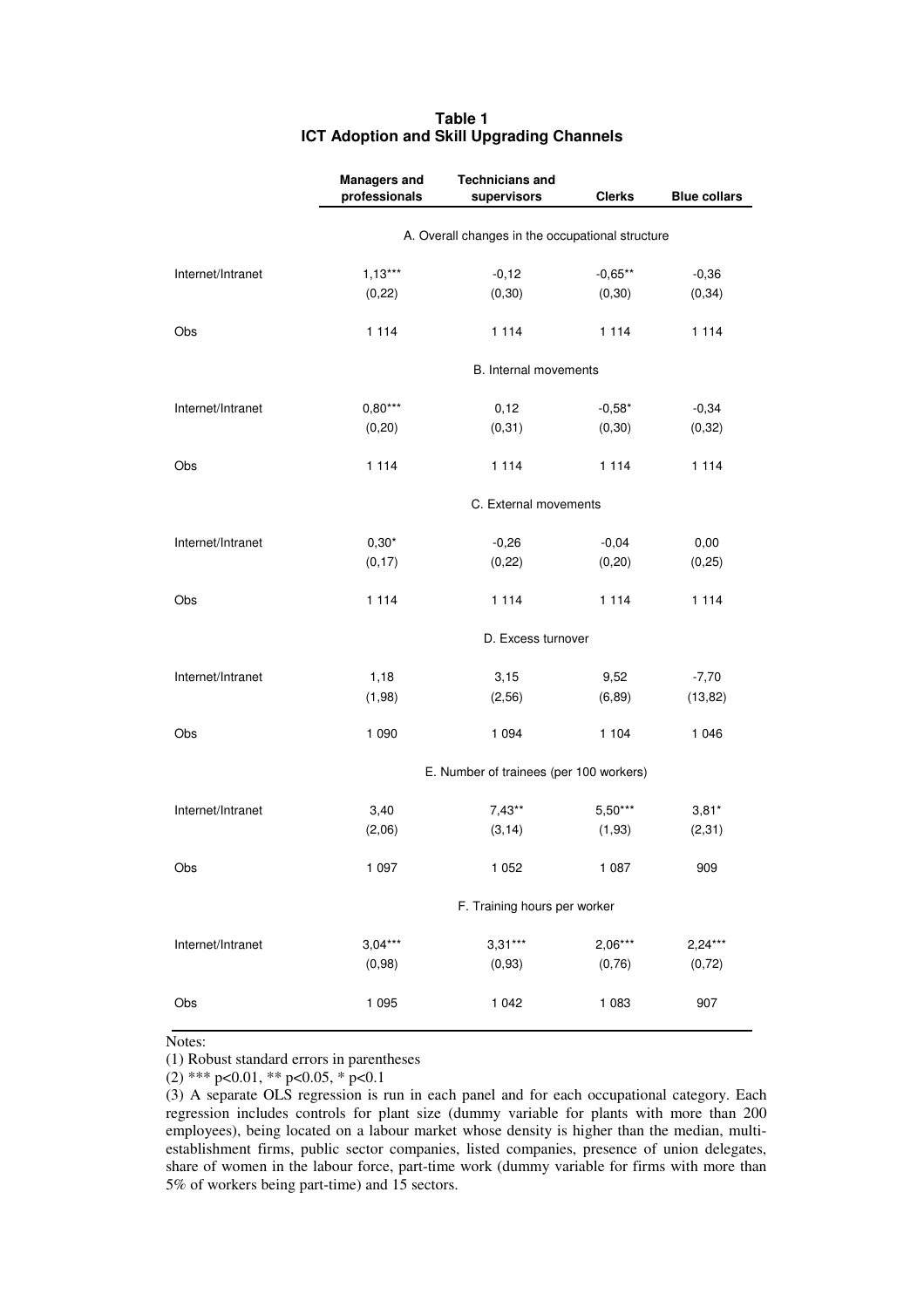#### **Table 2 ICT Adoption, Work Organisation, Industrial Relations and Skill Upgrading Channels**

|                                            | <b>Managers and</b><br>professionals | <b>Technicians and</b><br>supervisors            | <b>Clerks</b> | <b>Blue collars</b> |
|--------------------------------------------|--------------------------------------|--------------------------------------------------|---------------|---------------------|
|                                            |                                      |                                                  |               |                     |
|                                            |                                      | A. Overall changes in the occupational structure |               |                     |
| Internet/Intranet                          | $1,11***$                            | $-0,11$                                          | $-0,59**$     | $-0,41$             |
|                                            | (0, 23)                              | (0, 31)                                          | (0, 30)       | (0, 33)             |
| >20% Quality circles                       | $-0,23$                              | 0,17                                             | 0,07          | $-0,01$             |
|                                            | (0, 22)                              | (0, 29)                                          | (0, 27)       | (0, 31)             |
| Strongly stimulates workers' participation | 0,26                                 | $-0,37$                                          | $-0,04$       | 0,14                |
|                                            | (0, 20)                              | (0, 28)                                          | (0, 28)       | (0, 32)             |
| Strike in 96-98                            | 0,08                                 | $-0,16$                                          | $-0,26$       | 0,35                |
|                                            | (0, 21)                              | (0, 28)                                          | (0, 25)       | (0, 34)             |
| Obs                                        | 1 0 8 7                              | 1 0 8 7                                          | 1 0 8 7       | 1 0 8 7             |
|                                            |                                      | B. Internal movements                            |               |                     |
| Internet/Intranet                          | $0,78***$                            | 0,14                                             | $-0,52*$      | $-0,40$             |
|                                            | (0, 21)                              | (0, 33)                                          | (0, 30)       | (0, 31)             |
| >20% Quality circles                       | $-0,27$                              | 0,05                                             | 0,34          | $-0,12$             |
|                                            | (0, 22)                              | (0,31)                                           | (0, 28)       | (0, 30)             |
| Strongly stimulates workers' participation | 0,30                                 | 0,00                                             | $-0,11$       | $-0,20$             |
|                                            | (0, 21)                              | (0, 32)                                          | (0, 29)       | (0, 31)             |
| Strike in 96-98                            | $-0,10$                              | $-0,20$                                          | $-0,18$       | 0,49                |
|                                            | (0, 20)                              | (0, 29)                                          | (0, 28)       | (0, 30)             |
| Obs                                        | 1 0 8 7                              | 1 0 8 7                                          | 1 0 8 7       | 1 0 8 7             |
|                                            |                                      | C. External movements                            |               |                     |
| Internet/Intranet                          | $0,31*$                              | $-0,27$                                          | $-0,05$       | 0,01                |
|                                            | (0, 17)                              | (0, 23)                                          | (0, 20)       | (0, 25)             |
| >20% Quality circles                       | 0,02                                 | 0, 18                                            | $-0,19$       | 0,00                |
|                                            | (0, 15)                              | (0, 21)                                          | (0, 19)       | (0, 25)             |
| Strongly stimulates workers' participation | 0,00                                 | $-0,39*$                                         | 0,06          | 0,33                |
|                                            | (0, 15)                              | (0,21)                                           | (0, 20)       | (0, 24)             |
| Strike in 96-98                            | 0,16                                 | $-0,03$                                          | $-0,07$       | $-0,06$             |
|                                            | (0, 16)                              | (0, 21)                                          | (0, 19)       | (0, 27)             |
| Obs                                        | 1 0 8 7                              | 1 0 8 7                                          | 1 0 8 7       | 1 0 8 7             |

(…)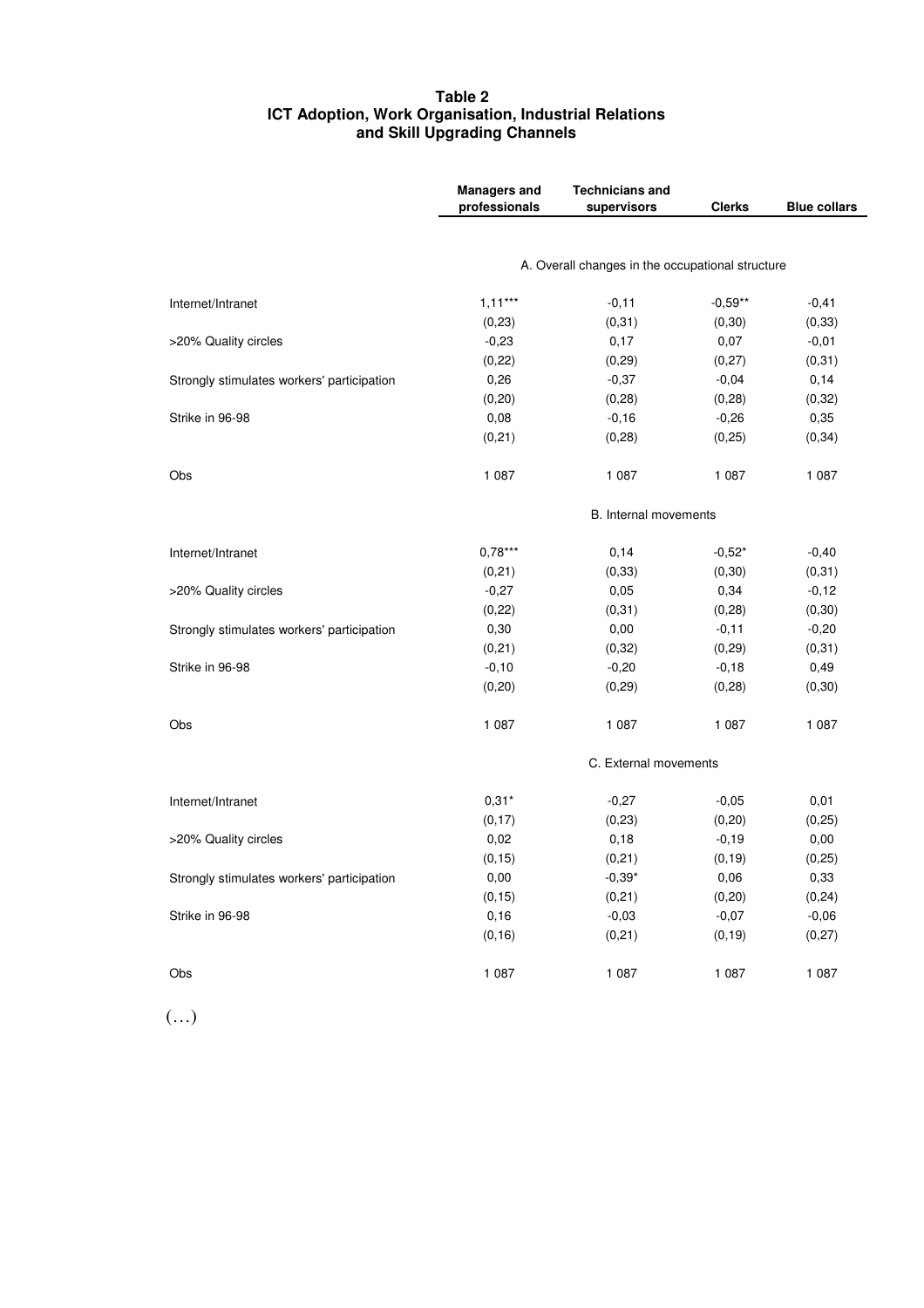### **Table 2 - follow**

|                                            | <b>Managers and</b><br>professionals | <b>Technicians and</b><br>supervisors   | <b>Clerks</b> | <b>Blue collars</b> |
|--------------------------------------------|--------------------------------------|-----------------------------------------|---------------|---------------------|
|                                            |                                      |                                         |               |                     |
|                                            |                                      | D. Excess turnover                      |               |                     |
| Internet/Intranet                          | 1,22                                 | 2,55                                    | 8,49          | $-10,74$            |
|                                            | (2, 10)                              | (2,90)                                  | (6, 86)       | (16, 26)            |
| >20% Quality circles                       | $-5,79**$                            | 7,58                                    | $-6,43$       | $-27,69$            |
|                                            | (2, 84)                              | (5, 81)                                 | (7, 34)       | (19,02)             |
| Strongly stimulates workers' participation | 4,95                                 | 4,20                                    | 11,80         | 38,54               |
|                                            | (3,59)                               | (6,02)                                  | (10, 90)      | (31, 49)            |
| Strike in 96-98                            | $-1,62$                              | $-6,18*$                                | $-13,33*$     | $-21,03$            |
|                                            | (2, 39)                              | (3, 48)                                 | (7, 41)       | (17, 97)            |
| Obs                                        | 1 0 6 3                              | 1 0 6 8                                 | 1 0 7 7       | 1019                |
|                                            |                                      | E. Number of trainees (per 100 workers) |               |                     |
| Internet/Intranet                          | 2,83                                 | $6,48**$                                | 4,93**        | 3,62                |
|                                            | (2,10)                               | (3,08)                                  | (1,98)        | (2,31)              |
| >20% Quality circles                       | 3,22                                 | 3,24                                    | 3,42          | 3,10                |
|                                            | (2,31)                               | (3, 44)                                 | (2, 19)       | (2,02)              |
| Strongly stimulates workers' participation | $9.35***$                            | 12,56***                                | $5.21***$     | 4,42                |
|                                            | (1,98)                               | (2,93)                                  | (1, 90)       | (2, 80)             |
| Strike in 96-98                            | 1,06                                 | 1,08                                    | 0,95          | 0,13                |
|                                            | (2, 17)                              | (3,53)                                  | (2,25)        | (3,26)              |
| Obs                                        | 1 0 7 0                              | 1 0 2 7                                 | 1 0 6 0       | 885                 |
|                                            |                                      | F. Training hours per worker            |               |                     |
| Internet/Intranet                          | $2,63***$                            | $3,06***$                               | $1,77***$     | $1.91***$           |
|                                            | (1,00)                               | (0, 96)                                 | (0,76)        | (0, 72)             |
| >20% Quality circles                       | 1,70                                 | 1,17                                    | $1,66**$      | 0,42                |
|                                            | (1, 11)                              | (1,02)                                  | (0,82)        | (0,69)              |
| Strongly stimulates workers' participation | $4,90***$                            | $3,25***$                               | $1,57***$     | $2,06***$           |
|                                            | (1,02)                               | (0, 99)                                 | (0,76)        | (0,67)              |
| Strike in 96-98                            | 0,55                                 | $1,84*$                                 | 0,48          | $1,95***$           |
|                                            | (1,00)                               | (1,00)                                  | (0,82)        | (0,71)              |
| Obs                                        | 1 0 6 8                              | 1 0 1 7                                 | 1 0 5 6       | 883                 |

Notes:

(1) Robust standard errors in parentheses

 $(2)$  \*\*\* p<0.01, \*\* p<0.05, \* p<0.1

(3) A separate OLS regression is run in each panel and for each occupational category. Each regression includes controls for plant size (dummy variable for plants with more than 200 employees), being located on a labour market whose density is higher than the median, multi-establishment firms, public sector companies, listed companies, presence of union delegates, share of women in the labour force, part-time work (dummy variable for firms with more than 5% of workers being part-time) and 15 sectors.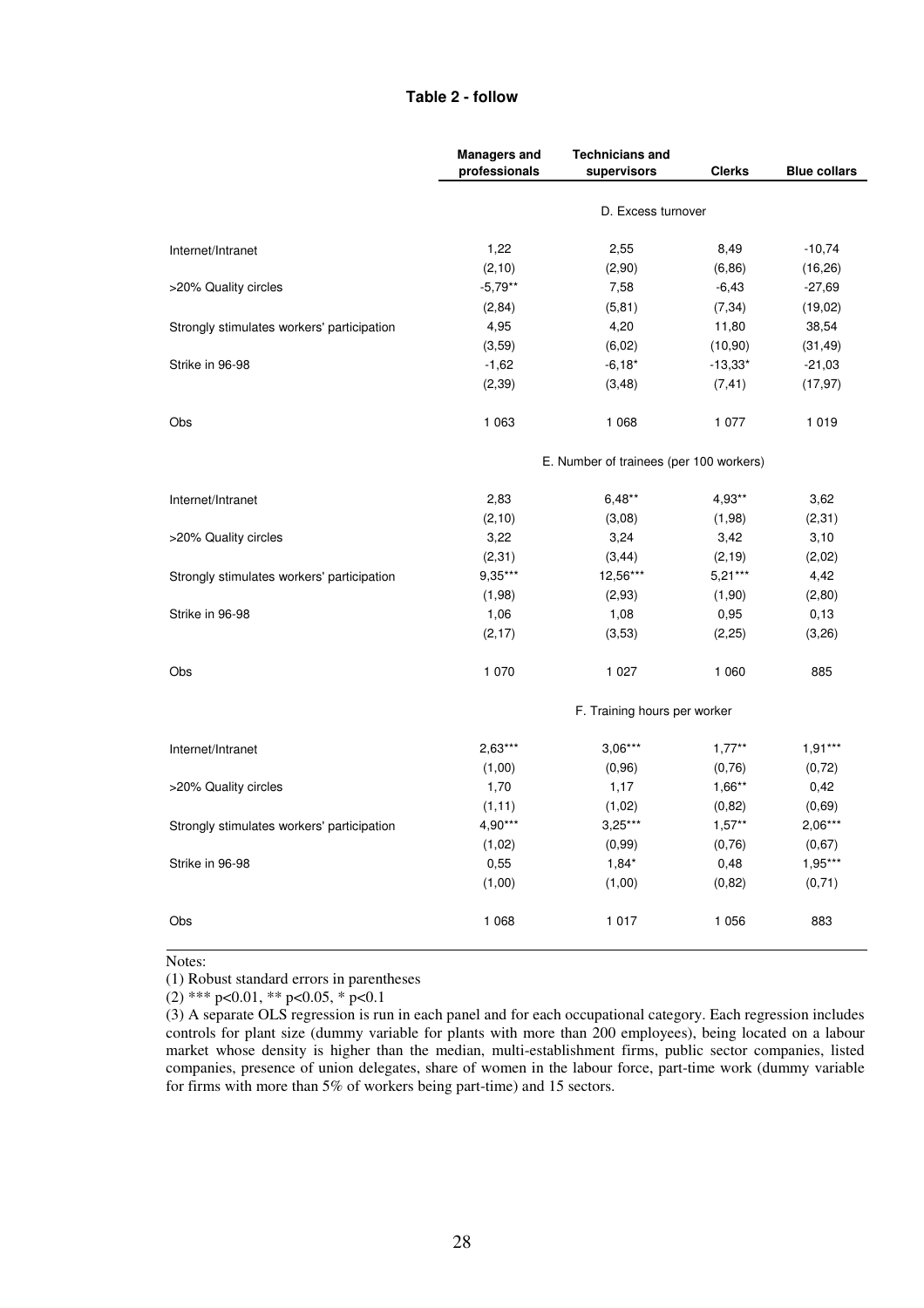| Table 3.1 |                                                                    |
|-----------|--------------------------------------------------------------------|
|           | ICT Adoption and Skill Upgrading Channels in Manufacturing Sectors |

|                   | <b>Managers and</b>                              | <b>Technicians and</b>                  |               |                     |  |
|-------------------|--------------------------------------------------|-----------------------------------------|---------------|---------------------|--|
|                   | professionals                                    | supervisors                             | <b>Clerks</b> | <b>Blue collars</b> |  |
|                   | A. Overall changes in the occupational structure |                                         |               |                     |  |
| Internet/Intranet | $1,05***$                                        | $-0,42$                                 | $-0,20$       | $-0,43$             |  |
|                   | (0, 26)                                          | (0, 35)                                 | (0, 26)       | (0, 39)             |  |
| Obs               | 641                                              | 641                                     | 641           | 641                 |  |
|                   |                                                  | B. Internal movements                   |               |                     |  |
| Internet/Intranet | $0,80***$                                        | $-0,16$                                 | $-0,11$       | $-0,53$             |  |
|                   | (0, 23)                                          | (0, 35)                                 | (0, 25)       | (0, 36)             |  |
| Obs               | 641                                              | 641                                     | 641           | 641                 |  |
|                   |                                                  | C. External movements                   |               |                     |  |
| Internet/Intranet | 0,24                                             | $-0,15$                                 | $-0,13$       | 0,03                |  |
|                   | (0, 19)                                          | (0, 23)                                 | (0, 17)       | (0, 29)             |  |
| Obs               | 641                                              | 641                                     | 641           | 641                 |  |
|                   |                                                  | D. Excess turnover                      |               |                     |  |
| Internet/Intranet | $-1,07$                                          | 4,04                                    | $10,31***$    | $8,99*$             |  |
|                   | (1, 33)                                          | (3, 16)                                 | (4,27)        | (5, 20)             |  |
| Obs               | 635                                              | 634                                     | 634           | 634                 |  |
|                   |                                                  | E. Number of trainees (per 100 workers) |               |                     |  |
| Internet/Intranet | 8,68***                                          | 13,04***                                | 8,03***       | $4,10**$            |  |
|                   | (2, 45)                                          | (4, 48)                                 | (2,59)        | (1, 94)             |  |
| Obs               | 633                                              | 625                                     | 624           | 629                 |  |
|                   |                                                  | F. Training hours per worker            |               |                     |  |
| Internet/Intranet | $4,67***$                                        | $4,40***$                               | $3,69***$     | $1,85**$            |  |
|                   | (1, 27)                                          | (1, 12)                                 | (1,07)        | (0,82)              |  |
| Obs               | 631                                              | 620                                     | 622           | 629                 |  |

Notes:

(1) Robust standard errors in parentheses

(2) \*\*\* p<0.01, \*\* p<0.05, \* p<0.1

<sup>(3)</sup> A separate OLS regression is run in each panel and for each occupational category. Each regression includes controls for plant size (dummy variable for plants with more than 200 employees), being located on a labour market whose density is higher than the median, multiestablishment firms, public sector companies, listed companies, presence of union delegates, share of women in the labour force, part-time work (dummy variable for firms with more than 5% of workers being part-time) and 7 manufacturing sub sectors.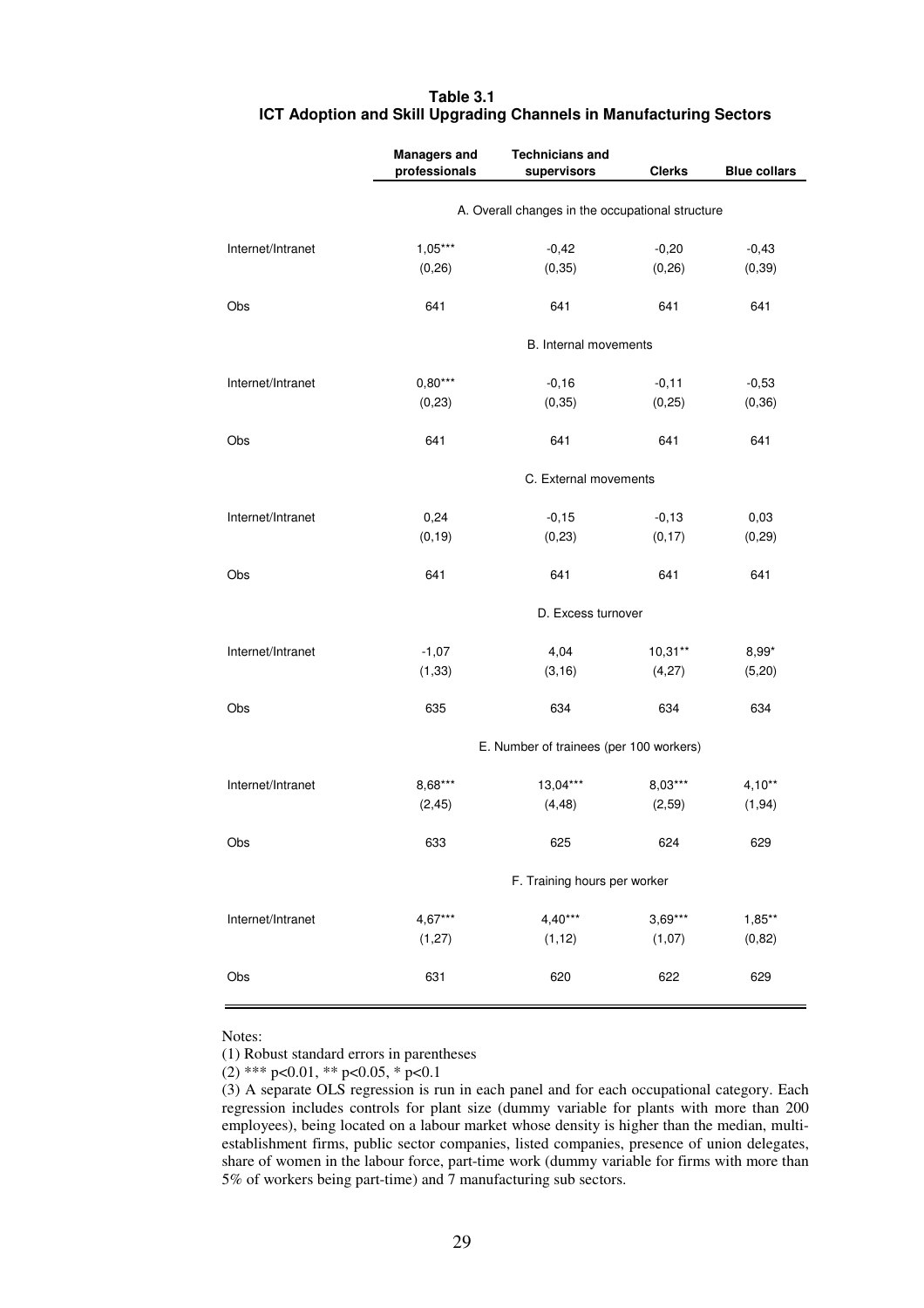|            | <b>Managers and</b>                              | <b>Technicians and</b>                  |               |                     |  |  |
|------------|--------------------------------------------------|-----------------------------------------|---------------|---------------------|--|--|
|            | professionals                                    | supervisors                             | <b>Clerks</b> | <b>Blue collars</b> |  |  |
|            | A. Overall changes in the occupational structure |                                         |               |                     |  |  |
| Interintra | $1,07***$                                        | 0,40                                    | $-1,37**$     | $-0,10$             |  |  |
|            | (0, 38)                                          | (0, 52)                                 | (0,65)        | (0,63)              |  |  |
| Obs        | 473                                              | 473                                     | 473           | 473                 |  |  |
|            |                                                  | B. Internal movements                   |               |                     |  |  |
| Interintra | $0,70*$                                          | 0,53                                    | $-1,25*$      | 0,03                |  |  |
|            | (0, 38)                                          | (0, 58)                                 | (0,67)        | (0,61)              |  |  |
| Obs        | 473                                              | 473                                     | 473           | 473                 |  |  |
|            |                                                  | C. External movements                   |               |                     |  |  |
| Interintra | 0,30                                             | $-0,34$                                 | 0,04          | $-0,01$             |  |  |
|            | (0, 30)                                          | (0, 43)                                 | (0, 43)       | (0, 44)             |  |  |
| Obs        | 473                                              | 473                                     | 473           | 473                 |  |  |
|            |                                                  | D. Excess turnover                      |               |                     |  |  |
| Interintra | 3,68                                             | 2,38                                    | 9,05          | $-32,38$            |  |  |
|            | (4, 91)                                          | (4, 52)                                 | (15, 73)      | (33,71)             |  |  |
| Obs        | 455                                              | 460                                     | 470           | 412                 |  |  |
|            |                                                  | E. Number of trainees (per 100 workers) |               |                     |  |  |
| Interintra | $-3,65$                                          | $-0,20$                                 | 2,51          | 4,34                |  |  |
|            | (3,59)                                           | (4, 16)                                 | (3,03)        | (6, 38)             |  |  |
| Obs        | 464                                              | 427                                     | 463           | 280                 |  |  |
|            |                                                  | F. Training hours per worker            |               |                     |  |  |
| Interintra | 0,88                                             | 1,50                                    | $-0,27$       | $2,93**$            |  |  |
|            | (1, 51)                                          | (1,63)                                  | (1, 04)       | (1, 42)             |  |  |
| Obs        | 464                                              | 422                                     | 461           | 278                 |  |  |

### **Table 3.2 ICT Adoption and Skill Upgrading Channels in Service Sectors**

Notes:

(1) Robust standard errors in parentheses

(2) \*\*\* p<0.01, \*\* p<0.05, \* p<0.1

<sup>(3)</sup> A separate OLS regression is run in each panel and for each occupational category. Each regression includes controls for plant size (dummy variable for plants with more than 200 employees), being located on a labour market whose density is higher than the median, multiestablishment firms, public sector companies, listed companies, presence of union delegates, share of women in the labour force, part-time work (dummy variable for firms with more than 5% of workers being part-time) and 8 service sub sectors.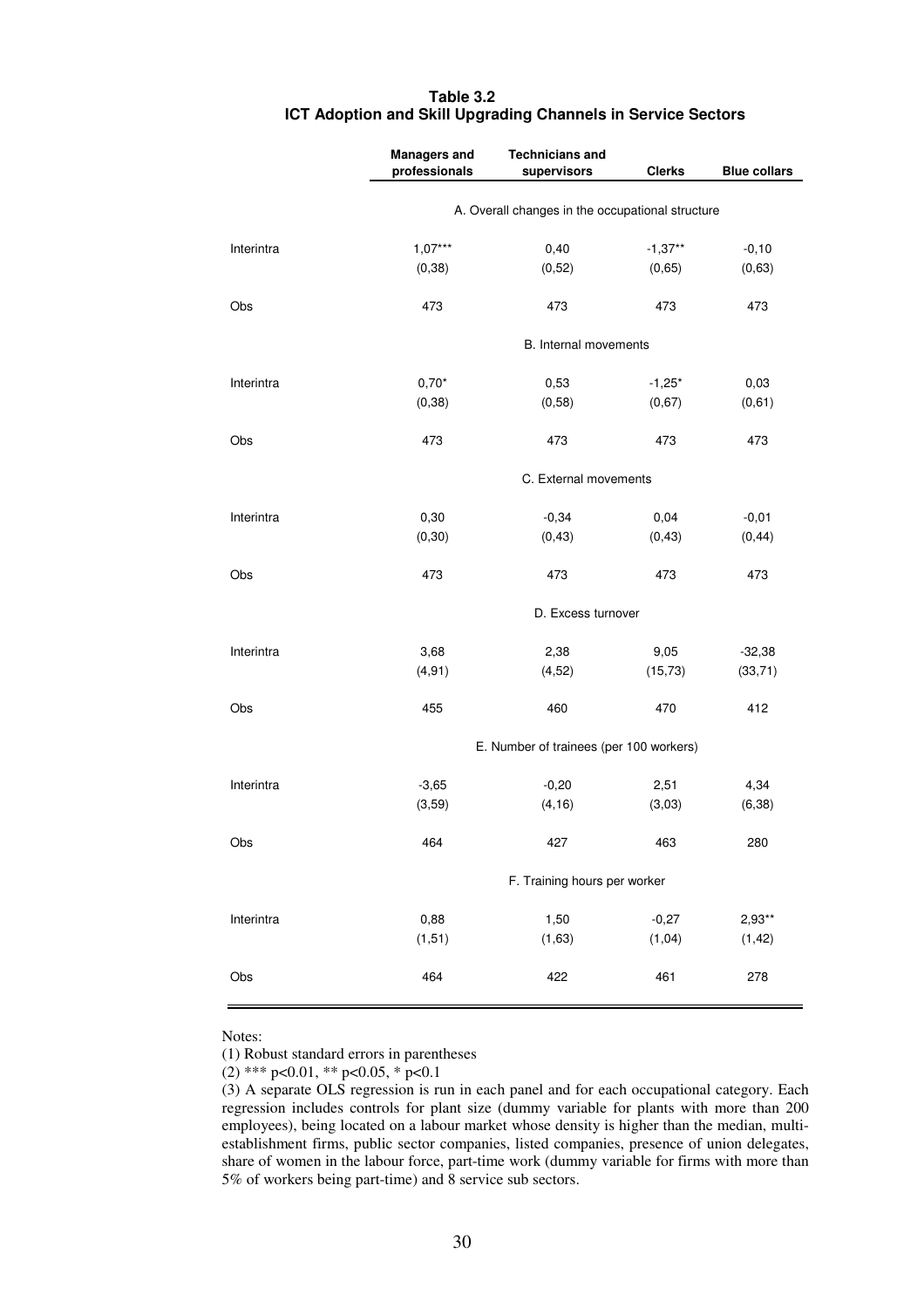### **Table 4 ICT Adoption and Skill Upgrading Channels: The role of size, labour market density and sector.**

|                                  | <b>Managers and</b> | <b>Technicians and</b>                           |               |                     |
|----------------------------------|---------------------|--------------------------------------------------|---------------|---------------------|
|                                  | professionals       | supervisors                                      | <b>Clerks</b> | <b>Blue collars</b> |
|                                  |                     |                                                  |               |                     |
|                                  |                     | A. Overall changes in the occupational structure |               |                     |
| Internet/Intranet                | 0,45                | 1,01                                             | $-0,26$       | $-1,20*$            |
|                                  | (0,51)              | (0,69)                                           | (0,64)        | (0, 70)             |
| Large                            | $-0,12$             | $1,03***$                                        | $-0,29$       | $-0,62$             |
|                                  | (0, 20)             | (0, 30)                                          | (0, 33)       | (0, 40)             |
| Internet/Intranet x Large        | $-0,09$             | $-0,89$                                          | 0,99          | $-0,01$             |
|                                  | (0, 49)             | (0, 64)                                          | (0,63)        | (0,66)              |
| <b>High Density</b>              | 0,25                | $-0,03$                                          | 0,11          | $-0,33$             |
|                                  | (0, 26)             | (0, 40)                                          | (0, 41)       | (0, 47)             |
| Internet/Intranet x High Density | 0,65                | $-0,58$                                          | $-1,15$       | 1,08                |
|                                  | (0,51)              | (0,68)                                           | (0, 70)       | (0, 71)             |
| Services                         | $-0,46*$            | $-0,77***$                                       | 0,32          | 0,91                |
|                                  | (0, 27)             | (0, 39)                                          | (0,51)        | (0, 57)             |
| Internet/Intranet x Services     | 0,15                | 0,27                                             | $-0,88$       | 0,46                |
|                                  | (0,51)              | (0,63)                                           | (0,69)        | (0, 70)             |
| Hightech                         | $-0,20$             | 0,18                                             | $0,71***$     | $-0,69$             |
|                                  | (0, 33)             | (0, 38)                                          | (0, 35)       | (0, 47)             |
| Internet/Intranet x Hightech     | 0,77                | $-1,22*$                                         | $-0,72$       | $1,17*$             |
|                                  | (0, 54)             | (0,63)                                           | (0,61)        | (0,67)              |
| Obs                              | 1 0 6 9             | 1 0 6 9                                          | 1 0 6 9       | 1 0 6 9             |
|                                  |                     | B. Internal movements                            |               |                     |
| Internet/Intranet                | 0,28                | $1,47**$                                         | $-0,72$       | $-1,02$             |
|                                  | (0, 46)             | (0, 72)                                          | (0,61)        | (0, 70)             |
| Large                            | $-0,34$             | $1,10***$                                        | $-0,61*$      | $-0,16$             |
|                                  | (0, 21)             | (0, 32)                                          | (0, 35)       | (0, 37)             |
| Internet/Intranet x Large        | 0, 13               | $-1,14*$                                         | $1,14*$       | $-0,13$             |
|                                  | (0, 45)             | (0,67)                                           | (0,66)        | (0,65)              |
| <b>High Density</b>              | 0,20                | 0,36                                             | 0,09          | $-0,65$             |
|                                  | (0, 20)             | (0, 41)                                          | (0, 42)       | (0, 47)             |
| Internet/Intranet x High Density | $0,89*$             | $-1,02$                                          | $-1,06$       | $1,19*$             |
|                                  | (0, 47)             | (0, 74)                                          | (0, 74)       | (0, 71)             |
| Services                         | $-0,27$             | $-0,46$                                          | $-0,09$       | 0,82                |
|                                  | (0, 29)             | (0, 42)                                          | (0, 50)       | (0,53)              |
| Internet/Intranet x Services     | $-0,23$             | 0,27                                             | $-0,67$       | 0,64                |
|                                  | (0, 44)             | (0,67)                                           | (0,69)        | (0,67)              |
| Hightech                         | $-0,21$             | 0,42                                             | 0,22          | $-0,43$             |
|                                  | (0, 31)             | (0, 40)                                          | (0, 34)       | (0, 42)             |
| Internet/Intranet x Hightech     | 0,32                | $-1,12*$                                         | $-0,12$       | 0,92                |
|                                  | (0, 46)             | (0,65)                                           | (0,61)        | (0,63)              |
| Obs                              | 1 0 6 9             | 1 0 6 9                                          | 1 0 6 9       | 1 0 6 9             |

(…)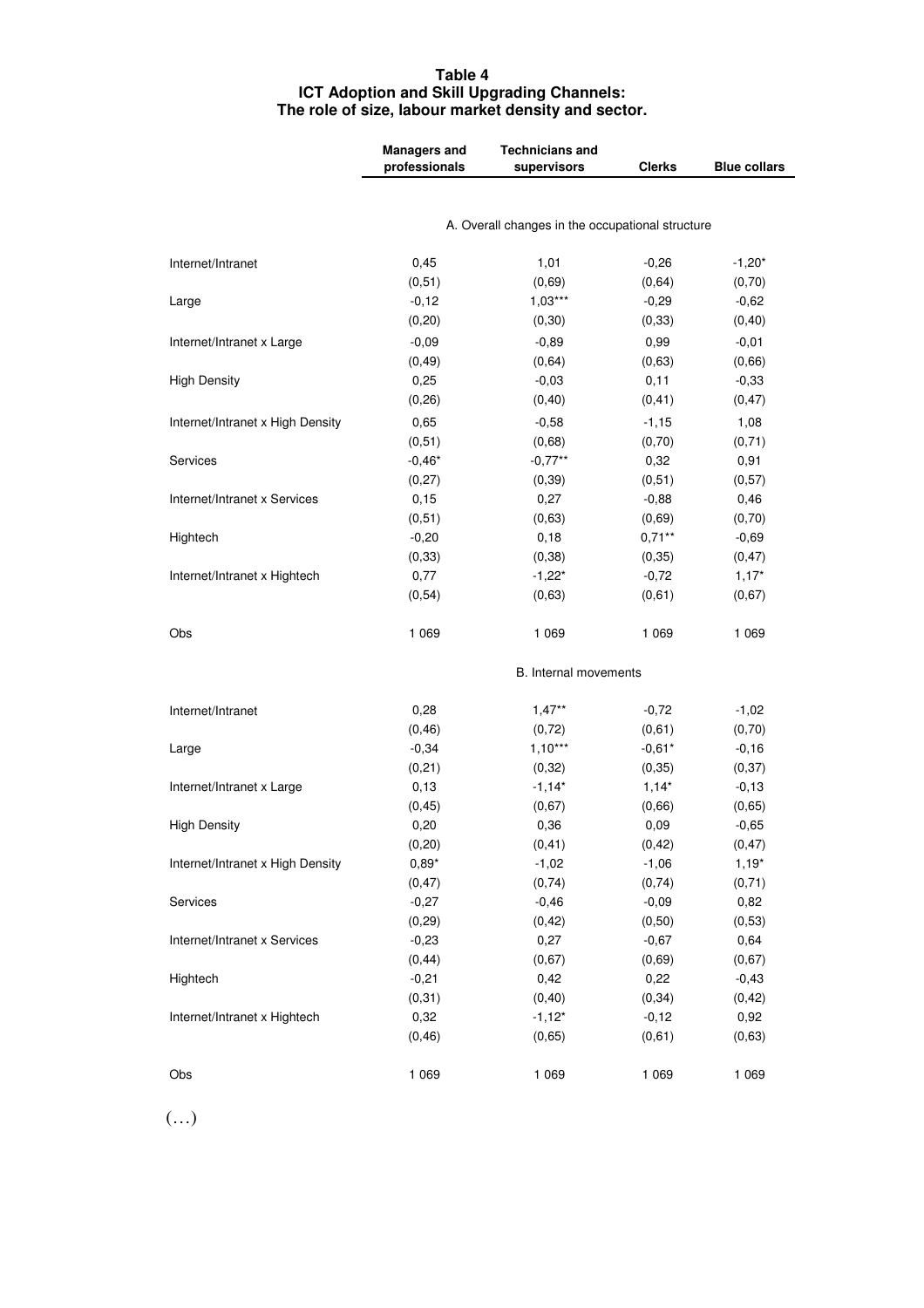|                                  | <b>Managers and</b> | <b>Technicians and</b> |               |                     |
|----------------------------------|---------------------|------------------------|---------------|---------------------|
|                                  | professionals       | supervisors            | <b>Clerks</b> | <b>Blue collars</b> |
|                                  |                     | C. External movements  |               |                     |
|                                  |                     |                        |               |                     |
| Internet/Intranet                | 0,03                | $-0,32$                | 0,62          | $-0,33$             |
|                                  | (0, 38)             | (0,53)                 | (0, 43)       | (0, 55)             |
| Large                            | 0,16                | $-0,09$                | $0,41*$       | $-0,48$             |
|                                  | (0, 16)             | (0, 23)                | (0, 23)       | (0, 30)             |
| Internet/Intranet x Large        | $-0,04$             | 0,11                   | $-0,34$       | 0,27                |
|                                  | (0, 35)             | (0, 47)                | (0, 41)       | (0, 50)             |
| <b>High Density</b>              | 0,06                | $-0,24$                | 0,30          | $-0,12$             |
|                                  | (0, 23)             | (0, 29)                | (0, 29)       | (0, 39)             |
| Internet/Intranet x High Density | $-0,16$             | 0,23                   | $-0,25$       | 0, 18               |
|                                  | (0, 42)             | (0, 52)                | (0, 45)       | (0,53)              |
| Services                         | $-0,10$             | $-0,20$                | 0,12          | 0, 18               |
|                                  | (0, 22)             | (0, 32)                | (0, 31)       | (0, 37)             |
| Internet/Intranet x Services     | 0,31                | $-0,13$                | $-0,04$       | $-0,14$             |
|                                  | (0, 42)             | (0, 50)                | (0, 49)       | (0, 55)             |
| Hightech                         | 0,04                | $-0,25$                | 0,40          | $-0,19$             |
|                                  | (0, 25)             | (0, 27)                | (0, 29)       | (0, 40)             |
| Internet/Intranet x Hightech     | 0,44                | $-0,01$                | $-0,66$       | 0,23                |
|                                  | (0, 40)             | (0, 45)                | (0, 43)       | (0,53)              |
| Obs                              | 1 0 6 9             | 1 0 6 9                | 1 0 6 9       | 1 0 6 9             |
|                                  |                     | D. Excess turnover     |               |                     |
| Internet/Intranet                | $-1,84$             | 1,38                   | $-6,50$       | 42,14*              |
|                                  | (4, 11)             | (9, 41)                | (14, 16)      | (24,06)             |
| Large                            | $-0, 10$            | $-12,14*$              | $-22,73**$    | 20,44               |
|                                  | (4, 28)             | (7, 04)                | (8,97)        | (35, 89)            |
| Internet/Intranet x Large        | $-1,19$             | 2,69                   | 20,22         | $-49,99$            |
|                                  | (4, 51)             | (7, 45)                | (15,98)       | (38, 67)            |
| <b>High Density</b>              | $-3,47$             | $-10,77***$            | $-16,44*$     | $-29,46$            |
|                                  | (4, 32)             | (5,05)                 | (9,64)        | (22, 23)            |
| Internet/Intranet x High Density | 3,72                | $12,13**$              | 43,37**       | 32,26               |
|                                  | (5,53)              | (5,53)                 | (21, 76)      | (22, 83)            |
| Services                         | 14,25**             | 19,60***               | 63,60***      | 49,40*              |
|                                  | (5,70)              | (5, 45)                | (9, 84)       | (26, 43)            |
| Internet/Intranet x Services     | 3,55                | $-8,65$                | $-18,48$      | $-55,77*$           |
|                                  | (4, 92)             | (7, 11)                | (14, 73)      | (30, 87)            |
| Hightech                         | 1,18                | 1,10                   | 0,61          | $-17,53**$          |
|                                  | (2, 34)             | (2, 57)                | (5, 72)       | (7, 95)             |
| Internet/Intranet x Hightech     | 1,96                | $-2,74$                | $-2,81$       | $-2,98$             |
|                                  | (3, 19)             | (5, 17)                | (13, 32)      | (16, 68)            |
| Obs                              | 1 0 4 5             | 1 0 4 9                | 1 0 5 9       | 1 0 0 5             |

# **Table 4 – follow (1)**

(…)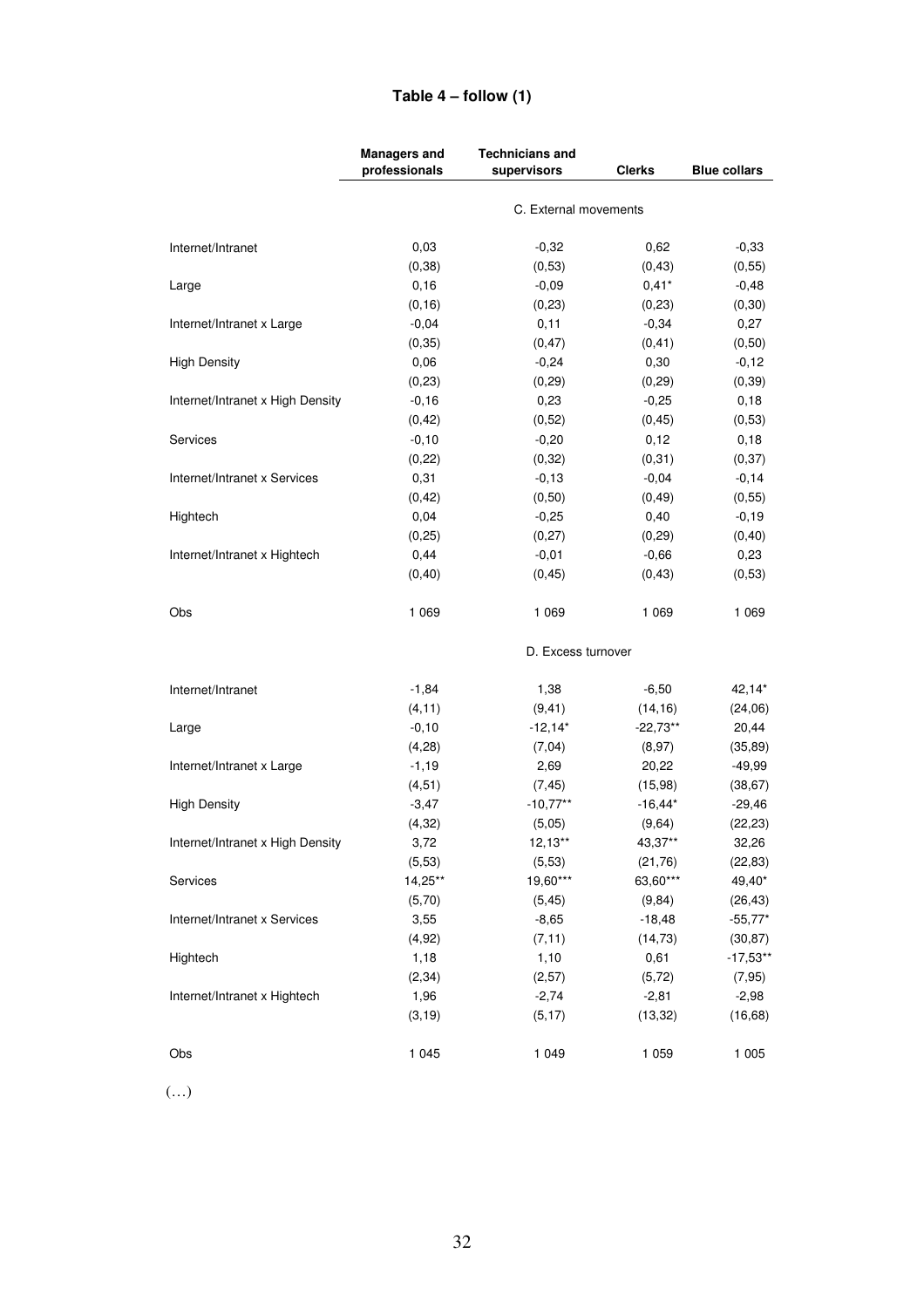### **Table 4 – follow (2)**

|                                  | <b>Managers and</b><br>professionals | <b>Technicians and</b><br>supervisors   | <b>Clerks</b> | <b>Blue collars</b> |
|----------------------------------|--------------------------------------|-----------------------------------------|---------------|---------------------|
|                                  |                                      | E. Number of trainees (per 100 workers) |               |                     |
| Internet/Intranet                | $12,13**$                            | 8,03                                    | $9,26*$       | 3,76                |
|                                  | (5,04)                               | (5,53)                                  | (4,90)        | (4, 50)             |
| Large                            | 12,36***                             | 15,48***                                | 8,53***       | $9,04*$             |
|                                  | (2,78)                               | (3, 55)                                 | (2, 59)       | (4,62)              |
| Internet/Intranet x Large        | $-5,27$                              | $-4,76$                                 | $-2,50$       | $-2,54$             |
|                                  | (4, 36)                              | (5,30)                                  | (4, 32)       | (5, 51)             |
| <b>High Density</b>              | $-1,75$                              | $-1,45$                                 | $-1,93$       | $-0,17$             |
|                                  | (3,22)                               | (3, 91)                                 | (2, 81)       | (3,76)              |
| Internet/Intranet x High Density | 2,39                                 | 3,98                                    | 0,98          | $-0,65$             |
|                                  | (4, 56)                              | (5, 50)                                 | (4, 41)       | (4, 94)             |
| Services                         | 4,52                                 | 2,80                                    | $-2,14$       | 8,18                |
|                                  | (3,62)                               | (4, 40)                                 | (3,51)        | (5, 82)             |
| Internet/Intranet x Services     | $-16,02***$                          | $-7,73$                                 | $-4,81$       | $-3,00$             |
|                                  | (4, 94)                              | (5, 91)                                 | (5, 15)       | (5, 81)             |
| Hightech                         | $-5,26$                              | $-5,42$                                 | 1,95          | 3,59                |
|                                  | (3,51)                               | (4,70)                                  | (3, 49)       | (2,58)              |
| Internet/Intranet x Hightech     | 1,26                                 | 2,69                                    | $-1,97$       | 2,39                |
|                                  | (4,27)                               | (5, 20)                                 | (4,96)        | (3,99)              |
| Obs                              | 1 0 5 2                              | 1 0 0 9                                 | 1 0 4 3       | 871                 |
|                                  |                                      | F. Training hours per worker            |               |                     |
| Internet/Intranet                | $6,09**$                             | 2,91                                    | $3,79**$      | $-1,19$             |
|                                  | (2, 47)                              | (2,03)                                  | (1, 74)       | (1, 57)             |
| Large                            | $6,73***$                            | $5,40***$                               | $3,59***$     | $2,14***$           |
|                                  | (1, 33)                              | (1,25)                                  | (0, 91)       | (0, 74)             |
| Internet/Intranet x Large        | $-1,91$                              | $-0,20$                                 | $-1,52$       | 2,07                |
|                                  | (2, 13)                              | (2,06)                                  | (1, 72)       | (1, 47)             |
| <b>High Density</b>              | 0,32                                 | 0,28                                    | 0,82          | 0,18                |
|                                  | (1, 37)                              | (1, 34)                                 | (1, 17)       | (0, 85)             |
| Internet/Intranet x High Density | $-1,40$                              | $-0,32$                                 | $-1,87$       | 0,33                |
|                                  | (2, 12)                              | (2, 18)                                 | (1,67)        | (1, 84)             |
| Services                         | 1,03                                 | $2,51*$                                 | 1,45          | 0,06                |
|                                  | (1, 49)                              | (1, 44)                                 | (1, 18)       | (1, 19)             |
| Internet/Intranet x Services     | $-4,44*$                             | $-2,01$                                 | $-2,88*$      | 2,35                |
|                                  | (2, 34)                              | (2, 14)                                 | (1,73)        | (1, 90)             |
| Hightech                         | 1,32                                 | 1,94                                    | $2,34*$       | $-0,56$             |
|                                  | (1,62)                               | (1, 33)                                 | (1, 24)       | (1,08)              |
| Internet/Intranet x Hightech     | 0,63                                 | $3,63*$                                 | 1,54          | $2,80*$             |
|                                  | (2, 14)                              | (1, 95)                                 | (1, 85)       | (1,62)              |
| Obs                              | 1 0 5 1                              | 1 0 0 1                                 | 1 0 4 0       | 869                 |
|                                  |                                      |                                         |               |                     |

Notes: (1) Robust standard errors in parentheses. \*\*\* p<0.01, \*\* p<0.05, \* p<0.1

(2) A separate OLS regression is run in each panel and for each occupational category. Each regression includes controls for plant size (dummy variable for plants with more than 200 employees), multi-establishment firms, public sector companies, listed companies, presence of union delegates, share of women in the labour force, part-time work (dummy variable for firms with more than 5% of workers being part-time) and 15 sectors.

(3) High Density indicates that local labour market density belongs to the highest quartile.

<sup>(3)</sup> The coefficient for "Services" is computed as the difference between the coefficients for the eight 2-digit service sub sectors and the seven 2-digit manufacturing sub sectors, weighted by the shares of each sub sector.

<sup>(4)</sup> The "Hightech" indicator uses the OECD definition, applied to 712 4-digit sub sectors.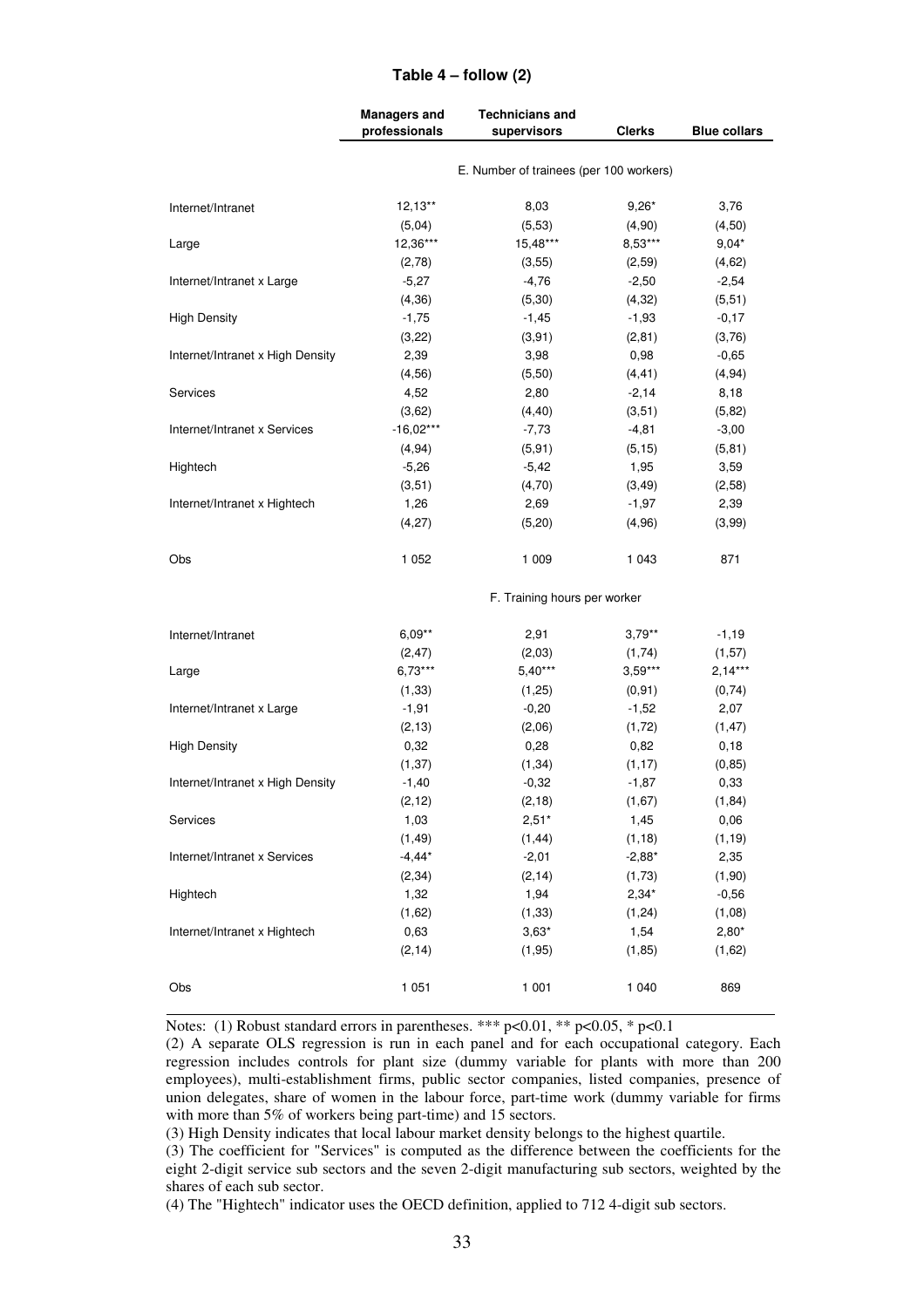# **Appendix**

# **Table A.1 Descriptive Statistics**

|                                                         |            | Internet/Intranet Internet/Intranet<br>Manufacturing |         |         |                 |
|---------------------------------------------------------|------------|------------------------------------------------------|---------|---------|-----------------|
|                                                         | All plants | $= 0$                                                | $=1$    |         | <b>Services</b> |
| Change of labor share (in %)                            |            |                                                      |         |         |                 |
| Managers and professionals                              | 0,77       | 0,33                                                 | 1,65    | 0,93    | 0,54            |
| Technicians and supervisors                             | 0,56       | 0,63                                                 | 0,44    | 0,72    | 0,36            |
| Clerks                                                  | $-0,38$    | $-0,15$                                              | $-0,84$ | $-0,27$ | $-0,53$         |
| <b>Blue collars</b>                                     | $-0,95$    | $-0,81$                                              | $-1,24$ | $-1,38$ | $-0,37$         |
| Change of labor share through internal movements (in %) |            |                                                      |         |         |                 |
| Managers and professionals                              | 0,92       | 0,60                                                 | 1,55    | 0,90    | 0,93            |
| Technicians and supervisors                             | 0,79       | 0,73                                                 | 0,92    | 0,96    | 0,56            |
| Clerks                                                  | $-0,64$    | $-0,38$                                              | $-1,16$ | $-0,41$ | $-0,95$         |
| <b>Blue collars</b>                                     | $-1,07$    | $-0,95$                                              | $-1,31$ | $-1,46$ | $-0,55$         |
| Change of labor share through entries and exits (in %)  |            |                                                      |         |         |                 |
| Managers and professionals                              | $-0,07$    | $-0,18$                                              | 0, 15   | 0,07    | $-0,26$         |
| Technicians and supervisors                             | $-0, 13$   | 0,00                                                 | $-0,41$ | $-0,17$ | $-0,09$         |
| Clerks                                                  | 0,18       | 0,13                                                 | 0,29    | 0,14    | 0,25            |
| <b>Blue collars</b>                                     | 0,02       | 0,04                                                 | $-0,02$ | $-0,04$ | 0,10            |
| Excess turnover (in %)                                  |            |                                                      |         |         |                 |
| Managers and professionals                              | 24,12      | 25,04                                                | 22,29   | 18,54   | 31,89           |
| Technicians and supervisors                             | 25,13      | 27,38                                                | 20,67   | 13,95   | 40,55           |
| Clerks                                                  | 61,10      | 61,07                                                | 61,16   | 30,13   | 102,88          |
| <b>Blue collars</b>                                     | 49,93      | 53,38                                                | 42,79   | 27,21   | 84,89           |
| Number of trainees per 100 workers                      |            |                                                      |         |         |                 |
| Managers and professionals                              | 59,60      | 56,71                                                | 65,38   | 60,58   | 58,27           |
| Technicians and supervisors                             | 59,59      | 55,47                                                | 67,94   | 60,94   | 57,62           |
| Clerks                                                  | 41,27      | 37,88                                                | 48,06   | 43,82   | 37,83           |
| <b>Blue collars</b>                                     | 34,18      | 32,04                                                | 39,14   | 34,17   | 34,22           |
| Hours of training per worker                            |            |                                                      |         |         |                 |
| Managers and professionals                              | 21,45      | 19,54                                                | 25,24   | 22,70   | 19,75           |
| Technicians and supervisors                             | 19,45      | 17,55                                                | 23,30   | 19,97   | 18,69           |
| Clerks                                                  | 12,07      | 10,87                                                | 14,47   | 13,08   | 10,70           |
| <b>Blue collars</b>                                     | 9,49       | 8,27                                                 | 12,31   | 10,31   | 7,63            |
| Internet/Intranet                                       | 0,33       | 0,00                                                 | 1,00    | 0,34    | 0,32            |
| >20% Quality circles                                    | 0,28       | 0,26                                                 | 0,33    | 0,34    | 0,20            |
| Strongly stimulates workers' participation              | 0,35       | 0,31                                                 | 0,44    | 0,40    | 0,29            |
| Strike in 96-98                                         | 0,35       | 0,34                                                 | 0,38    | 0,46    | 0,21            |
| Delayering                                              | 0.41       | 0.48                                                 | 0.53    | 0.51    | 0.28            |
|                                                         |            |                                                      |         |         |                 |
| Indicator for plant with more than 200 workers          | 0,53       | 0,48                                                 | 0,62    | 0,62    | 0,40            |
| Indicator for dense local labor market                  | 0,25       | 0,21                                                 | 0,34    | 0,20    | 0,32            |
| Indicator for service sector                            | 0,42       | 0,43                                                 | 0,41    | 0,00    | 1,00            |
| Indicator for multi-establishment firm                  | 0,60       | 0,57                                                 | 0,66    | 0,63    | 0,56            |
| Indicator for public sector                             | 0,03       | 0,03                                                 | 0,05    | 0,02    | 0,05            |
| Indicator for listed company                            | 0,43       | 0,38                                                 | 0,54    | 0,55    | 0,27            |
| Indicator for presence of union delegates               | 0,77       | 0,76                                                 | 0,81    | 0,84    | 0,69            |
| Share of women (%)                                      | 35,13      | 35,91                                                | 33,54   | 25,98   | 47,53           |
| Indicator for part-time work (>5% of workforce)         | 0,37       | 0,37                                                 | 0,38    | 0,22    | 0,58            |
| Number of observations                                  | 1114       | 747                                                  | 367     | 641     | 473             |
| ICT expenditure/Value added                             | 0.006      |                                                      |         |         |                 |
| Number of observations                                  | 637        |                                                      |         |         |                 |
| Investment rate                                         | 0.23       |                                                      |         |         |                 |
| Number of observations                                  | 806        |                                                      |         |         |                 |
|                                                         |            |                                                      |         |         |                 |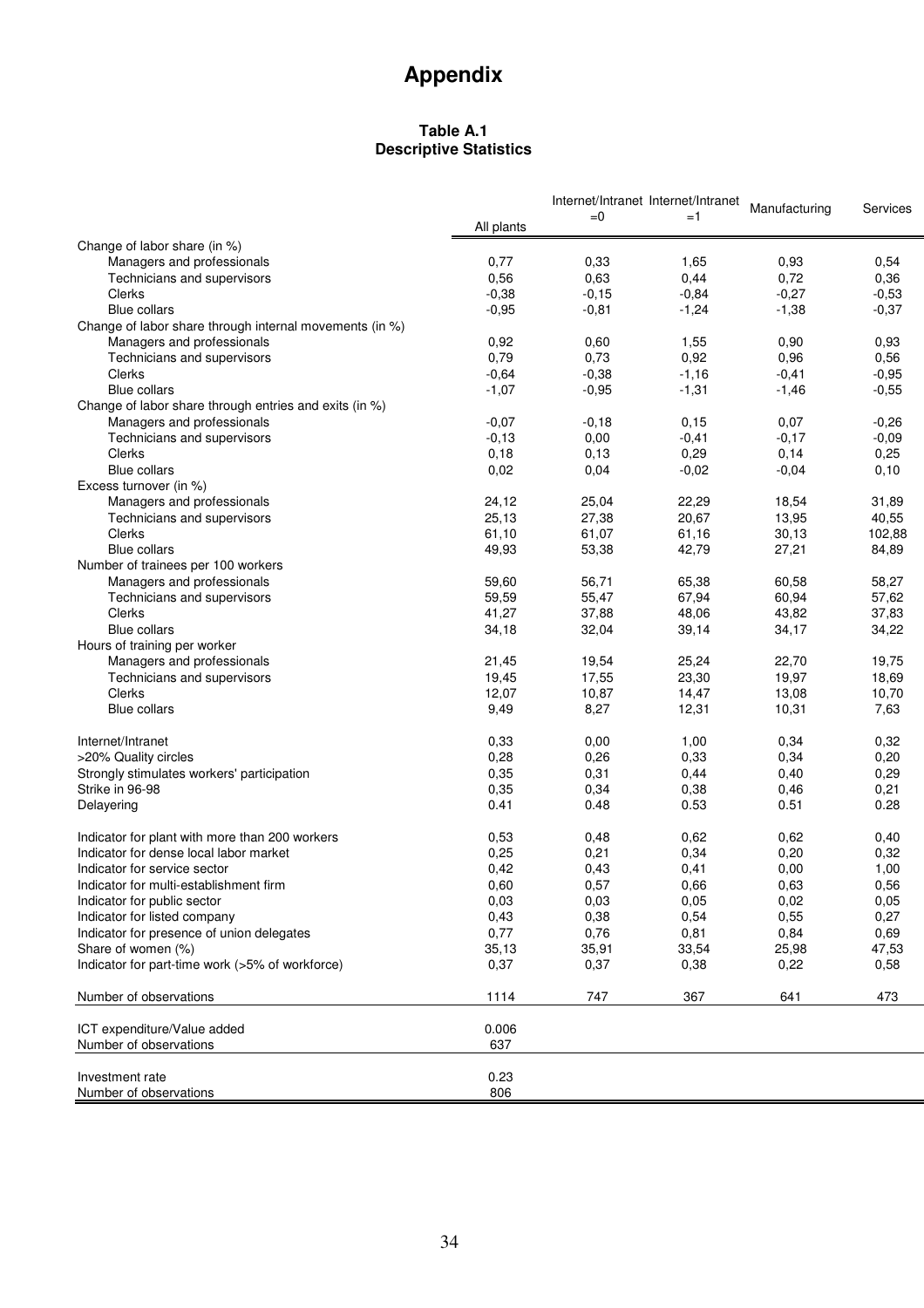### **Table A.2 ICT Adoption, External and Internal Movements: Alternative Additive Decomposition**

|                                                    | <b>Managers and</b><br>professionals             | <b>Technicians and</b><br>supervisors            | <b>Clerks</b>         | <b>Blue collars</b> |  |  |
|----------------------------------------------------|--------------------------------------------------|--------------------------------------------------|-----------------------|---------------------|--|--|
| I. With external movements as a residual category  |                                                  |                                                  |                       |                     |  |  |
|                                                    | A. Overall changes in the occupational structure |                                                  |                       |                     |  |  |
| Internet/Intranet                                  | $1,13***$<br>(0, 22)                             | $-0,12$<br>(0, 30)                               | $-0,65***$<br>(0, 30) | $-0,36$<br>(0, 34)  |  |  |
|                                                    |                                                  | <b>B.</b> Internal movements                     |                       |                     |  |  |
| Internet/Intranet                                  | $0,83***$<br>(0, 20)                             | 0,14<br>(0, 31)                                  | $-0,61***$<br>(0, 30) | $-0,36$<br>(0, 32)  |  |  |
|                                                    |                                                  | C. External movements                            |                       |                     |  |  |
| Internet/Intranet                                  | $0,30*$<br>(0, 17)                               | $-0,26$<br>(0, 22)                               | $-0,04$<br>(0, 20)    | 0,00<br>(0, 25)     |  |  |
| II. With internal movements as a residual category |                                                  |                                                  |                       |                     |  |  |
|                                                    |                                                  | A. Overall changes in the occupational structure |                       |                     |  |  |
| Internet/Intranet                                  | $1,13***$<br>(0, 22)                             | $-0,12$<br>(0, 30)                               | $-0,65**$<br>(0, 30)  | $-0,36$<br>(0, 34)  |  |  |
|                                                    |                                                  | B. Internal movements                            |                       |                     |  |  |
| Internet/Intranet                                  | $0,80***$<br>(0, 20)                             | 0,12<br>(0, 31)                                  | $-0,58*$<br>(0, 30)   | $-0,34$<br>(0, 32)  |  |  |
|                                                    |                                                  | C. External movements                            |                       |                     |  |  |
| Internet/Intranet                                  | $0,33*$<br>(0, 18)                               | $-0,24$<br>(0, 24)                               | $-0,07$<br>(0, 22)    | $-0,02$<br>(0, 26)  |  |  |

Notes:

(1) Robust standard errors in parentheses

(2) \*\*\* p<0.01, \*\* p<0.05, \* p<0.1

(3) A separate OLS regression is run in each panel and for each occupational category. Each regression includes controls for plant size (dummy variable for plants with more than 200 employees), being located on a labour market whose density is higher than the median, multi-establishment firms, public sector companies, listed companies, presence of union delegates, share of women in the labour force, part-time work (dummy variable for firms with more than 5% of workers being part-time) and 15 sectors.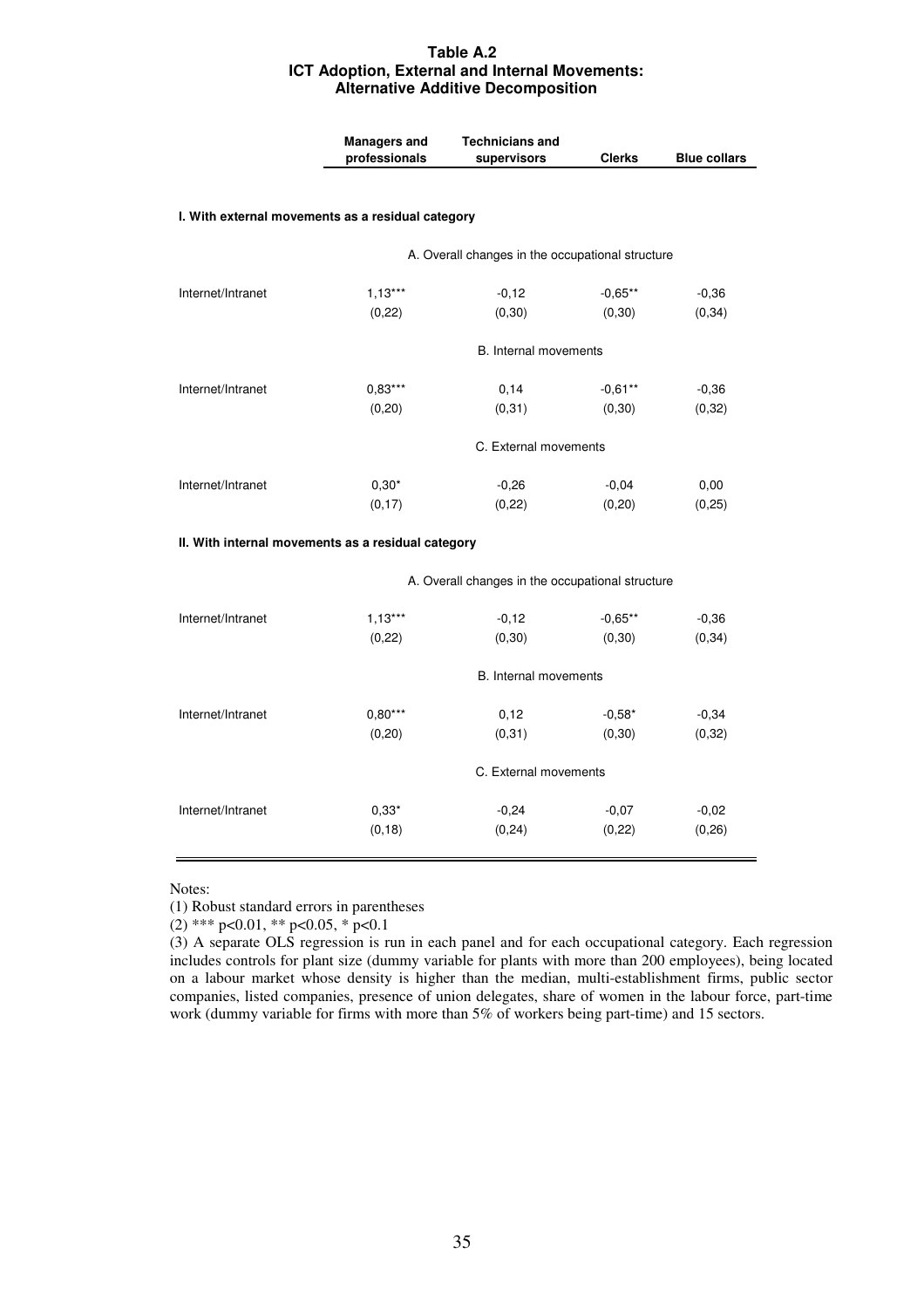#### **Table A.3 ICT Adoption and Training (controls for lagged training included)**

|                   | <b>Managers and</b> | <b>Technicians and</b>                                  |               |                     |
|-------------------|---------------------|---------------------------------------------------------|---------------|---------------------|
|                   | professionals       | supervisors                                             | <b>Clerks</b> | <b>Blue collars</b> |
|                   |                     |                                                         |               |                     |
|                   |                     | 1. All firms<br>E. Number of trainees (per 100 workers) |               |                     |
|                   |                     |                                                         |               |                     |
| Internet/Intranet | 1,78                | $5,57*$                                                 | 4,99***       | 2,05                |
|                   | (1, 85)             | (3, 30)                                                 | (1,76)        | (2,10)              |
| Obs               | 1 0 0 5             | 938                                                     | 995           | 828                 |
|                   |                     | F. Training hours per worker                            |               |                     |
| Internet/Intranet | $1,66*$             | $2,22***$                                               | $1,70**$      | 0,74                |
|                   | (0, 91)             | (0, 87)                                                 | (0,71)        | (0,60)              |
| Obs               | 1 0 0 1             | 924                                                     | 990           | 824                 |
|                   |                     | 2. Manufacturing Sector only                            |               |                     |
|                   |                     | E. Number of trainees (per 100 workers)                 |               |                     |
| Internet/Intranet | $6,36***$           | $9,76***$                                               | $8,44***$     | 2,64                |
|                   | (2, 21)             | (4, 85)                                                 | (2, 27)       | (1,73)              |
| Obs               | 589                 | 576                                                     | 577           | 582                 |
|                   |                     | F. Training hours per worker                            |               |                     |
| Internet/Intranet | $3,19***$           | $2,91***$                                               | $3,86***$     | 0,57                |
|                   | (1, 15)             | (1,08)                                                  | (0,98)        | (0, 71)             |
| Obs               | 585                 | 567                                                     | 575           | 582                 |
|                   |                     | 3. Service Sectors only                                 |               |                     |
|                   |                     | E. Number of trainees (per 100 workers)                 |               |                     |
| Internet/Intranet | $-4,52$             | $-0,37$                                                 | 0,71          | 1,41                |
|                   | (3, 24)             | (4, 15)                                                 | (2, 83)       | (6, 14)             |
| Obs               | 416                 | 362                                                     | 418           | 246                 |
|                   |                     | F. Training hours per worker                            |               |                     |
| Internet/Intranet | $-0,26$             | 1,13                                                    | $-1,40$       | 1,03                |
|                   | (1, 46)             | (1,52)                                                  | (0,98)        | (1, 14)             |
| Obs               | 416                 | 357                                                     | 415           | 242                 |

Notes: (1) Robust standard errors in parentheses. \*\*\*  $p<0.01$ , \*\*  $p<0.05$ , \*  $p<0.1$ (2) A separate OLS regression is run in each panel and for each occupational category.

Each regression includes controls for plant size, being located on a labour market whose density is higher than the median, multi-establishment firms, public sector companies, listed companies, presence of union delegates, share of women in the labour force, part-time work. All panels include industry dummies (15 in Panel 1, 7 in Panel 2 and 8 in Panel 3). Panel E controls for the average proportion of trainees among workers in 1993-1995 and Panel F for the number of training hours per worker in 1993-1995.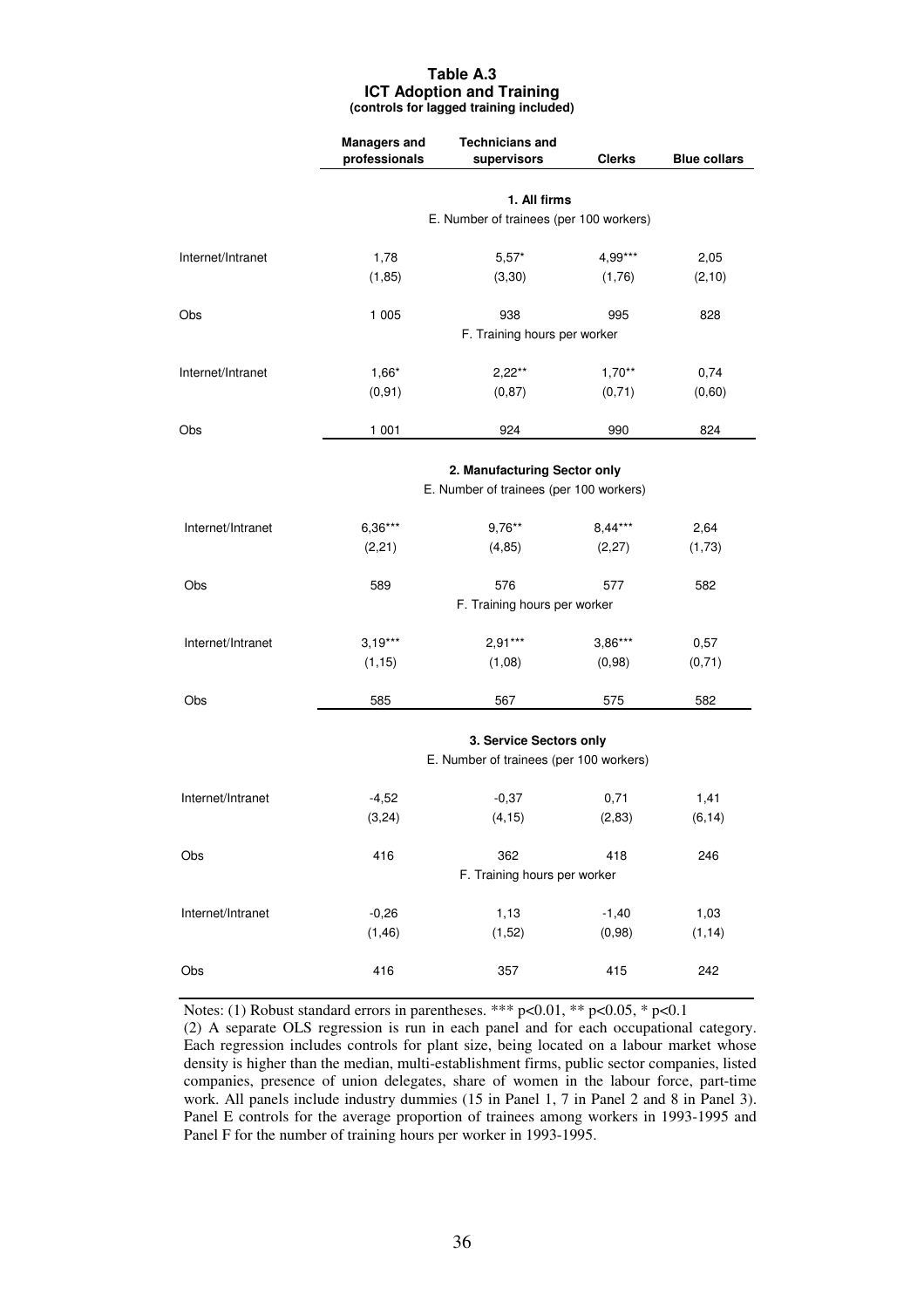#### **Table A.4 ICT Adoption and Skill Upgrading Channels Alternative indicators of ICT (1)**

**(Internet/Intranet = at least 20% of workers using the Internet and at least 50% using the Intranet)**

|                   | <b>Managers and</b><br>professionals             | <b>Technicians and</b><br>supervisors   | <b>Clerks</b>         | <b>Blue collars</b>  |  |
|-------------------|--------------------------------------------------|-----------------------------------------|-----------------------|----------------------|--|
|                   | A. Overall changes in the occupational structure |                                         |                       |                      |  |
| Internet/Intranet | $1,84***$<br>(0, 35)                             | $-0,14$<br>(0, 42)                      | $-1,23***$<br>(0, 44) | $-0,48$<br>(0, 44)   |  |
| Obs               | 1 1 1 4                                          | 1 1 1 4                                 | 1 1 1 4               | 1 1 1 4              |  |
|                   |                                                  | B. Internal movements                   |                       |                      |  |
| Internet/Intranet | $1,54***$<br>(0, 32)                             | $-0,02$<br>(0, 46)                      | $-1,21***$<br>(0, 45) | $-0,32$<br>(0, 44)   |  |
| Obs               | 1 1 1 4                                          | 1 1 1 4                                 | 1 1 1 4               | 1 1 1 4              |  |
|                   |                                                  | C. External movements                   |                       |                      |  |
| Internet/Intranet | 0,25<br>(0, 24)                                  | $-0, 15$<br>(0, 30)                     | 0,03<br>(0, 27)       | $-0,13$<br>(0, 32)   |  |
| Obs               | 1 1 1 4                                          | 1 1 1 4                                 | 1 1 1 4               | 1 1 1 4              |  |
|                   |                                                  | D. Excess turnover                      |                       |                      |  |
| Internet/Intranet | 1,23<br>(2, 29)                                  | 1,70<br>(2,60)                          | 12,37<br>(11, 12)     | $-10,25$<br>(13, 94) |  |
| Obs               | 1 0 9 0                                          | 1 0 9 4                                 | 1 1 0 4               | 1 0 4 6              |  |
|                   |                                                  | E. Number of trainees (per 100 workers) |                       |                      |  |
| Internet/Intranet | 3,17<br>(2,54)                                   | $9,78**$<br>(4, 77)                     | $7,41***$<br>(2, 45)  | $6,57*$<br>(3,82)    |  |
| Obs               | 1 0 9 7                                          | 1 0 5 2                                 | 1 0 8 7               | 909                  |  |
|                   |                                                  | F. Training hours per worker            |                       |                      |  |
| Internet/Intranet | $2,09*$<br>(1, 16)                               | $3,00**$<br>(1,20)                      | $1,54*$<br>(0, 87)    | $1,83*$<br>(1,05)    |  |
| Obs               | 1 0 9 5                                          | 1 0 4 2                                 | 1 0 8 3               | 907                  |  |

Notes:

(1) Robust standard errors in parentheses

(2) \*\*\* p<0.01, \*\* p<0.05, \* p<0.1

<sup>(3)</sup> A separate OLS regression is run in each panel and for each occupational category. Each regression includes controls for plant size (dummy variable for plants with more than 200 employees), being located on a labour market whose density is higher than the median, multi establish-ment firms, public sector companies, listed companies, presence of union delegates, share of women in the labour force, part-time work (dummy variable for firms with more than 5% of workers being part-time) and 15 sectors.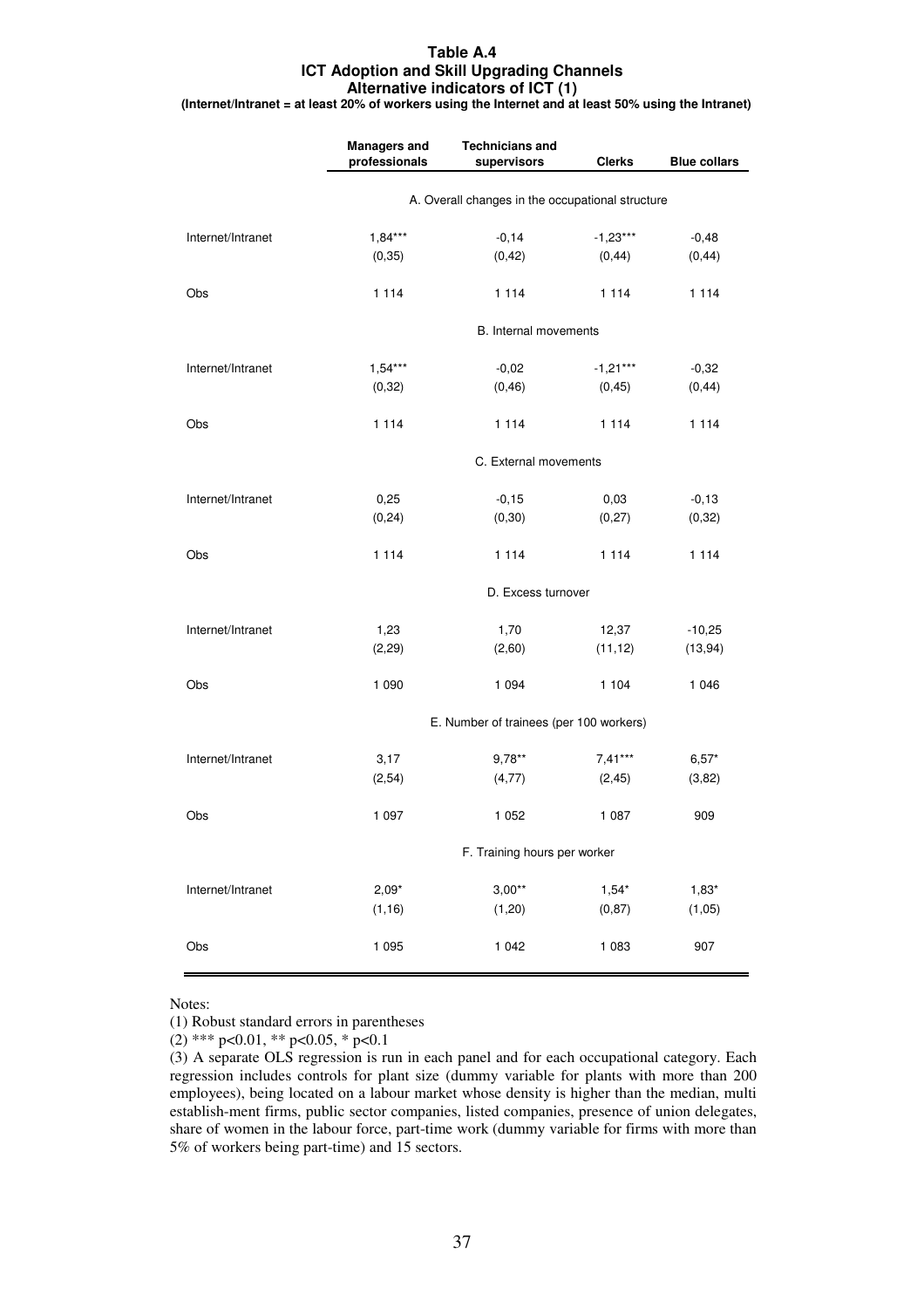#### **Table A.5 ICT Adoption and Skill Upgrading Channels Alternative indicators of ICT (2) ICT Expenditure as a proportion of value-added**

|                        | <b>Managers and</b>                              | <b>Technicians and</b>                  |               |                     |  |
|------------------------|--------------------------------------------------|-----------------------------------------|---------------|---------------------|--|
|                        | professionals                                    | supervisors                             | <b>Clerks</b> | <b>Blue collars</b> |  |
|                        | A. Overall changes in the occupational structure |                                         |               |                     |  |
| <b>ICT Expenditure</b> | $0,30**$                                         | $-0,02$                                 | $-0,03$       | $-0,25$             |  |
|                        | (0, 15)                                          | (0, 11)                                 | (0,08)        | (0, 18)             |  |
| Obs                    | 637                                              | 637                                     | 637           | 637                 |  |
|                        |                                                  | B. Internal movements                   |               |                     |  |
| <b>ICT Expenditure</b> | $0,25**$                                         | 0,15                                    | $-0,10$       | $-0,30*$            |  |
|                        | (0, 11)                                          | (0, 12)                                 | (0, 10)       | (0, 17)             |  |
| Obs                    | 637                                              | 637                                     | 637           | 637                 |  |
|                        |                                                  | C. External movements                   |               |                     |  |
| <b>ICT Expenditure</b> | 0,11                                             | $-0,18*$                                | 0,04          | 0,03                |  |
|                        | (0,08)                                           | (0,09)                                  | (0,06)        | (0, 11)             |  |
| Obs                    | 637                                              | 637                                     | 637           | 637                 |  |
|                        | D. Excess turnover                               |                                         |               |                     |  |
| <b>ICT Expenditure</b> | 0,48                                             | 0,91                                    | 2,91          | 0,36                |  |
|                        | (0,67)                                           | (0, 73)                                 | (2, 54)       | (1,63)              |  |
| Obs                    | 629                                              | 628                                     | 631           | 633                 |  |
|                        |                                                  | E. Number of trainees (per 100 workers) |               |                     |  |
| <b>ICT Expenditure</b> | $1,49*$                                          | 7,86*                                   | $2,35***$     | $1,32*$             |  |
|                        | (0, 83)                                          | (4,09)                                  | (0, 92)       | (0, 71)             |  |
| Obs                    | 629                                              | 617                                     | 626           | 626                 |  |
|                        |                                                  | F. Training hours per worker            |               |                     |  |
| <b>ICT Expenditure</b> | $2,02***$                                        | $3,11***$                               | $1,94***$     | $0,67***$           |  |
|                        | (0, 55)                                          | (0, 99)                                 | (0,57)        | (0, 26)             |  |
| Obs                    | 627                                              | 612                                     | 624           | 626                 |  |

Notes:

(1) Robust standard errors in parentheses

(2) \*\*\* p<0.01, \*\* p<0.05, \* p<0.1

(3) A separate OLS regression is run in each panel and for each occupational category. Each regression includes controls for plant size (dummy variable for plants with more than 200 employees), being located on a labour market whose density is higher than the median, multi establish-ment firms, public sector companies, listed companies, presence of union delegates, share of women in the labour force, part-time work (dummy variable for firms with more than 5% of workers being part-time) and 15 sectors.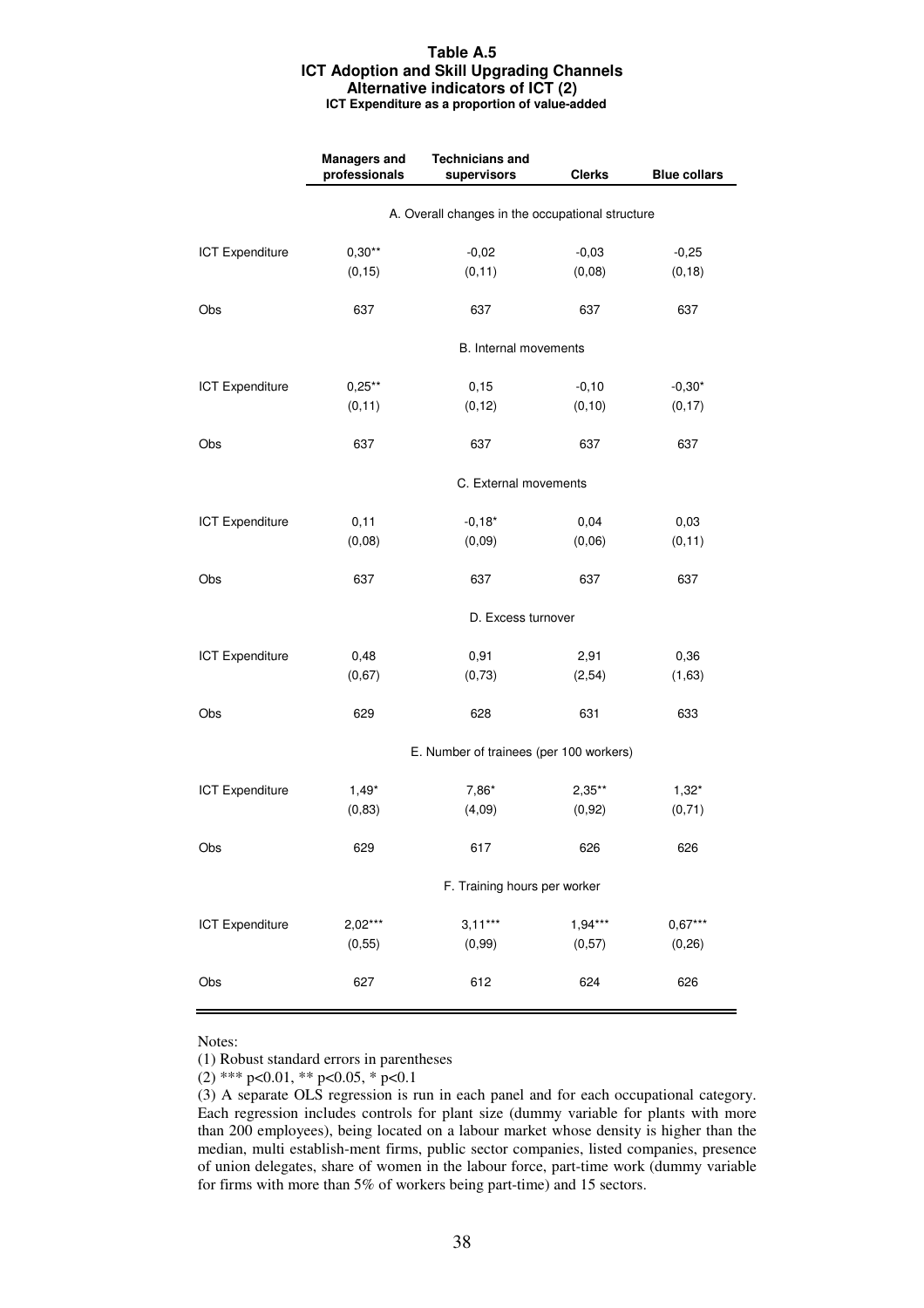### **Table A.6 ICT Adoption and Skill Upgrading Channels Controlling for Capital Deepening**

|                   | <b>Managers and</b><br>professionals | <b>Technicians and</b><br>supervisors            | <b>Clerks</b> | <b>Blue collars</b> |
|-------------------|--------------------------------------|--------------------------------------------------|---------------|---------------------|
|                   |                                      |                                                  |               |                     |
|                   |                                      | A. Overall changes in the occupational structure |               |                     |
| Internet/Intranet | $0,82***$                            | $-0,20$                                          | $-0,24$       | $-0,38$             |
|                   | (0, 23)                              | (0, 32)                                          | (0, 34)       | (0, 43)             |
| Investment rate   | 0, 13                                | 0,06                                             | 0,02          | $-0,21***$          |
|                   | (0,09)                               | (0,07)                                           | (0,06)        | (0,09)              |
| Obs               | 806                                  | 806                                              | 806           | 806                 |
|                   |                                      | <b>B.</b> Internal movements                     |               |                     |
| Internet/Intranet | $0,64***$                            | 0,04                                             | $-0,31$       | $-0,38$             |
|                   | (0, 20)                              | (0, 32)                                          | (0, 34)       | (0, 39)             |
| Investment rate   | $0,15***$                            | $0,22***$                                        | $-0, 11$      | $-0,25***$          |
|                   | (0,07)                               | (0,08)                                           | (0,07)        | (0,09)              |
| Obs               | 806                                  | 806                                              | 806           | 806                 |
|                   |                                      | C. External movements                            |               |                     |
| Internet/Intranet | 0,15                                 | $-0,15$                                          | $-0,03$       | 0,03                |
|                   | (0, 17)                              | (0, 23)                                          | (0, 20)       | (0, 29)             |
| Investment rate   | 0,03                                 | $-0,05$                                          | $0.09***$     | $-0,07$             |
|                   | (0,05)                               | (0,05)                                           | (0,03)        | (0,08)              |
| Obs               | 806                                  | 806                                              | 806           | 806                 |
|                   |                                      | D. Excess turnover                               |               |                     |
| Internet/Intranet | $-0,25$                              | 3,89                                             | 10,34**       | $14,31**$           |
|                   | (1, 85)                              | (2,82)                                           | (4, 52)       | (6, 27)             |
| Investment rate   | $-0,13$                              | 0,41                                             | $-0,01$       | 2,82                |
|                   | (0, 47)                              | (0, 33)                                          | (0, 86)       | (3,21)              |
| Obs               | 796                                  | 794                                              | 799           | 793                 |

(…)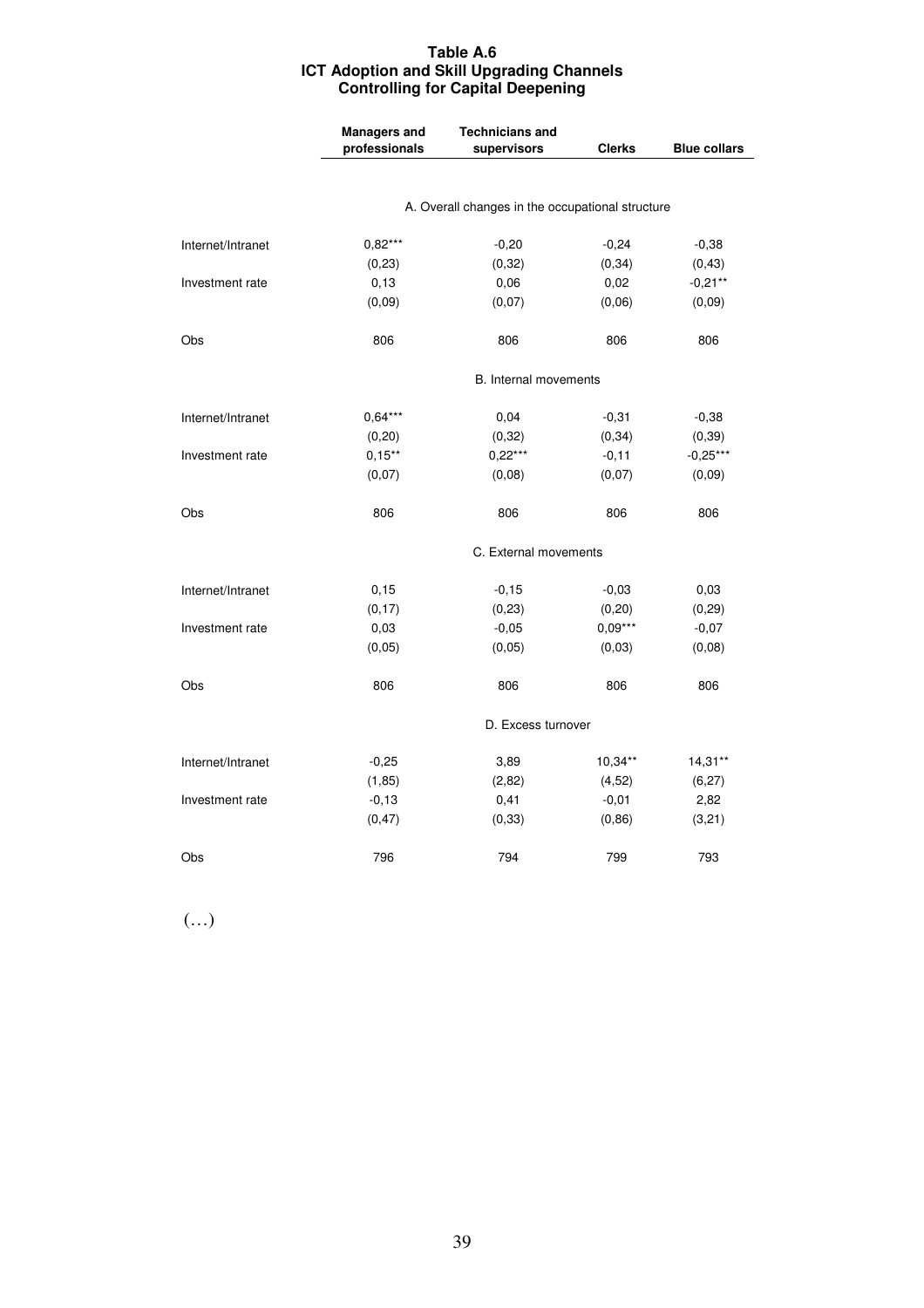### **Table A.6 – follow**

|                   | <b>Managers and</b> | <b>Technicians and</b>                  |               |                     |  |
|-------------------|---------------------|-----------------------------------------|---------------|---------------------|--|
|                   | professionals       | supervisors                             | <b>Clerks</b> | <b>Blue collars</b> |  |
|                   |                     |                                         |               |                     |  |
|                   |                     |                                         |               |                     |  |
|                   |                     | E. Number of trainees (per 100 workers) |               |                     |  |
| Internet/Intranet | $5,10**$            | $9,23**$                                | $6,26***$     | $3,63*$             |  |
|                   | (2, 39)             | (4,06)                                  | (2, 32)       | (1, 87)             |  |
| Investment rate   | 0,59                | 2,62                                    | $-0,43$       | 1,51                |  |
|                   | (0, 96)             | (3, 49)                                 | (1, 24)       | (1, 13)             |  |
|                   |                     |                                         |               |                     |  |
| Obs               | 796                 | 780                                     | 785           | 738                 |  |
|                   |                     |                                         |               |                     |  |
|                   |                     | F. Training hours per worker            |               |                     |  |
| Internet/Intranet | $3,51***$           | $3,21***$                               | $2,88***$     | $2,07***$           |  |
|                   | (1, 12)             | (1,03)                                  | (0, 93)       | (0, 78)             |  |
| Investment rate   | 0,48                | 0,31                                    | $-0,06$       | 0,52                |  |
|                   | (0,62)              | (0, 48)                                 | (0, 46)       | (0, 46)             |  |
| Obs               | 796                 | 773                                     | 783           | 738                 |  |
|                   |                     |                                         |               |                     |  |

Notes:

(1) Robust standard errors in parentheses

 $(2)$  \*\*\* p<0.01, \*\* p<0.05, \* p<0.1

(3) A separate OLS regression is run in each panel and for each occupational category. Each regression includes controls for plant size (dummy variable for plants with more than 200 employees), being located on a labour market whose density is higher than the median, multi establish-ment firms, public sector companies, listed companies, presence of union delegates, share of women in the labour force, part-time work (dummy variable for firms with more than 5% of workers being part-time) and 15 sectors.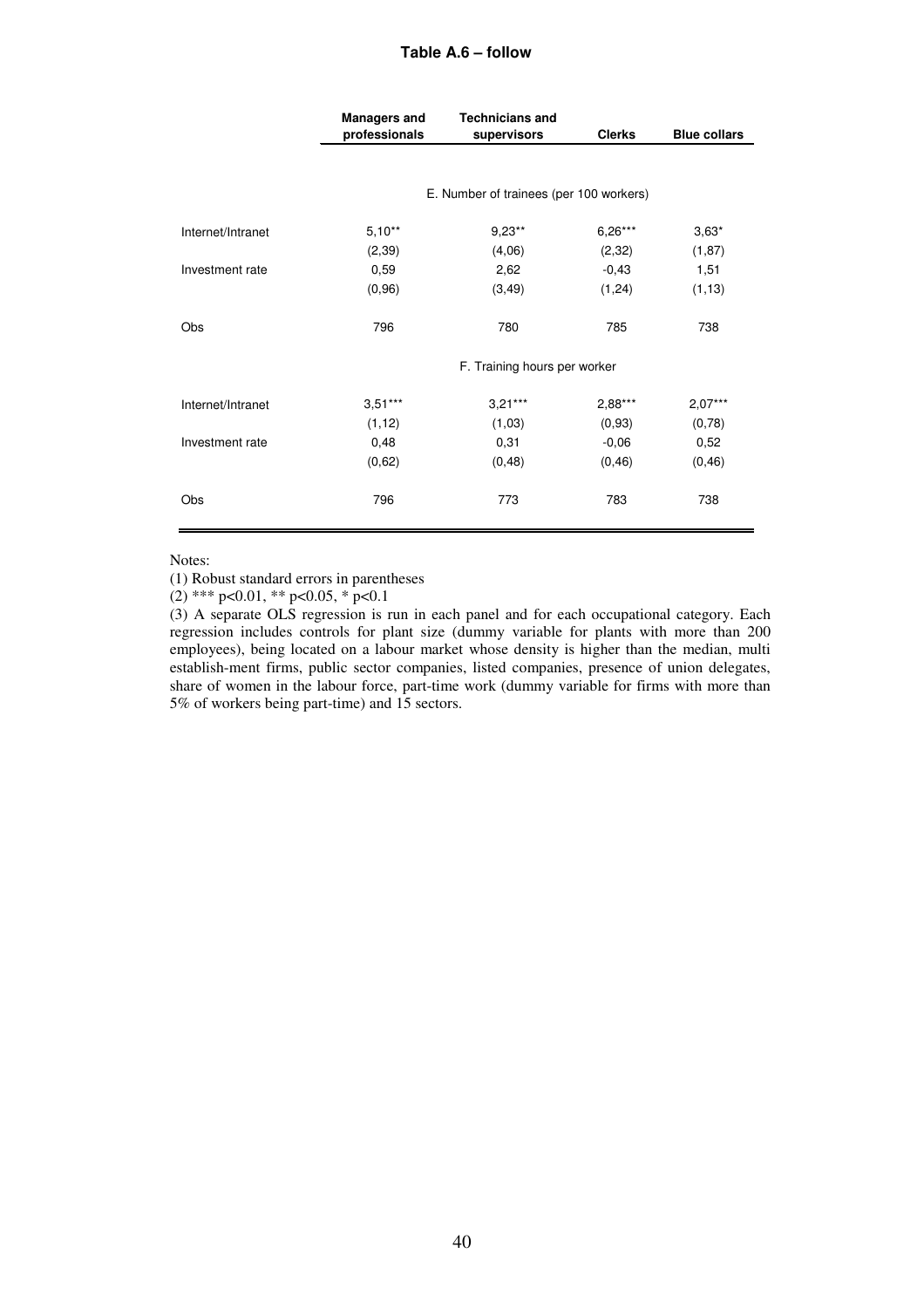### **Table A.7 ICT Adoption and Skill Upgrading Channels Controlling for Delayering**

|                   | <b>Managers and</b><br>professionals             | <b>Technicians and</b><br>supervisors | <b>Clerks</b> | <b>Blue collars</b> |  |
|-------------------|--------------------------------------------------|---------------------------------------|---------------|---------------------|--|
|                   |                                                  |                                       |               |                     |  |
|                   | A. Overall changes in the occupational structure |                                       |               |                     |  |
| Internet/Intranet | $1,11***$                                        | $-0,10$                               | $-0,71**$     | $-0,30$             |  |
|                   | (0, 22)                                          | (0, 30)                               | (0, 30)       | (0, 34)             |  |
| Delayering        | 0,10                                             | $-0,11$                               | $0,45*$       | $-0,43$             |  |
|                   | (0, 21)                                          | (0, 28)                               | (0, 27)       | (0, 31)             |  |
| Obs               | 1 1 1 4                                          | 1 1 1 4                               | 1 1 1 4       | 1 1 1 4             |  |
|                   |                                                  | B. Internal movements                 |               |                     |  |
| Internet/Intranet | $0,78***$                                        | 0, 19                                 | $-0,67**$     | $-0,30$             |  |
|                   | (0, 20)                                          | (0, 32)                               | (0,30)        | (0, 32)             |  |
| Delayering        | 0,15                                             | $-0,54*$                              | $0,68**$      | $-0,29$             |  |
|                   | (0, 20)                                          | (0, 28)                               | (0, 28)       | (0, 28)             |  |
| Obs               | 1 1 1 4                                          | 1 1 1 4                               | 1 1 1 4       | 1 1 1 4             |  |
|                   |                                                  | C. External movements                 |               |                     |  |
| Internet/Intranet | $0,31*$                                          | $-0,29$                               | $-0,02$       | 0,01                |  |
|                   | (0, 17)                                          | (0, 22)                               | (0, 20)       | (0, 25)             |  |
| Delayering        | $-0,05$                                          | 0,29                                  | $-0,15$       | $-0,09$             |  |
|                   | (0, 16)                                          | (0, 20)                               | (0, 19)       | (0, 24)             |  |
| Obs               | 1 1 1 4                                          | 1 1 1 4                               | 1 1 1 4       | 1 1 1 4             |  |
|                   |                                                  | D. Excess turnover                    |               |                     |  |
| Internet/Intranet | 1,26                                             | 3,09                                  | 8,64          | $-5,77$             |  |
|                   | (1, 95)                                          | (2,66)                                | (6, 56)       | (12, 45)            |  |
| Delayering        | $-0,58$                                          | 0,42                                  | 6,96          | $-13,63$            |  |
|                   | (1, 90)                                          | (3,75)                                | (8, 45)       | (12, 31)            |  |
| Obs               | 1 0 9 0                                          | 1 0 9 4                               | 1 1 0 4       | 1 0 4 6             |  |

(…)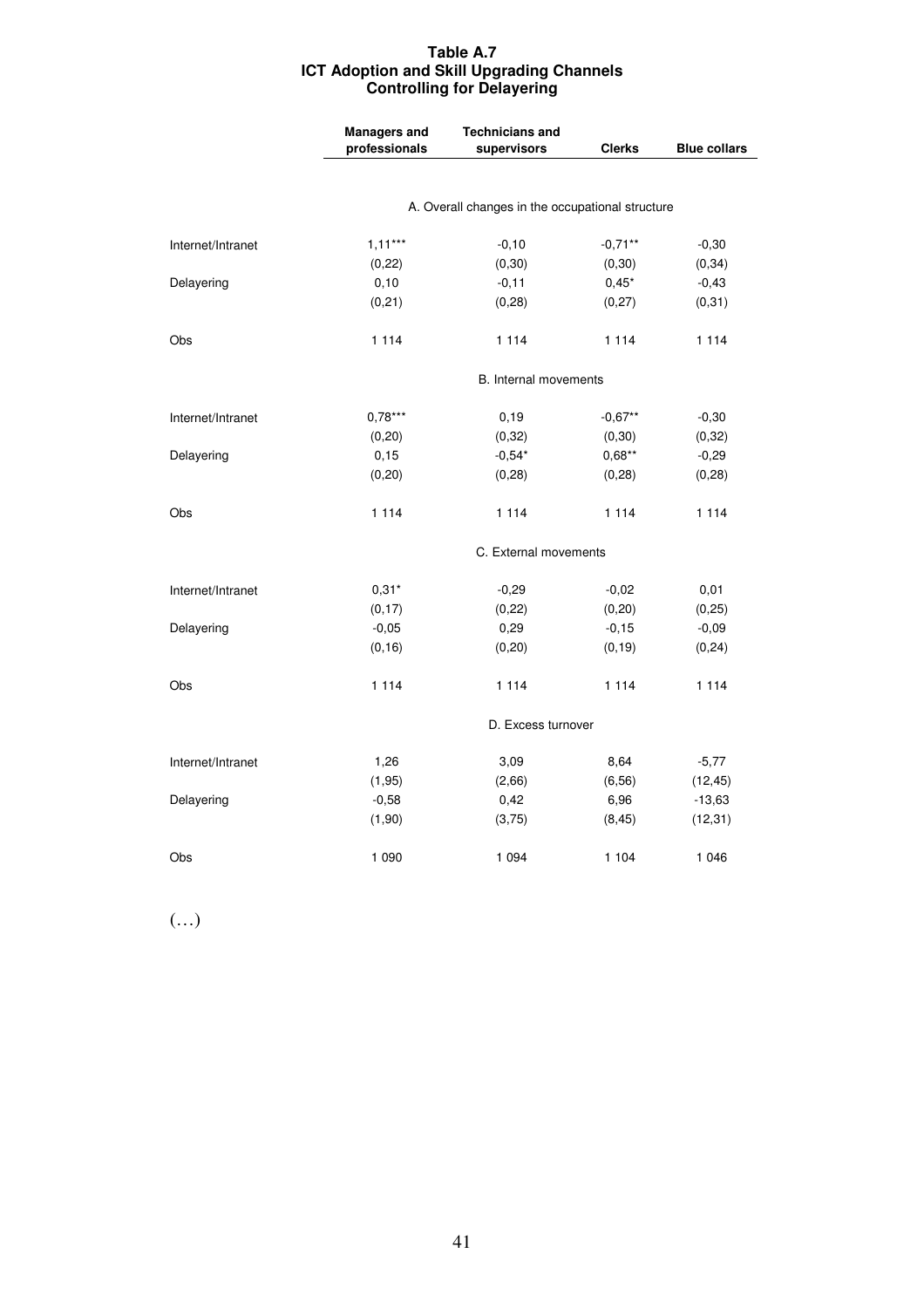### **Table A.7 – follow**

|                   | <b>Managers and</b>          | <b>Technicians and</b>                  |               |                     |
|-------------------|------------------------------|-----------------------------------------|---------------|---------------------|
|                   | professionals                | supervisors                             | <b>Clerks</b> | <b>Blue collars</b> |
|                   |                              |                                         |               |                     |
|                   |                              | E. Number of trainees (per 100 workers) |               |                     |
| Internet/Intranet | 3,21                         | $7,90**$                                | $5.71***$     | 3,38                |
|                   | (2,06)                       | (3, 18)                                 | (1, 95)       | (2, 18)             |
| Delayering        | 1,40                         | $-3,67$                                 | $-1,70$       | 3,11                |
|                   | (2,00)                       | (3,04)                                  | (1, 85)       | (2, 49)             |
| Obs               | 1 0 9 7                      | 1 0 5 2                                 | 1 0 8 7       | 909                 |
|                   | F. Training hours per worker |                                         |               |                     |
| Internet/Intranet | $2,94***$                    | $3,15***$                               | $2,12***$     | $1,97***$           |
|                   | (0, 99)                      | (0, 93)                                 | (0,75)        | (0, 72)             |
| Delayering        | 0,80                         | 1,23                                    | $-0,47$       | $1,90***$           |
|                   | (0, 94)                      | (0, 85)                                 | (0, 70)       | (0, 72)             |
| Obs               | 1 0 9 5                      | 1 0 4 2                                 | 1 0 8 3       | 907                 |

Notes:

(1) Robust standard errors in parentheses

 $(2)$  \*\*\* p<0.01, \*\* p<0.05, \* p<0.1

(3) A separate OLS regression is run in each panel and for each occupational category. Each regression includes controls for plant size (dummy variable for plants with more than 200 employees), being located on a labour market whose density is higher than the median, multi establish-ment firms, public sector companies, listed companies, presence of union delegates, share of women in the labour force, part-time work (dummy variable for firms with more than 5% of workers being part-time) and 15 sectors.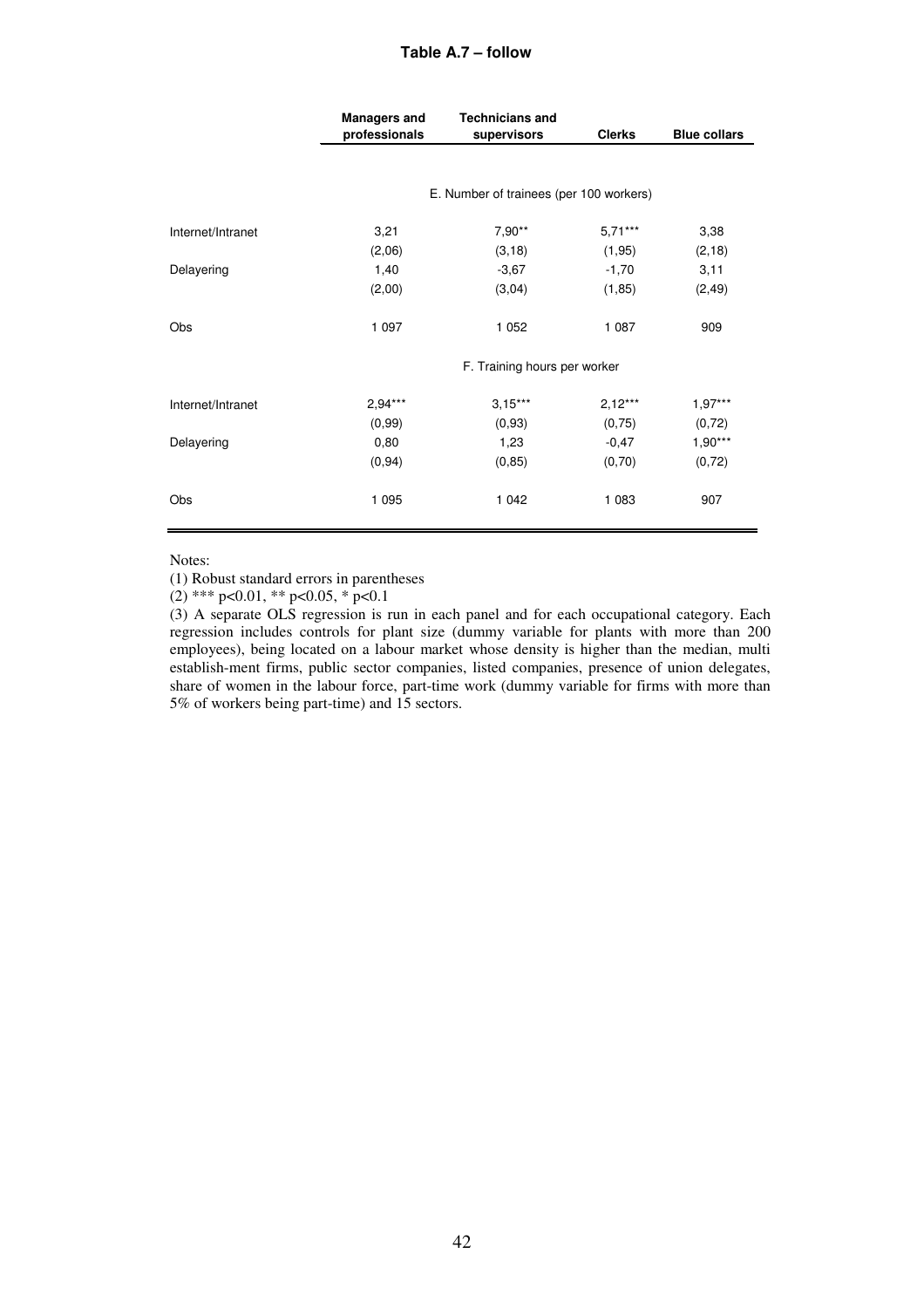#### **Table A8 ICT Adoption, Work Organisation, Industrial Relations and Skill Upgrading Channels (controls for lagged training included)**

|                                            | <b>Managers and</b><br>professionals | <b>Technicians and</b><br>supervisors   | <b>Clerks</b> | <b>Blue collars</b> |
|--------------------------------------------|--------------------------------------|-----------------------------------------|---------------|---------------------|
|                                            |                                      |                                         |               |                     |
|                                            |                                      | E. Number of trainees (per 100 workers) |               |                     |
| Internet/Intranet                          | 1,63                                 | $5,46*$                                 | 4,82***       | 2,24                |
|                                            | (1,93)                               | (3,27)                                  | (1, 81)       | (2, 16)             |
| >20% Quality circles                       | 0,95                                 | 0,10                                    | 1,16          | 0,96                |
|                                            | (2,05)                               | (3, 54)                                 | (1, 91)       | (1,80)              |
| Strongly stimulates workers' participation | $6,19***$                            | $9,51***$                               | $4,30**$      | 3,54                |
|                                            | (1, 87)                              | (3, 18)                                 | (1, 77)       | (2,66)              |
| Strike in 96-98                            | 2,10                                 | 2,61                                    | 0,14          | $-1,63$             |
|                                            | (1,98)                               | (3, 47)                                 | (1,98)        | (3,26)              |
| Obs                                        | 980                                  | 914                                     | 970           | 806                 |
|                                            |                                      | F. Training hours per worker            |               |                     |
| Internet/Intranet                          | 1,43                                 | $2.18***$                               | $1,48**$      | 0,56                |
|                                            | (0, 94)                              | (0,90)                                  | (0,73)        | (0,60)              |
| >20% Quality circles                       | 0,68                                 | $-0,02$                                 | 0,73          | 0,06                |
|                                            | (1,04)                               | (0, 91)                                 | (0,70)        | (0,63)              |
| Strongly stimulates workers' participation | $3,87***$                            | $2,51***$                               | $1,80**$      | $1,55***$           |
|                                            | (0, 99)                              | (0, 93)                                 | (0, 73)       | (0, 58)             |
| Strike in 96-98                            | 0,22                                 | 1,03                                    | $-0,23$       | $1,65***$           |
|                                            | (0, 93)                              | (0,90)                                  | (0, 72)       | (0,63)              |
| Obs                                        | 976                                  | 900                                     | 965           | 802                 |

Notes:

(1) Robust standard errors in parentheses. \*\*\*  $p<0.01$ , \*\*  $p<0.05$ , \*  $p<0.1$ 

(2) A separate OLS regression is run in each panel and for each occupational category.

(3) Each regression includes controls for plant size, being located on a labour market whose density is higher than the median, multi-establishment firms, public sector companies, listed companies, presence of union delegates, share of women in the labour force, part-time work. All panels include industry dummies (15 in Panel 1, 7 in Panel 2 and 8 in Panel 3). Panel E controls for the average proportion of trainees among workers in 1993-1995 and Panel F for the number of training hours per worker in 1993-1995.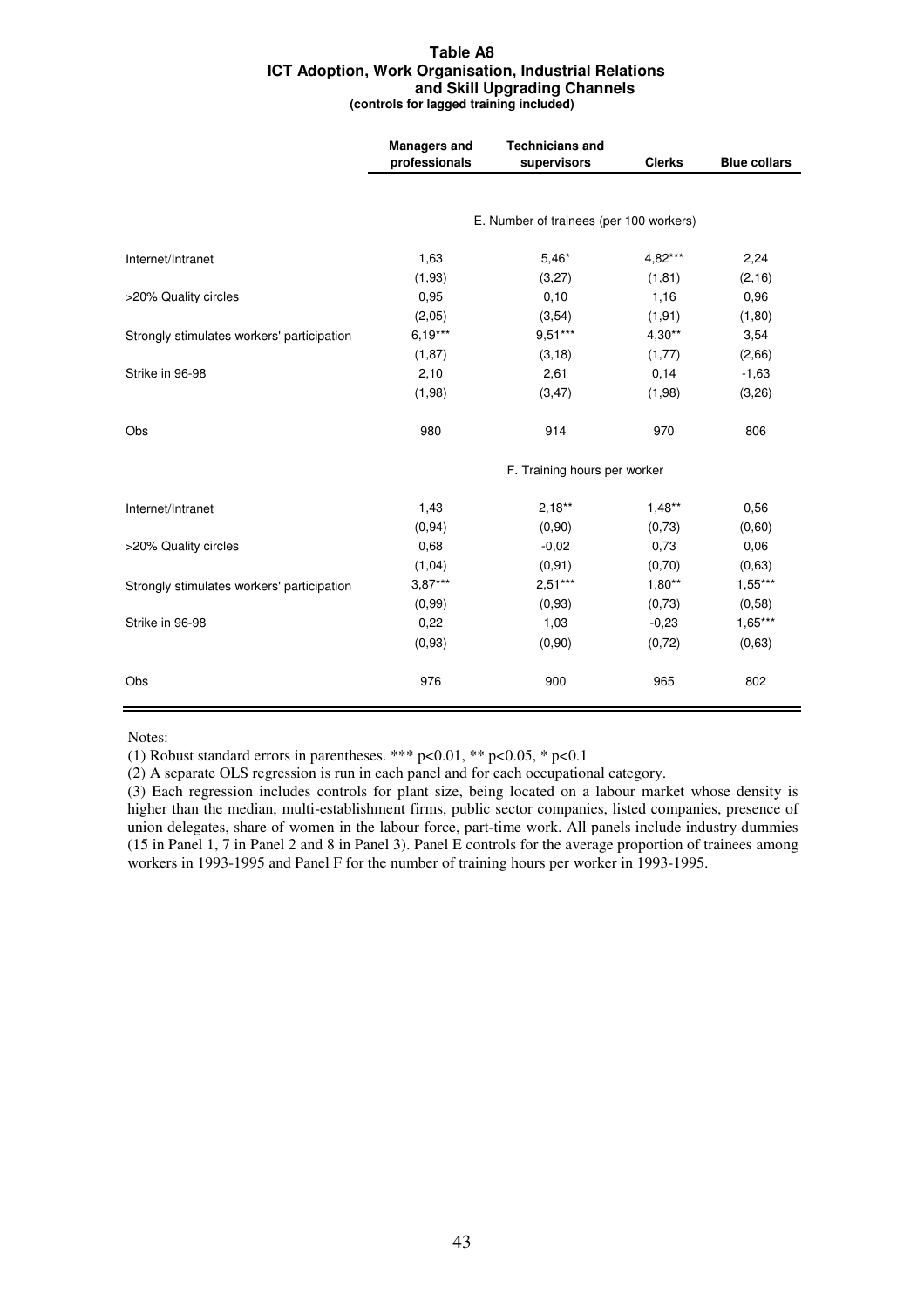#### **Table A9 ICT Adoption and Skill Upgrading Channels: The role of size, labour market density and sector. (controls for lagged training included)**

|                                  | <b>Managers and</b><br>professionals | <b>Technicians and</b><br>supervisors   | <b>Clerks</b> | <b>Blue collars</b> |
|----------------------------------|--------------------------------------|-----------------------------------------|---------------|---------------------|
|                                  |                                      |                                         |               |                     |
|                                  |                                      | E. Number of trainees (per 100 workers) |               |                     |
| Internet/Intranet                | 6,51                                 | 1,64                                    | $8,37*$       | 2,40                |
|                                  | (4, 67)                              | (5, 95)                                 | (4, 85)       | (4, 37)             |
| Large                            | $5,79**$                             | $11,16***$                              | $6,23***$     | $7,73*$             |
|                                  | (2, 47)                              | (3, 37)                                 | (2, 39)       | (4, 57)             |
| Internet/Intranet x Large        | $-1,40$                              | 0, 18                                   | $-1,08$       | $-4,57$             |
|                                  | (4, 04)                              | (5, 30)                                 | (4,08)        | (5, 16)             |
| <b>High Density</b>              | $-3,38$                              | $-2,58$                                 | 1,10          | $-0,04$             |
|                                  | (2,82)                               | (3,32)                                  | (2,60)        | (3,73)              |
| Internet/Intranet x High Density | 6,05                                 | 6,18                                    | $-2,47$       | $-1,77$             |
|                                  | (3,95)                               | (5,00)                                  | (4,03)        | (4, 65)             |
| Services                         | $7,29**$                             | 2,94                                    | 0,01          | 9,95                |
|                                  | (3,31)                               | (4, 34)                                 | (3, 18)       | (6, 13)             |
| Internet/Intranet x Services     | $-13,73***$                          | $-3,20$                                 | $-3,96$       | $-2,77$             |
|                                  | (4, 43)                              | (5, 86)                                 | (4, 65)       | (5, 35)             |
| Hightech                         | $-2,62$                              | $-7,81*$                                | $-0,61$       | $-0,30$             |
|                                  | (3,21)                               | (4, 39)                                 | (3, 10)       | (2, 29)             |
| Internet/Intranet x Hightech     | 0,73                                 | 1,13                                    | $-0,08$       | 5,82                |
|                                  | (3,95)                               | (4, 91)                                 | (4, 33)       | (3, 56)             |
| Obs                              | 961                                  | 896                                     | 953           | 791                 |
|                                  |                                      | F. Training hours per worker            |               |                     |
| Internet/Intranet                | 3,71                                 | 1,80                                    | $4,07***$     | $-0,25$             |
|                                  | (2, 34)                              | (2, 13)                                 | (1,76)        | (1, 41)             |
| Large                            | $3,87***$                            | $3,43***$                               | $2,04***$     | $1,59**$            |
|                                  | (1,25)                               | (1, 12)                                 | (0, 87)       | (0,69)              |
| Internet/Intranet x Large        | $-0,33$                              | 0,48                                    | $-0,98$       | 0,22                |
|                                  | (2,03)                               | (1, 97)                                 | (1, 74)       | (1, 24)             |
| <b>High Density</b>              | $-0,43$                              | 0,40                                    | 1,96*         | $-0,12$             |
|                                  | (1, 39)                              | (1, 34)                                 | (1, 18)       | (0, 76)             |
| Internet/Intranet x High Density | 0,09                                 | 0,41                                    | $-3,23*$      | $-0,60$             |
|                                  | (1, 97)                              | (2,00)                                  | (1,65)        | (1,58)              |
| Services                         | 1,71                                 | 1,66                                    | $2,52**$      | 0,70                |
|                                  | (1, 41)                              | (1, 33)                                 | (1,03)        | (1,06)              |
| Internet/Intranet x Services     | $-4,37**$                            | $-1,23$                                 | $-3,72**$     | 0,82                |
|                                  | (2, 22)                              | (1, 99)                                 | (1,57)        | (1, 55)             |
| Hightech                         | 1,37                                 | 0,92                                    | 1,34          | $-0,75$             |
|                                  | (1,59)                               | (1, 21)                                 | (1, 04)       | (1, 01)             |
| Internet/Intranet x Hightech     | 0,07                                 | 1,77                                    | 1,68          | 1,71                |
|                                  | (2,02)                               | (1,82)                                  | (1,61)        | (1, 37)             |
| Obs                              | 958                                  | 884                                     | 949           | 788                 |

Notes:

(1) Robust standard errors in parentheses. \*\*\* p<0.01, \*\* p<0.05, \* p<0.1

(2) A separate OLS regression is run in each panel and for each occupational category.

<sup>(3)</sup> Each regression includes controls for plant size, being located on a labour market whose density is higher than the median, multi-establishment firms, public sector companies, listed companies, presence of union delegates, share of women in the labour force, part-time work. All panels include industry dummies (15 in Panel 1, 7 in Panel 2 and 8 in Panel 3). Panel E controls for the average proportion of trainees among workers in 1993-1995 and Panel F for the number of training hours per worker in 1993-1995.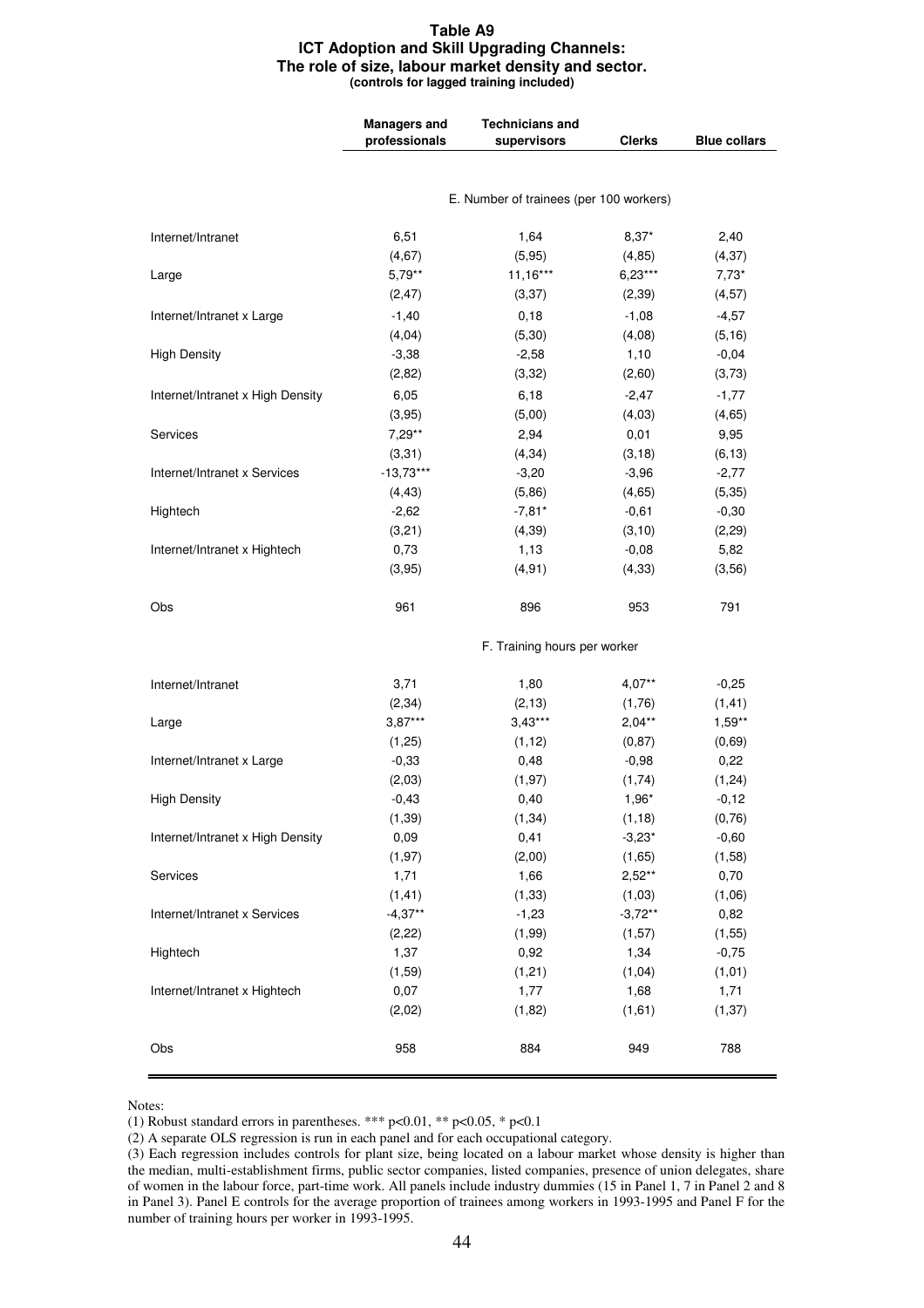# **Data appendix**

In this appendix, we detail the key steps taken in preparing the data. The data sources are described in the data section in the text. In addition, the data on local labour market density (the number of employed and unemployed workers per square kilometres, computed over 348 local labour markets) comes from the 1990 population census.

## **Merging the different datasets**

We start from a sample of 2,975 plants from the REPONSE (1998) survey, with information on ICT adoption as well as key firm and plant characteristics. Matching the RESPONSE sample with the DMMO-EMMO, ESE and 24-83 sources yields a sample of 1,537 plants.

The relatively low matching rate (53%) is due, in particular, to the fact that the EMMO is not an exhaustive data source (plants are sampled at a rate that depends on their size) and that the 24-83 fiscal forms are not systematically coded.

In order to achieve this matching rate, we extrapolate some of the missing data, using the following procedures:

- when a plant is only present for 1 (resp. 2) of the 3 years in the  $24-83$  database, we compute the training variables as averages over 1 (resp. 2) years instead of 3;
- when a plant is missing for some quarters in a given year in the EMMO-DMMO data, we extrapolate the entries and exits in each occupation from the entries and exits observed during the rest of the year; if a plant is missing during one (or two) of the three years, we extrapolate entries and exits from the other years.

Though these extrapolations introduce measurement error in the movement and training variables, this does not bias the estimates as these are dependent variables in the regressions (it might, however, make them less precise). Moreover, we checked that restricting the sample to those plants that have complete DMMO-EMMO information does not significantly alter the results. Our results are indeed a little less precise when using extrapolated information. The point estimates are generally a bit smaller, but not significantly.

In order to get information on investment rates and on ICT expenditure, we match our main dataset with the EAE. Given that the EAE is not exhaustive, we end up with 874 firms in this subsample. So, we only use it to conduct robustness checks.

## **Outliers and consistency checks**

It appeared that for some of the plants, the training information had been misreported (possibly inverted) for skilled and unskilled blue collars in 1997 and 1998, leading to implausible training rates. As we lacked information to correct the errors, we decided to aggregate the two categories in a single blue-collar occupation. In addition to this, a few observations had outlying values for the number of trainees for some years. We corrected these observations when possible, or set them to missing.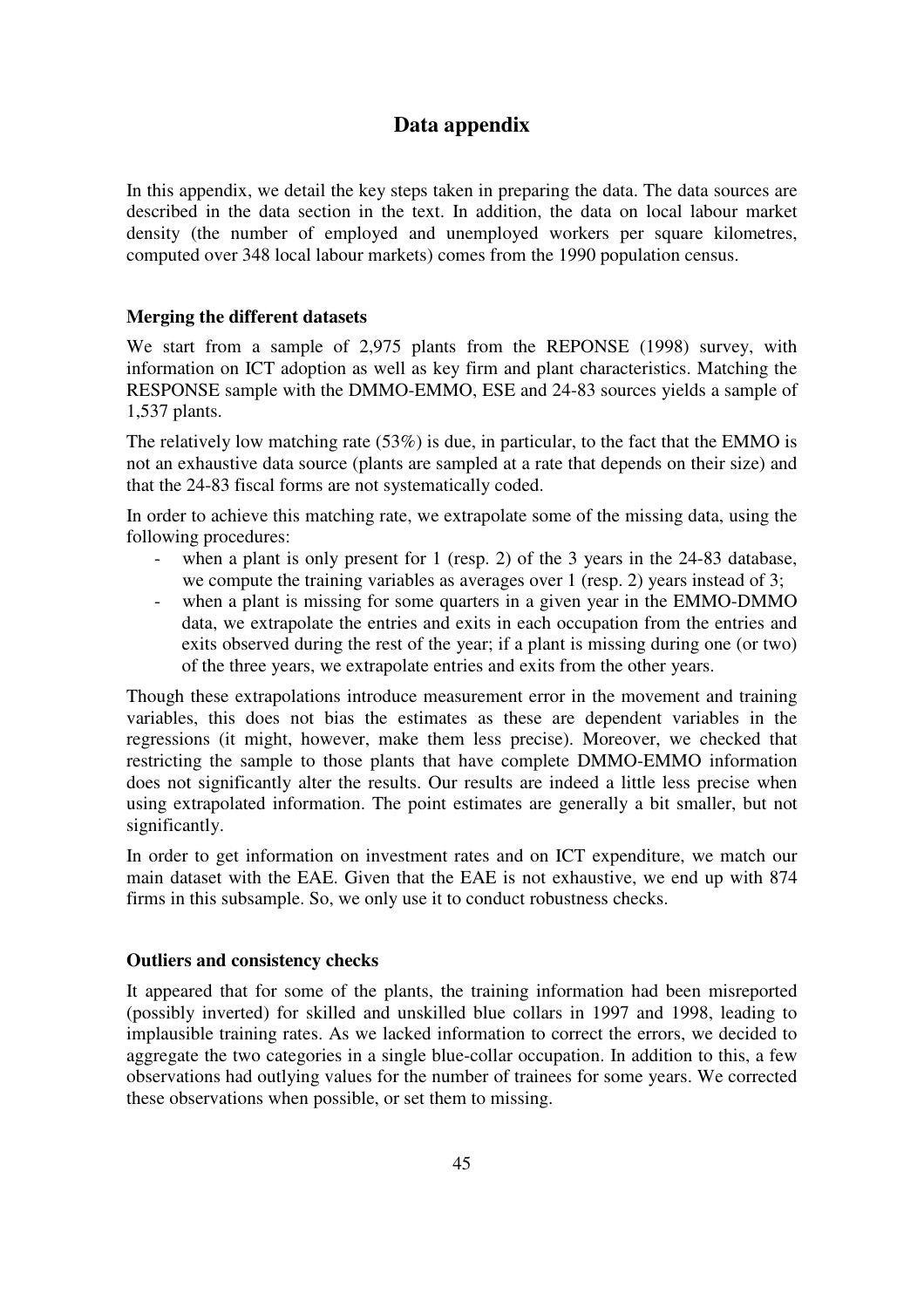We then performed several consistency checks on this 1537 plant sample. First, we checked that the total plant size declared in the ESE does not differ too much from the one declared in the DMMO-EMMO sources, at the beginning and at the end of our period (Dec 31, 1995 and Dec 31, 1998). We drop all plants for which the difference is more than 20% or represents at least 10 workers. We tested the robustness of our results to other thresholds; the main findings are not affected.

Second, we checked for outliers in the changes in the occupational structure. We dropped plants for which the sum of the absolute changes in the share of the different occupations is more than 60% and represents more than 10 workers. The results are not sensitive to using a stricter threshold.

With these filters, the benchmark sample has 1,114 plants. Dropping any kind of filter and using the 1537 observations does not significantly impact our results on training, but does affect those concerning internal and external movements. However, once a minimum level of consistency across data sources is required, the tightness of the filters we use does not matter.

Last, we also considered a sample where we restricted upward internal mobility for managers and professionals and downward internal mobility for unskilled blue collars. The idea is that managers cannot be downgraded and that no one can be promoted to an unskilled blue collar position. We first consider a strict limit, but as it appears that the median of internal promotion for unskilled workers was 0 (though obviously not symmetrically distributed), we eventually settle to a less strict limit (+/-2) allowing for measurement errors (in the first case the sample contains about 550 observations, and about 950 in the second case). When using the strict rule, results do shift a bit, but the sample size is also divided by 2. However, when using the less strict rule of +/-2, results are in line with our benchmark.

### **Sample selection**

Our main sample being constructed by matching 5 different sources, sample selectivity may be an issue.

First, a few observations may be lost due to the matching procedure. Firms are matched on a national firm identifier (SIREN), managed by the French statistical institute (INSEE). A few identifier changes may occur over the 3-year period, in particular due to mergers; it is however reasonable to put these firms aside, as the merger may disrupt the link between HR management practices and technology adoption.

More importantly, the main reason for the relatively low matching rate (53%) is that 2 of the 5 main datasets (EMMO and 24-83) are not exhaustive. In these two datasets, however, we have random sampling of the total population, with sampling probabilities varying by firm size. Sample selectivity bias is therefore not an issue, even though the analysis sample is not representative of the initial population anymore. Instead of using sampling weights in the analysis, we prefer to check the robustness of our estimates by stratifying the sample (or adding interaction terms) in two key dimensions: firms' size and firms' industry (services vs. manufacturing).